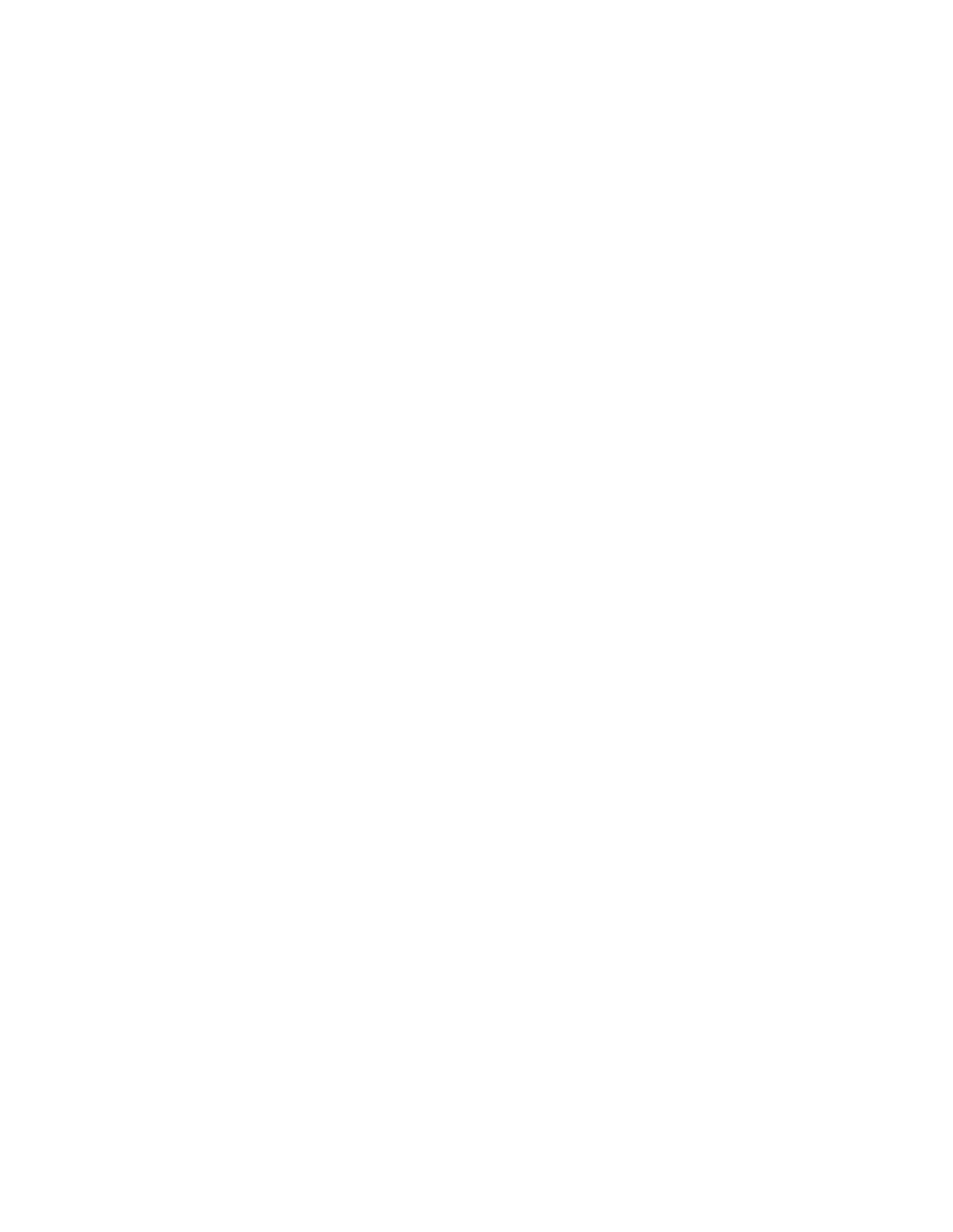# CERTIFICATE OF COVERAGE

This certificate of coverage is part of the entire policy. This certificate is subject to the terms and conditions stated on the attached pages, all of which terms and conditions are part of the policy. The policy determines governing contractual provisions and is available for viewing online at MyOEBB, at http://w3.unum.com/enroll/OEBB or at the Educational Entity's office. This certificate is evidence of your coverage under the policy. It describes the benefits, coverage, exclusions and limitations of the policy that principally affect you. This certificate is of value to you. Please keep it in a safe place.

# IMPORTANT INFORMATION ABOUT YOUR APPLICATION

Caution: If you must complete an Application for Long Term Care Insurance which includes evidence of insurability, the issuance of a long term care insurance certificate will be based on your responses to the questions on your application. You retained a copy of your Application for Long Term Care Insurance when you applied. If your answers are incorrect or untrue, the company may have the right to deny benefits or rescind your coverage. The best time to clear up any questions is now, before a claim arises! If, for any reason, any of your answers are incorrect, contact Unum at this address: Unum Life Insurance Company of America, 2211 Congress Street, Portland, Maine 04122.

# NOTICE TO BUYER

The policy is intended to be a qualified long term care insurance policy under Section 7702B(b) of the Internal Revenue Code of 1986, as amended.

This Certificate may not cover all the costs associated with long term care incurred by you during the period of coverage. You are advised to review carefully all coverage limitations.

This Certificate is not a Medicare Supplement Certificate. If you are eligible for Medicare, review the Guide to Health Insurance For People with Medicare available from us.

We are not representing Medicare, the federal government or any state government.

# GUARANTEED RENEWABLE

Your coverage is Guaranteed Renewable. This means that you have the right to continue your long term care insurance coverage in force as long as premium for your coverage is paid when it is due. However, we reserve the right to change any or all premiums after September 30, 2013. Any change in premium must apply to all similar policies issued, on this policy form, in the state in which the policy is sitused. Premiums cannot be increased because of any change in the age or health of the persons covered under the policy. We cannot discontinue the policy except where required by law or as a result of nonpayment of premium or other causes as described in the Policy Termination section of the policy. Any change in premium rates shall be made by written notice to the Policyholder (and insured persons who are direct billed by Unum) at least 45 days in advance of the change. Changes may take effect on an earlier date when both Unum and the Policyholder agree.

# 30 DAY RIGHT TO EXAMINE MEMBER'S CERTIFICATE

You may cancel this Certificate for any reason within 30 days after it is delivered to you or your representative. Simply return this Certificate, within 30 days of its receipt, to the Policyholder's plan administrator or Unum. If this is done, this Certificate will be canceled from the beginning, and all of the premium paid will be refunded. Premium will be returned to the insured within 10 days of receiving the returned policy.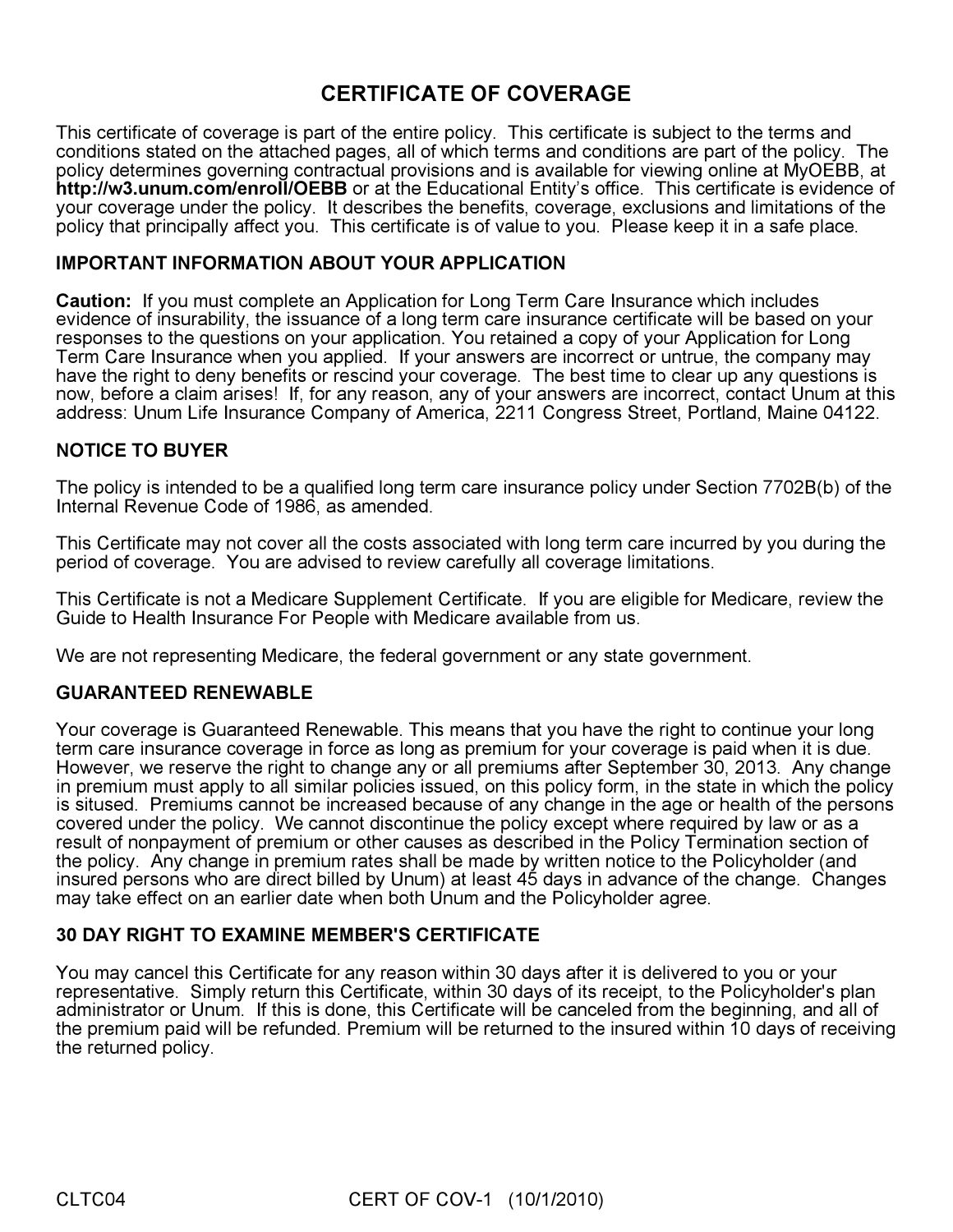# EFFECTIVE DATE

For purposes of effective dates and ending dates under the group policy, all days begin at 12:01 a.m. and end at 12:00 midnight at the Policyholder's address.

> Underwritten by Unum Life Insurance Company of America

Mailing Address 2211 Congress Street, Portland, Maine, 04122

And  $72$ 

Thur MWater

Secretary **President**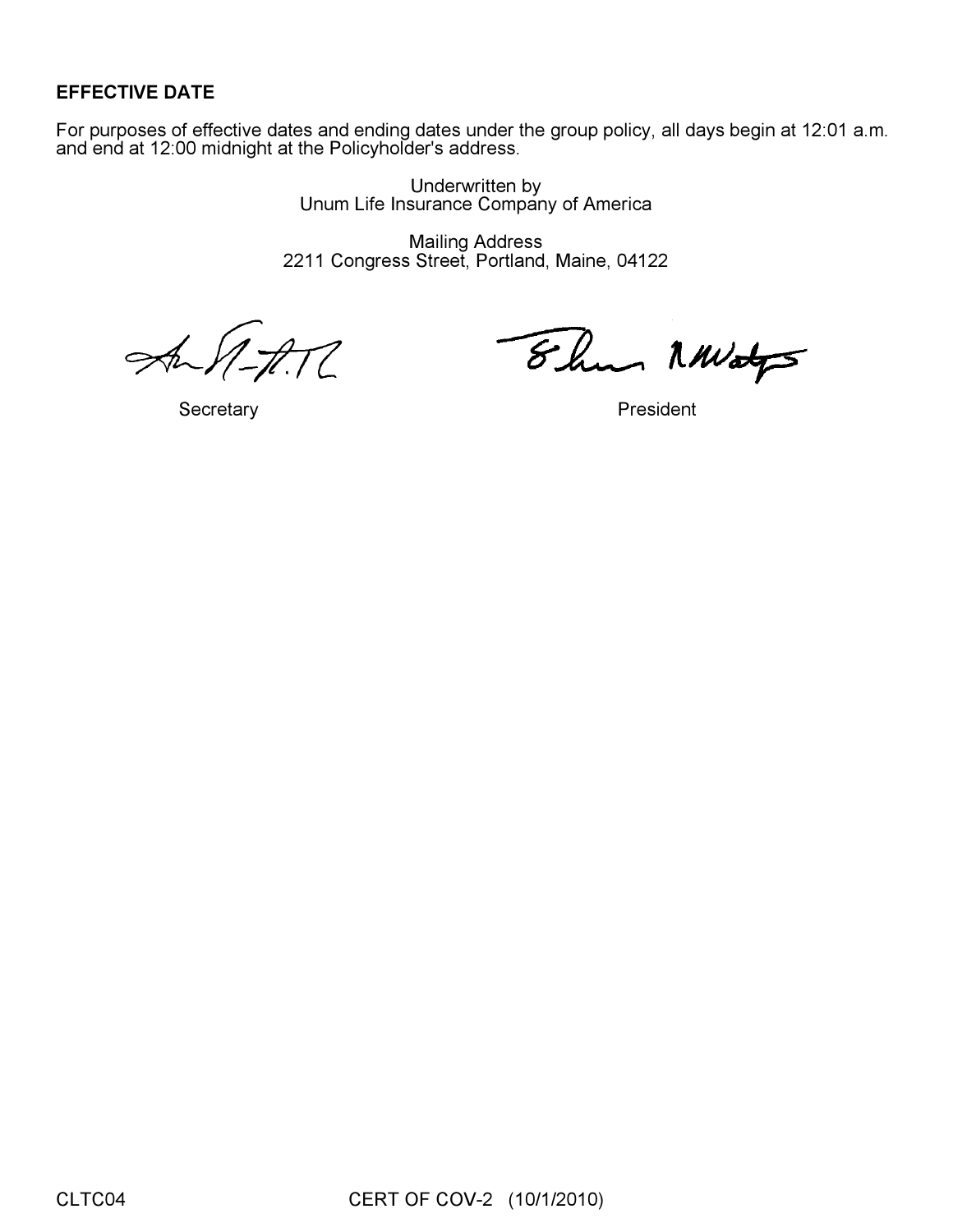# **TABLE OF CONTENTS**

| TEMPORARY ABSENCE FROM WORK ONCE COVERAGE HAS BEGUN FOR EMPLOYEESCERTIFICATE-2 |  |
|--------------------------------------------------------------------------------|--|
|                                                                                |  |
|                                                                                |  |
|                                                                                |  |
|                                                                                |  |
|                                                                                |  |
|                                                                                |  |
|                                                                                |  |
|                                                                                |  |
|                                                                                |  |
|                                                                                |  |
|                                                                                |  |
|                                                                                |  |
|                                                                                |  |
|                                                                                |  |
|                                                                                |  |
|                                                                                |  |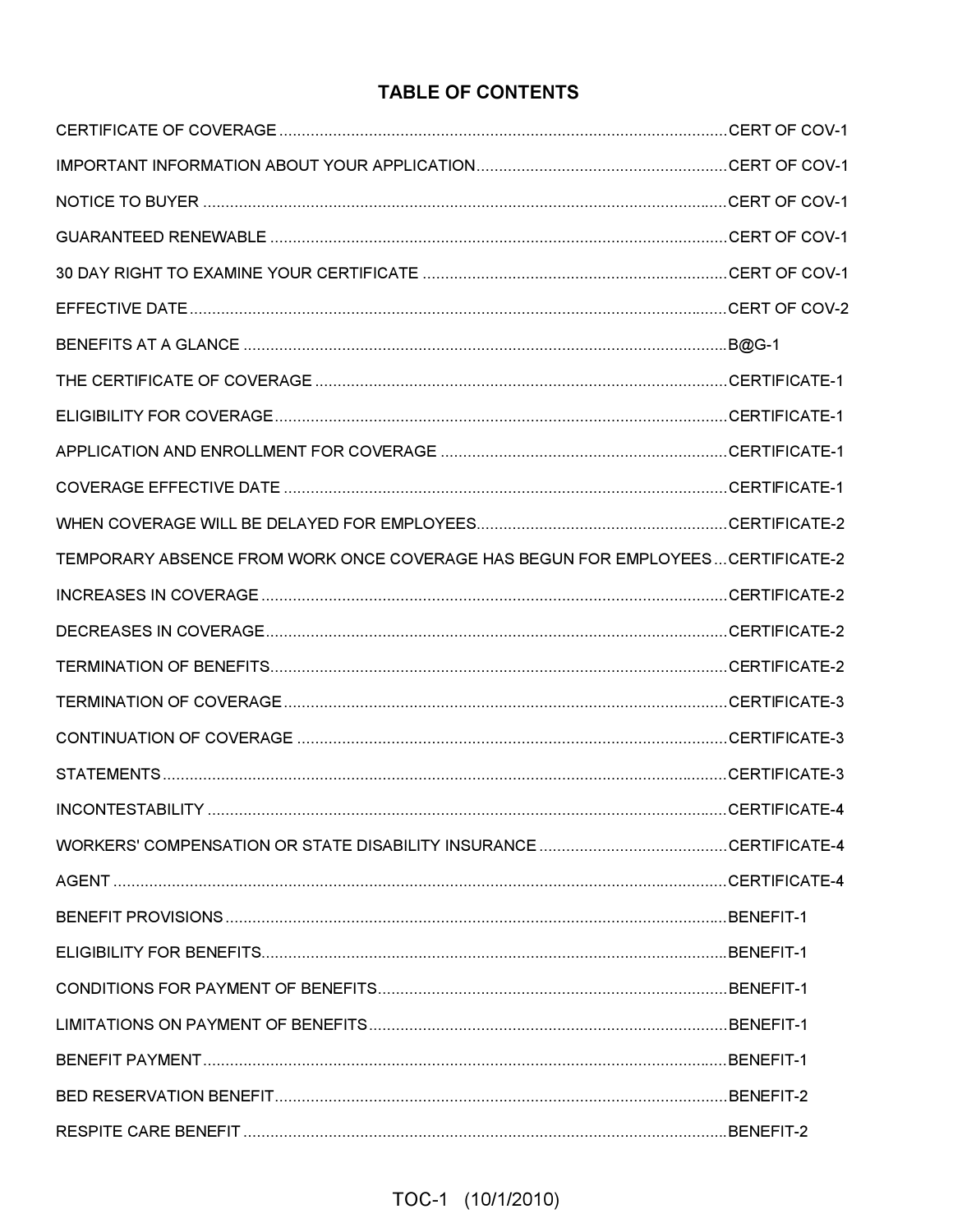| <b>PREMIUM DUE DATES AND PAYMENTS</b>                                    | INFORMATION-1 |
|--------------------------------------------------------------------------|---------------|
|                                                                          |               |
|                                                                          |               |
|                                                                          |               |
| REINSTATEMENT OF TERMINATED COVERAGE DUE TO CHRONIC ILLNESSINFORMATION-2 |               |
|                                                                          |               |
|                                                                          |               |
|                                                                          |               |
|                                                                          |               |
|                                                                          |               |
|                                                                          |               |
|                                                                          |               |

# TOC-2 (10/1/2010)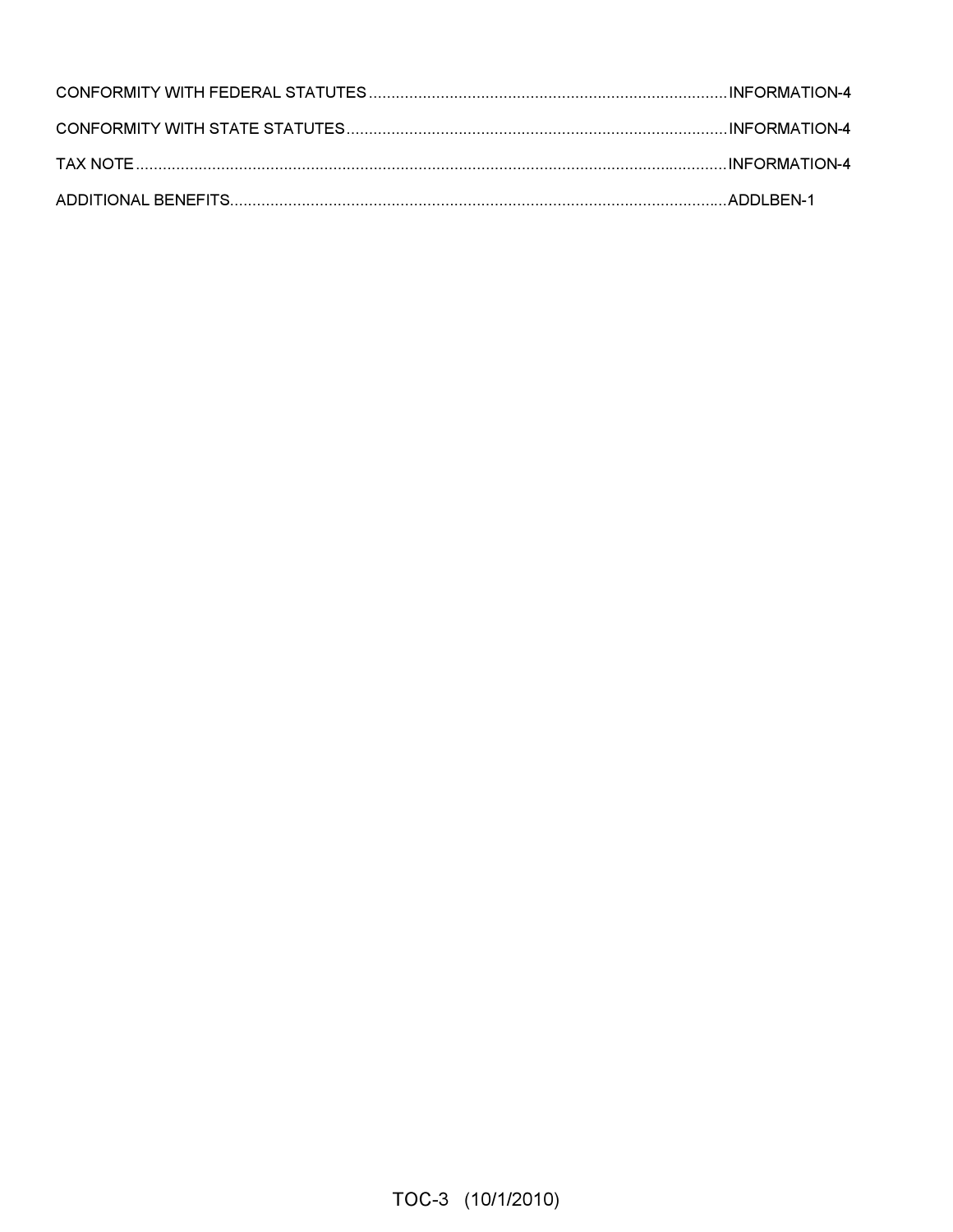# BENEFITS AT A GLANCE Long Term Care Insurance

This long term care plan pays benefits if you suffer a Chronic Illness.

POLICYHOLDER: Oregon Educators Benefit Board (OEBB) Note: Throughout the policy, when Policyholder is used it will be understood to be OEBB

# POLICYHOLDER'S ORIGINAL

PLAN EFFECTIVE DATE: October 1, 2010

**POLICY NUMBER:** 148198 012

#### ELIGIBLE GROUP(S):

An Employee of an Educational Entity who is employed on a half-time or greater basis or is in a job-sharing position or meets the definition of an Eligible Employee under an OEBB rule or under a collective bargaining agreement or Documented District Policy in effect on January 1, 2008 and Their Family Members

Employees must be in Active Employment with the Educational Entity.

# WAITING PERIOD:

For Employees in an Eligible Group on or before October 1, 2010: None

For Employees entering an Eligible Group after October 1, 2010:

- a. the first of the month following a completed enrollment with the OEBB benefit management system or submission of a paper enrollment or change form; or
- b. the first of the month following the date of hire or the date of eligibility.

# LTC FACILITY MONTHLY BENEFIT:

#### For Eligible Employees, Family Members (including Spouses and Domestic Partners) and **Retirees**

\$2,000 - \$9,000 per month in \$1,000 increments

# BENEFIT DURATION:

Option A

3 years

#### Option B

6 years

#### Option C

**Lifetime** 

# HOME CARE BENEFIT:

You may choose either Professional Home and Community Care or Total Choice Home Care, but not both.

# Professional Home and Community Care

50% of the LTC Facility Monthly Benefit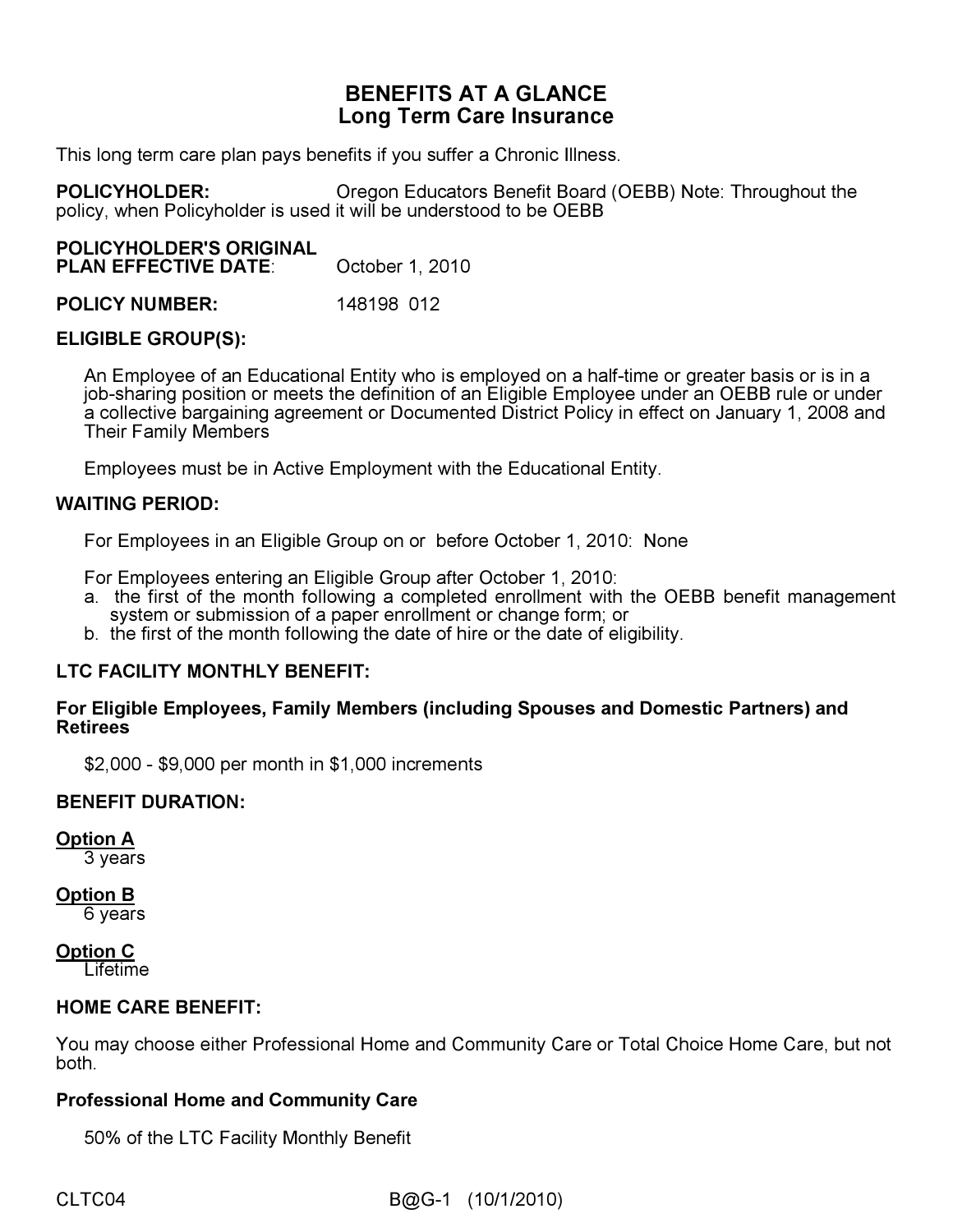# Total Choice Home Care

50% of the LTC Facility Monthly Benefit

# ADDITIONAL BENEFITS:

# Each of the following benefit(s) is optional:

Benefit Increase - 5% Simple

#### ELIMINATION PERIOD:

90 accumulated days. The Elimination Period must be satisfied within a period of 730 consecutive days. Benefits begin the day after the Elimination Period is completed.

# WHO PAYS FOR THE COVERAGE:

#### For eligible Employees:

You pay the cost of your coverage.

#### For eligible Retirees:

You pay the cost of your coverage.

#### For all other eligible persons:

You pay the cost of your coverage.

# EVIDENCE OF INSURABILITY LIMITS:

# For eligible Employees:

Evidence of Insurability will be required if you apply:

- for a monthly benefit greater than \$6,000; or
- for a Lifetime Benefit Duration; or
- more than 31 days after you were eligible for coverage.

After the initial enrollment period, you can apply for coverage with evidence of insurability by filling out the benefit election form and the Long Term Care Insurance Application. These forms can be obtained from the Policyholder.

#### For All Family Members (including Spouses and Domestic Partners) and Retirees and Their Spouses or Domestic Partners

You must always submit a Long Term Care Application and provide, at your own expense, Evidence of Insurability satisfactory to us.

#### WAIVER OF PREMIUM:

No premium payments are required for your coverage while you are receiving monthly benefit payments under this policy.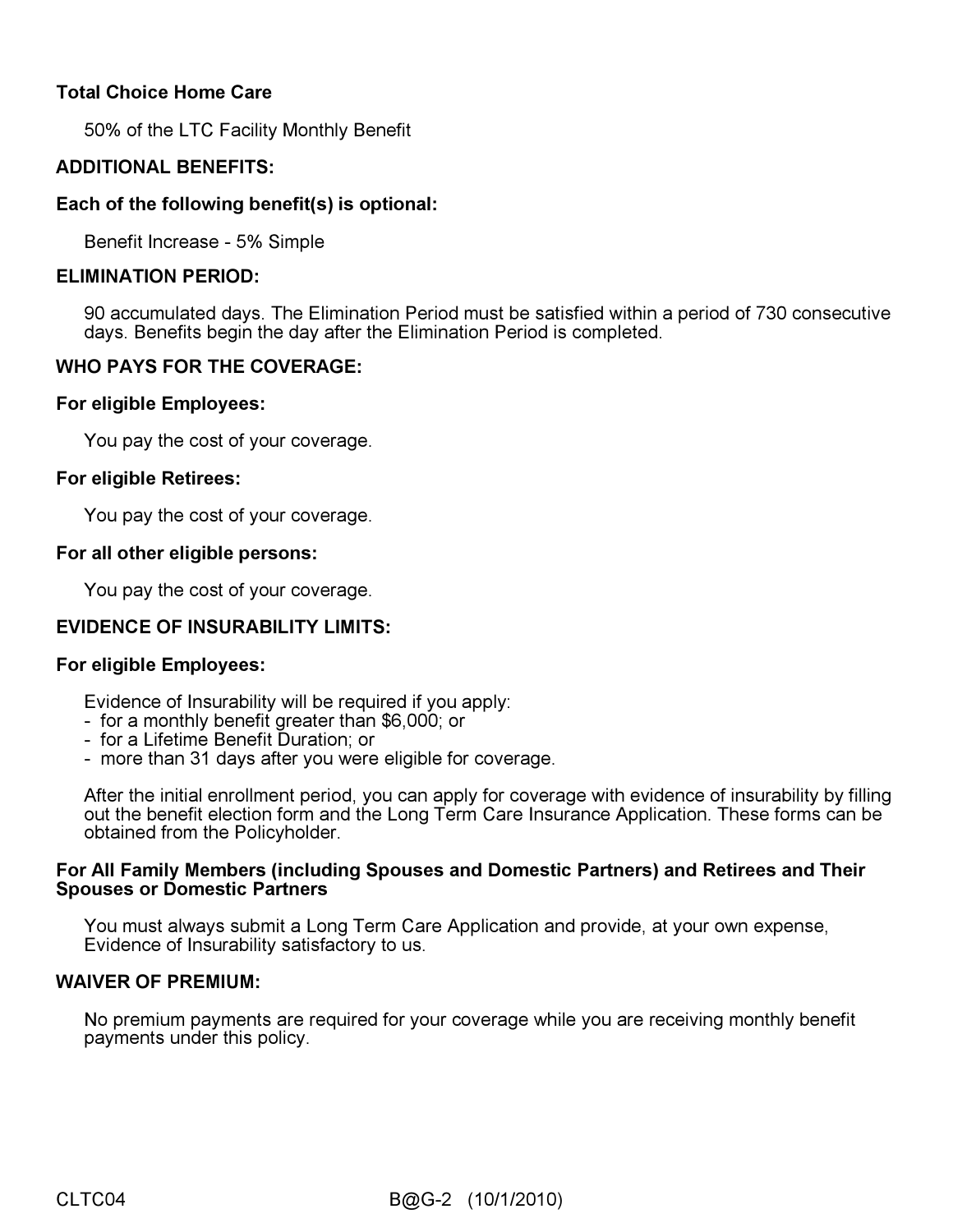# ADDITIONAL CARE BENEFIT:

Once you are eligible for a benefit payment, you will have access to Additional Care Benefits designed to assist you in living at home or in other residential housing, other than a LTC Facility. You do not need to complete the Elimination Period for an Additional Care Benefit payment to begin.

THE ADDITIONAL CARE LIFETIME MAXIMUM BENEFIT AMOUNT: \$5,000. This is in addition to your Lifetime Maximum Benefit.

#### OTHER FEATURES:

Bed Reservation Respite Care Contingent Non-Forfeiture Continuation of Coverage

This is not intended to be a complete description of the Long Term Care policy. This policy has exclusions and limitations that may affect any benefits payable. For complete details of coverage, refer to your Certificate of Coverage.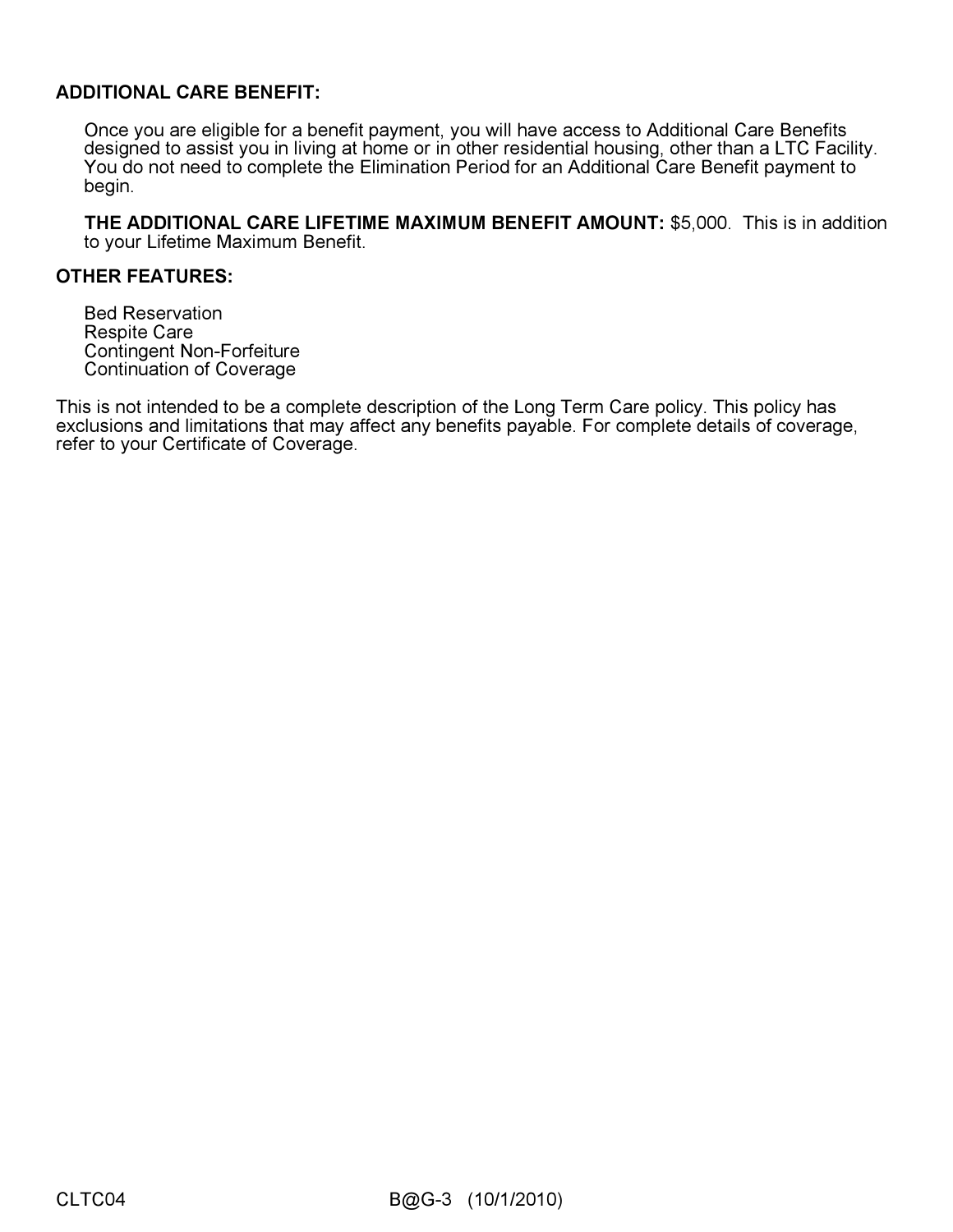# THE CERTIFICATE OF COVERAGE

This Certificate is a written statement prepared by Unum and may include attachments. It tells you: - the coverage to which you may be entitled;

- to whom Unum will make a payment;
- the limitations, exclusions and requirements that apply within a plan.

# ELIGIBILITY FOR COVERAGE

#### Eligible Employee

If you are working for, or retired from work for, an Educational Entity, the date you are eligible for coverage is either:

- a. the first of the month following a completed enrollment in the OEBB benefit management system or submission of a paper enrollment or change form; or
- b. the first of the month following the date of hire or the date of eligibility

#### Spouse or Domestic Partner

If you are a Spouse or a Domestic Partner of an Eligible Employee, you will be eligible to apply for coverage on the date the Employee is eligible to apply for coverage

#### Eligible Family Member

If you are another Eligible Family Member, you will be eligible to apply for coverage on the date the Employee is eligible to apply for coverage.

Although you may be eligible for coverage, your coverage will not begin until the date shown on your Schedule of Benefits, subject to the timely payment of premium for your coverage.

#### APPLICATION AND ENROLLMENT FOR COVERAGE

#### Eligible Employee

During the initial enrollment period, you can enroll for coverage without completing a Long Term Care Insurance Application for amounts that do not exceed the Evidence of Insurability limits as shown in the Benefits at a Glance. Simply complete the benefit election form found online at MyOEBB.

If the Educational Entity pays the premium for your coverage, you do not need to enroll for coverage unless you want additional coverage beyond what the Educational Entity is providing. If you want to apply for additional coverage, you may need to complete an Evidence of Insurability Application and submit it to Unum for approval.

If you enroll for coverage after the initial enrollment period, you may be required to complete a Long Term Care Insurance Application in addition to the benefit election form in MyOEBB.

#### Spouse and Domestic Partner

You can apply for coverage within 31 days after the date you become eligible for coverage by either completing the benefit election form found online at MyOEBB or completing the Long Term Care Insurance Application and submitting it to The Educational Entity. These forms can be obtained from the Educational Entity or Unum.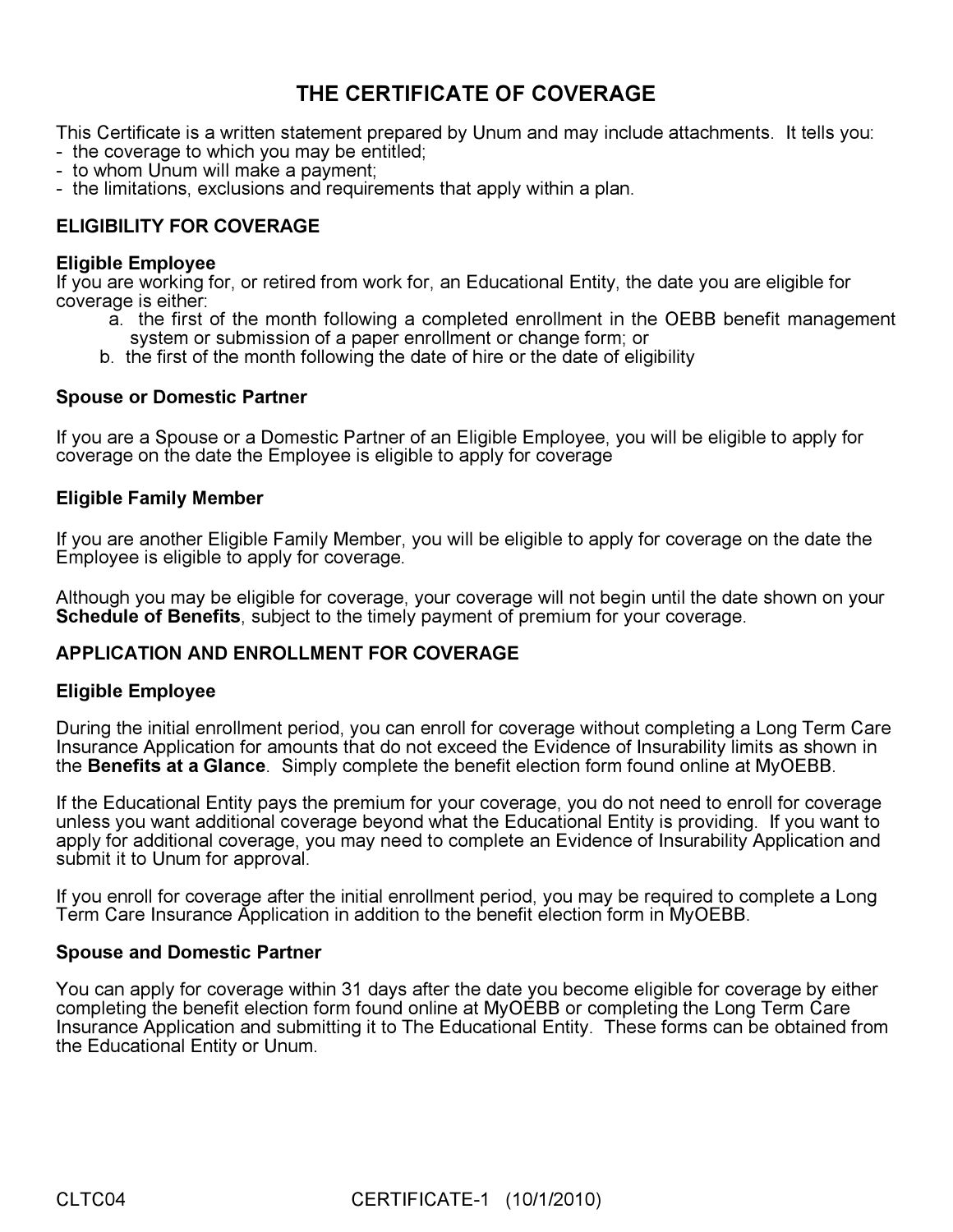# Eligible Family Members and Retirees

You can apply for coverage within 31 days after the date you become eligible for coverage by completing the Long Term Care Insurance Application and submitting it to Unum. These forms can be obtained from the Educational Entity or Unum.

# Open Enrollment

#### Active Eligible Employees

Active Eligible Employees may make benefit plan changes or elections and add or remove Eligible Family Members during annual open enrollment periods. Elections within the policy's guarantee issue limits made by newly eligible employees during their initial guarantee issue open enrollment period are effective on the first day of the new Plan Year.

#### All Retirees, Spouses, Domestic Partners and Other Family Members

All Retirees, Spouses, Domestic Partners and Other Family Members require completion of the Long Term Care Insurance Application and submission to Unum for approval. Their coverage will become effective on the first of the month following the date the application is approved.

# COVERAGE EFFECTIVE DATE

#### Eligible Employee

Coverage for every newly eligible and enrolled Eligible Employee is effective:

- (A) on the first day of the month following either: (i) date of hire; or (ii) Group's eligibility waiting period, if any, or ;
- (B) enrollments that require medical evidence are effective up to the policy's guaranteed issue (GI) on the first day of the month following plan selection in MyOEBB. Those benefit amounts applied for that exceed the GI will become effective the first day of the month following the date the application is approved by Unum and the additional premium amount will be billed as of the effective date of the additional coverage.

#### Spouses & Domestic Partners

Every newly eligible dependent whose enrollment coincides with the Eligible Employee's has coverage effective on the first of the month following the date the application is approved by Unum.

#### All Other Family Members & Retirees

Except as described above, coverage for every eligible and enrolled person who thereafter newly attains eligibility to become a Family Member or Retiree is effective on the first day of the month following event that made the dependent newly eligible.

Your Coverage Effective Date will be the date shown in your **Schedule of Benefits** subject to the timely payment of premium for your coverage.

# TEMPORARY ABSENCE FROM WORK ONCE COVERAGE HAS BEGUN FOR EMPLOYEES

If you are on a Temporary Layoff, and if premium is paid, you will be covered through the end of the month that immediately follows the month in which your Temporary Layoff begins.

If you are on a Leave of Absence, and if premium is paid, you will be covered through the end of the month that immediately follows the month in which your Leave of Absence begins.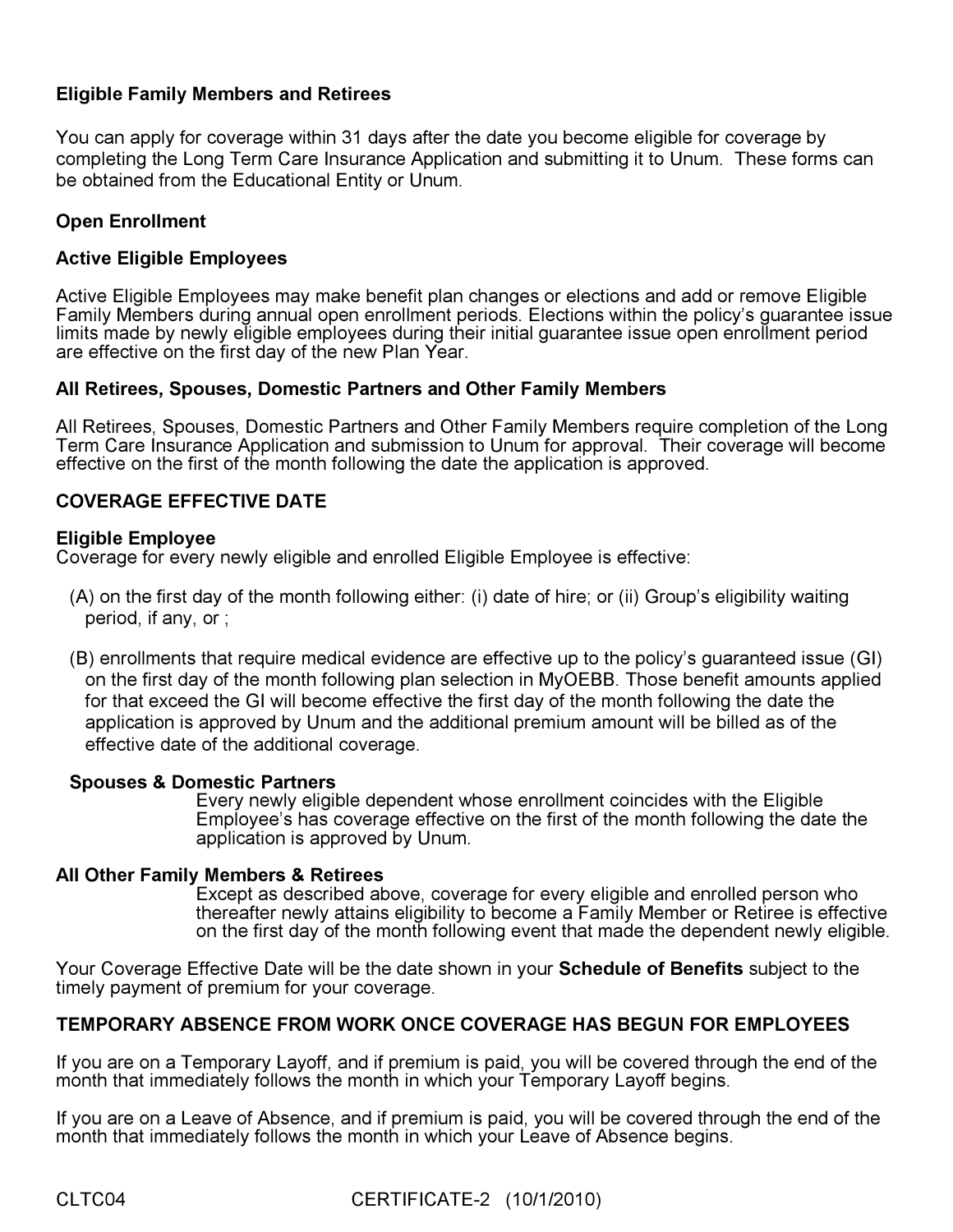# INCREASES IN COVERAGE

After your coverage is in force, you can apply to increase coverage, based on the benefits available as shown in the **Benefits at a Glance**, by sending us a new benefit election form and a Long Term Care Insurance Application.

No increased or additional coverage will become effective unless we approve your Long Term Care Insurance Application for such change. If we approve your changes in coverage, you must pay the new premium due. You will be notified of the new premium due amount and the date it is due.

You may apply for increases in coverage during a **Qualified Status Change** event. Premiums currently charged may be adjusted due to changes or increases in coverage. Upon approval, the change(s) you requested will replace existing benefit option(s) or your benefit duration.

#### DECREASES IN COVERAGE

You have the right to lower premium by reducing coverage based on the benefits available as shown in the Benefits at a Glance. You can decrease coverage at any time by sending us a new benefit election form. Premiums currently charged may be adjusted due to changes or decreases in coverage. Your Schedule of Benefits will reflect the new premium due amount and the date it is due.

# TERMINATION OF BENEFITS

Your benefit payments under the policy will end on the earliest of:

- the day after you are no longer Chronically Ill;
- the day after the expiration of your Licensed Health Care Practitioner's Certification;
- the day after you are no longer receiving Qualified Long Term Care Services;
- the day after your Lifetime Maximum Benefit has been reached;
- the day after you die.

# TERMINATION OF COVERAGE

Your coverage will terminate on the earliest of:

- the day after your Lifetime Maximum Benefit has been reached;
- the day after the end of your Grace Period, if premiums for your coverage are not paid within the Grace Period;
- the day after we receive your written notification that you wish to cancel your coverage; or
- the day after you die.

Your coverage will also terminate on the earliest of the following events:

- the date the group policy terminates; or
- the date you are no longer in an Eligible Group with the Policyholder; or
- the day after the pay period ends for which premiums were last paid to us by the Policyholder for your coverage;

unless you elect to continue your coverage under the Continuation of Coverage provision.

# CONTINUATION OF COVERAGE

You are eligible to continue coverage, upon approval of your Continuation of Coverage form and completion of the Third Party Designation form, if any portion of your premium:

- is paid for by the Educational Entity; or
- is payroll deducted by the Educational Entity.

If you meet the eligibility criteria listed below, you may elect to continue coverage on a direct bill basis. You must contact OEBB or Unum to obtain the Continuation of Coverage form and the Third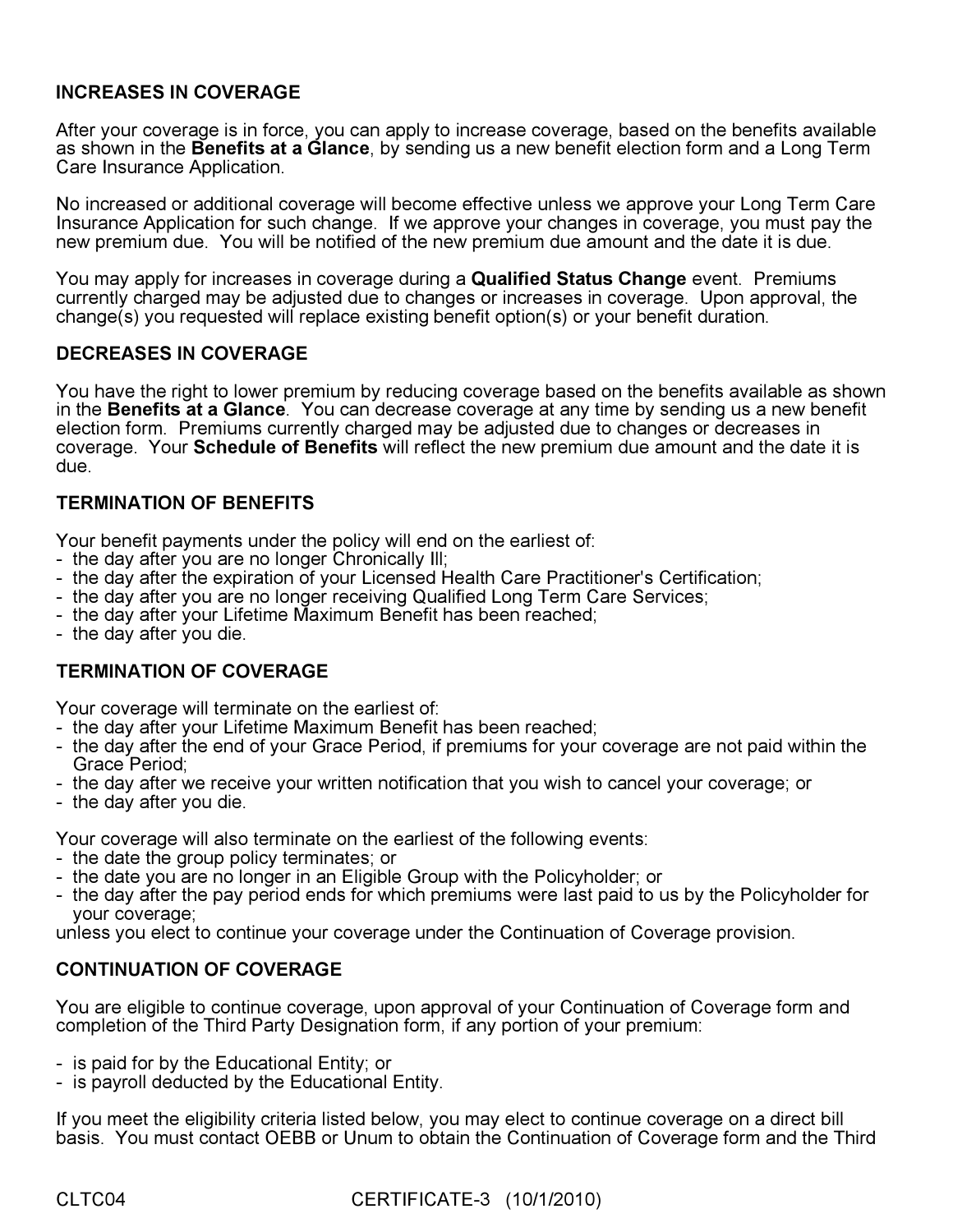Party Designation form. You must fully complete both forms and return them to Unum, at the address listed on the form within [60] days of:

- the date the group policy terminates; or
- the date you are no longer in an eligible group with OEBB; or
- the day after the pay period ends for which premiums were last paid to us by OEBB for your coverage.

If your coverage terminates because you are no longer eligible for coverage, your continued coverage will remain in force under the existing group policy. If the existing group policy terminates, your coverage will be continued under a group continuation policy. Your continued coverage will remain in force as long as you continue timely payment of premium when due. You must pay premium directly to Unum for your continued coverage.

If you did not apply for coverage during the time you were otherwise eligible to apply for coverage, or if you were not approved for coverage during the time you were otherwise eligible for coverage, you are not eligible to apply for Continuation of Coverage.

You may not elect to continue coverage if you are not insured under the group policy on the date the group policy terminates.

The premium rate schedule for continued coverage may change in the future, depending on:

- the overall use of the benefits by all insured persons; or
- changes in the benefit levels or other risk factors.

Any such change will be made for all insureds in the same class.

You may make changes at any time to your continued coverage. Changes must be based on the current Benefit Options available under the group policy. To change your coverage, you must contact Unum's home office for assistance. You will need to complete the necessary forms which may include a Long Term Care Insurance Application.

# **STATEMENTS**

We consider any statements you make for insurance in any signed application for coverage to be complete and true to the best of your knowledge and belief. In the absence of fraud, all statements made in any application are considered representations and not warranties (absolute guarantees).

If any of these statements are not complete and/or not true at the time they were made, we can:

- reduce or deny any claim; or
- terminate your coverage from the original effective date.

No such statements made by you will be used to deny a claim unless a copy of your statements has been given to you.

# INCONTESTABILITY

If your coverage has been in force for six (6) months or less, we may:

- rescind your coverage upon a showing of misrepresentation that is material to the acceptance of coverage, or
- deny an otherwise valid claim relating to a Chronic Illness commencing prior to the expiration of such six (6) month period upon a showing of misrepresentation that is material to the acceptance of coverage.

If your coverage has been in force for at least six (6) months, we may:

CLTC04 CERTIFICATE-4 (10/1/2010)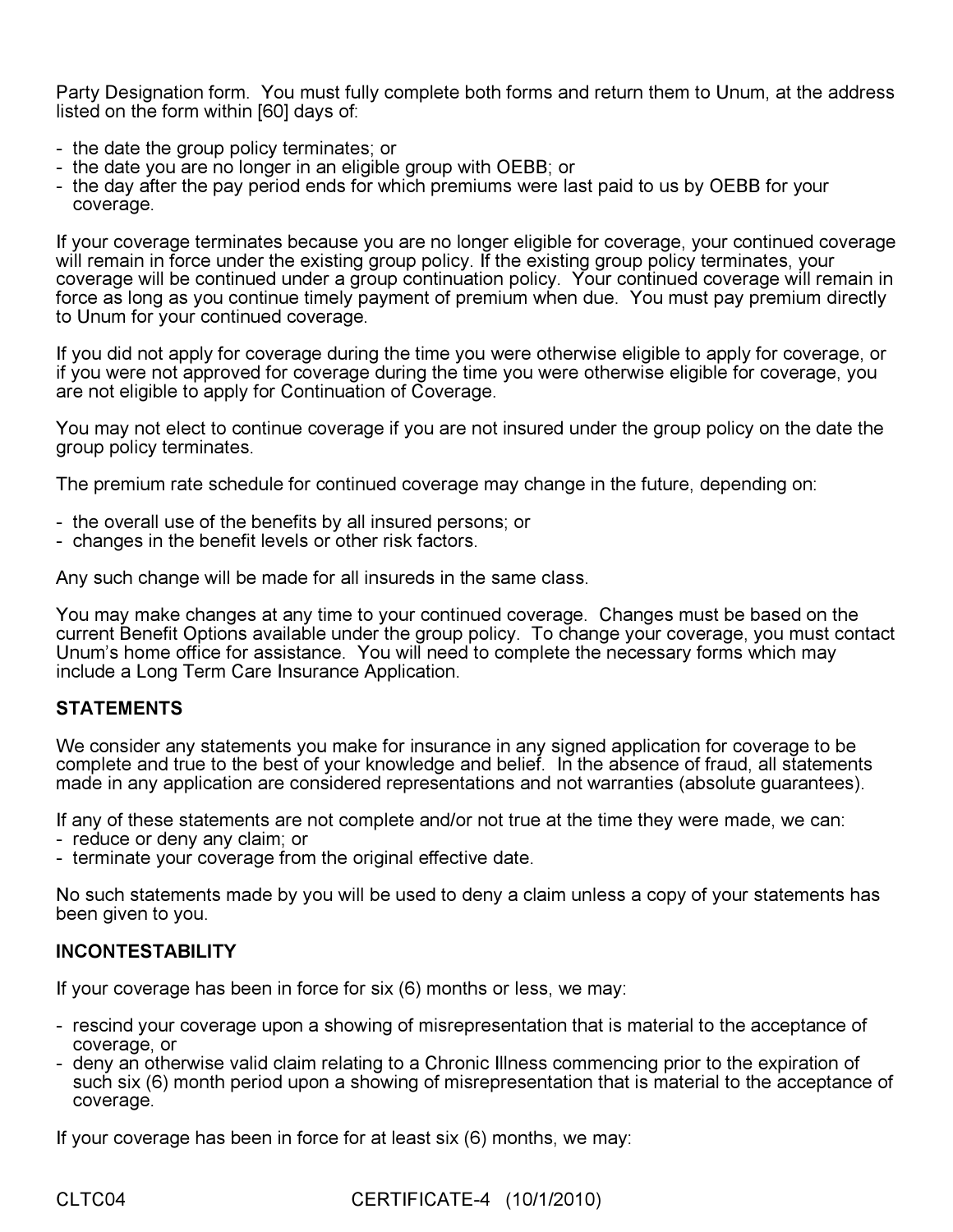- rescind your coverage upon a showing of misrepresentation that is both material to the acceptance of coverage and which pertains to the conditions of your Chronic Illness, or
- deny an otherwise valid claim relating to a Chronic Illness commencing during such six (6) months to two (2) year period, upon a showing of misrepresentation that is both material to the acceptance of coverage and which pertains to the conditions of your Chronic Illness.

If your coverage has been in force for two (2) years or more, your coverage may be rescinded only upon a showing that you knowingly and intentionally misrepresented relevant facts relating to your health. Your coverage can be rescinded at any time for fraudulent misstatements. There is no time limit to contest your coverage for such fraudulent misstatements.

If your coverage is reinstated, the time periods applicable to this provision will be measured from the reinstatement date.

If we have paid benefits under the policy, the benefit payments may not be recovered by us in the event that the coverage is rescinded unless the rescission is due to your fraudulent misstatements.

#### WORKERS' COMPENSATION OR STATE DISABILITY INSURANCE

The policy does not replace or affect the requirements for coverage by any workers' compensation or state disability insurance.

#### AGENT

For all purposes of the policy, the Policyholder acts on its own behalf. Under no circumstances will the Policyholder be deemed our agent.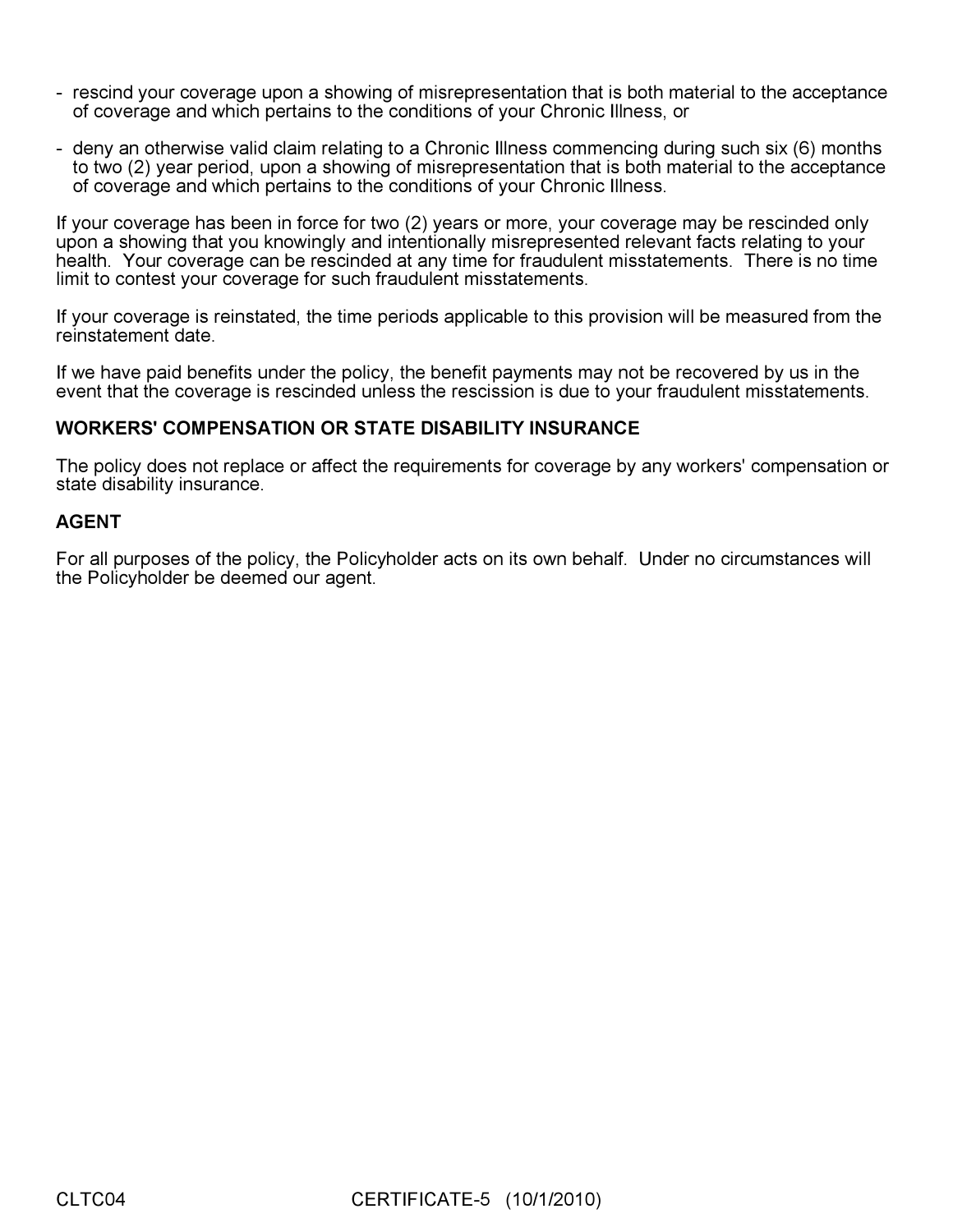# BENEFIT PROVISIONS

# ELIGIBILITY FOR BENEFITS

You will be eligible for a benefit if, on or after the effective date of your coverage and while your coverage is in effect, you become Chronically Ill.

# CONDITIONS FOR PAYMENT OF BENEFITS

To receive benefits under the policy, the following conditions must be met:

- you must satisfy the Elimination Period, if applicable;
- you must be receiving Qualified Long Term Care Services;
- the treatment for your Chronic Illness must be provided pursuant to a written Plan of Care; and
- we must approve your claim.

The policy is intended to be a qualified long term care insurance policy under Section 7702B(b) of the Internal Revenue Code of 1986, as amended. You must also provide us a Licensed Health Care Practitioner's Certification that you are unable to perform (without Substantial Assistance from another individual) two (2) or more Activities of Daily Living for a period of at least 90 days, or that you require Substantial Supervision by another individual to protect you from threats to your health or safety due to Severe Cognitive Impairment.

You will be required to submit a Licensed Health Care Practitioner's Certification every 12 months.

A benefit will become payable once all these requirements are met.

# LIMITATIONS ON PAYMENT OF BENEFITS

We will not pay benefits in excess of the coverage you chose as shown in your **Schedule of** Benefits. Benefits paid will reduce your Lifetime Maximum Benefit, and will no longer be available once your Lifetime Maximum Benefit has been reached. We will not pay benefits for Qualified Long Term Care Services you receive during the Elimination Period, except as described in the Respite Care Benefit and the Additional Care Benefit provisions. The policy only pays benefits if you are receiving Qualified Long Term Care Services.

# BENEFIT PAYMENT

# If you are eligible for a LTC Facility Monthly Benefit:

You must give us proof that you are receiving Qualified Long Term Care Services in a LTC Facility before a LTC Facility Monthly Benefit will be paid. If you are eligible for benefits for a period of less than one (1) month, we will pay you 1/30th of the LTC Facility Monthly Benefit for each day that you are Chronically Ill and receiving Qualified Long Term Care Services in a LTC Facility.

The amount of your LTC Facility Monthly Benefit is shown in your **Schedule of Benefits**.

#### If you selected, and you are eligible for, a Professional Home and Community Care Monthly Benefit:

We will pay 1/30th of the Professional Home and Community Care Monthly Benefit shown in your Schedule of Benefits for each day you are receiving Professional Home and Community Care Services. Professional Home and Community Care Services you receive may be provided anywhere other than a LTC Facility, acute care facility or other location excluded by the policy.

You must give us written proof indicating days of Professional Home and Community Care Services provided to you before a benefit will be paid. We will also require a copy of the Licensed Home Health Care Agency's state license, if applicable or the Licensed Home Health Care Professional's state license to practice in his/her respective field prior to payment of benefits.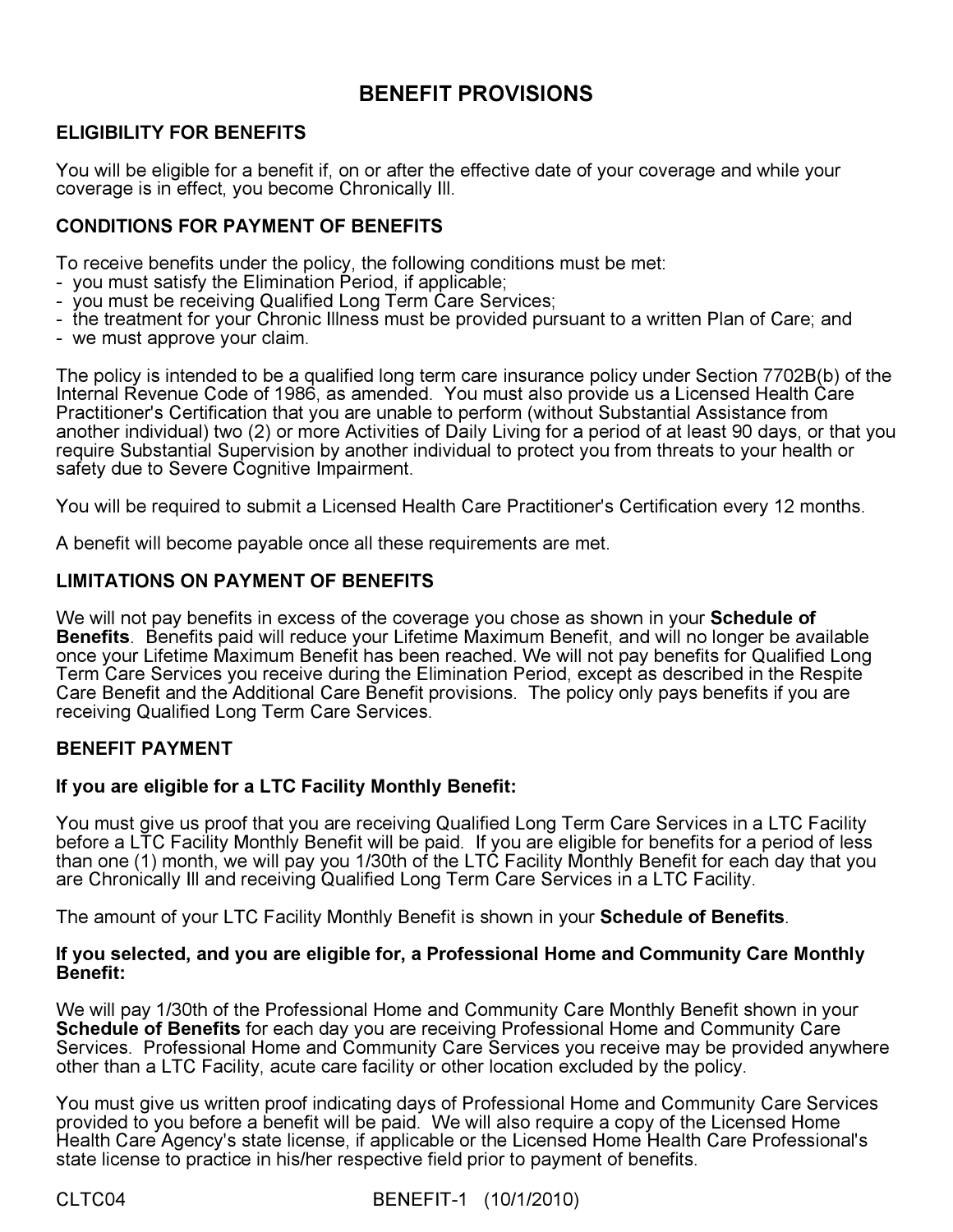# If you selected, and you are eligible for, a Total Choice Home Care Monthly Benefit:

We will pay 1/30th of the Total Choice Home Care Monthly Benefit shown in your **Schedule of** Benefits for each day you are receiving Total Choice Home Care Services. Total Choice Home Care Services you receive may be provided anywhere other than a LTC Facility, acute care facility or other location excluded by the policy.

#### BED RESERVATION BENEFIT

If you are receiving a LTC Facility Monthly Benefit and your stay in the LTC Facility is interrupted due to a stay in an acute care facility, or due to a temporary absence, and a charge is made to reserve your LTC Facility accommodations, you will be eligible for a Bed Reservation Benefit. We will pay you 1/30th of the LTC Facility Monthly Benefit for each day you are absent from the LTC Facility: - up to 90 days per calendar year if your absence is due to a stay in an acute care facility; or

- up to 30 days per calendar year for a temporary absence not related to a stay in an acute care facility.

In no event will the total number of Bed Reservation days exceed 90 days per calendar year. Bed Reservation payments will reduce your Lifetime Maximum Benefit, and will no longer be available once your Lifetime Maximum Benefit has been reached.

If your stay in a LTC Facility is interrupted while you are satisfying your Elimination Period, such days will be used to help satisfy your Elimination Period.

#### RESPITE CARE BENEFIT

If you are Chronically Ill and receiving Respite Care, but you are not receiving a LTC Facility Monthly Benefit or a Home Care Monthly Benefit, if your coverage includes home care, you will be eligible to receive Respite Care. The Respite Care Benefit you will receive is equal to 1/30th of your LTC Facility Monthly Benefit for each day you have Respite Care for up to 21 days each calendar year. You do not need to complete your Elimination Period for Respite Care payments to begin, and the days you are receiving Respite Care will count toward satisfying your Elimination Period.

Respite Care can be provided in your home, an LTC Facility, an Adult Day Care Facility or a similar facility approved by us. Such payments will reduce your Lifetime Maximum Benefit, and will no longer be available once your Lifetime Maximum Benefit has been reached.

#### INTERNATIONAL BENEFITS

We will pay International Benefits on an indemnity basis, if you qualify under the conditions defined in this provision.

#### ELIGIBILITY FOR INTERNATIONAL BENEFITS

You will be eligible for International Benefits if, after the effective date of your coverage and while your coverage is in effect, you become Chronically Ill.

# CONDITIONS FOR PAYMENT OF INTERNATIONAL BENEFITS

To receive International Benefits under this Certificate, the following conditions must be met: - you must satisfy the Elimination Period;

- you must be receiving Qualified Long Term Care Services while traveling or residing outside of the
- United States, its territories or possessions or Canada; - the treatment for your Chronic Illness must be provided pursuant to a written Plan of Care; and
- we must approve your claim.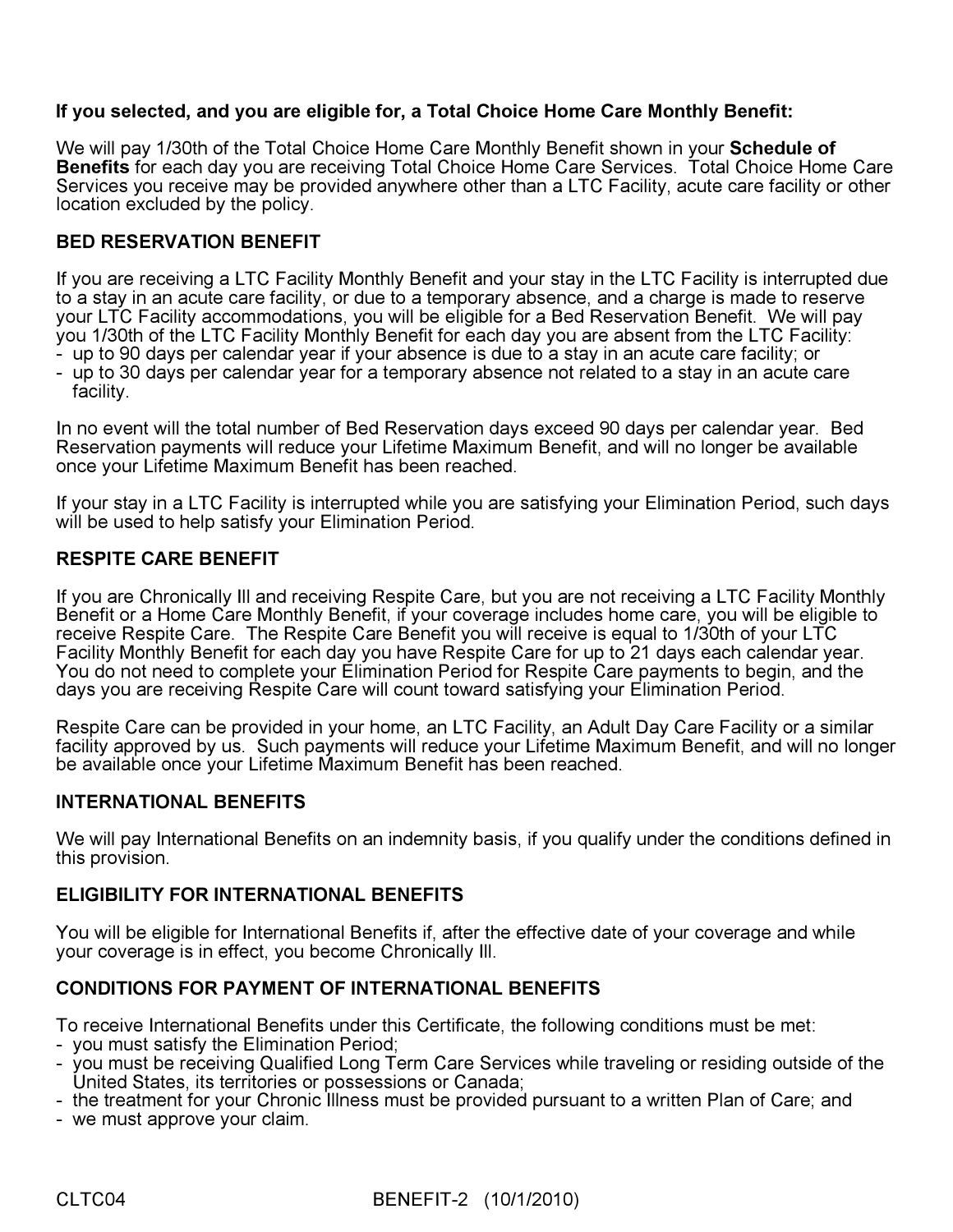The policy is intended to be a qualified long term care insurance policy under Section 7702B(b) of the Internal Revenue Code of 1986, as amended. You must also provide us a Licensed Health Care Practitioner's Certification that you are unable to perform (without Substantial Assistance from another individual) two (2) or more Activities of Daily Living for a period of at least 90 days, or that you require Substantial Supervision by another individual to protect you from threats to your health or safety due to Severe Cognitive Impairment.

You must obtain and provide us with any required supporting documentation. All required documentation must be provided to us in English. We reserve the right to require that you provide us with updated documentation and information at reasonable intervals. However, we will not require updates more frequently than monthly.

We reserve the right to obtain an interpreter, if necessary, and to determine who the interpreter will be.

If you are receiving International Benefits under this Certificate, you cannot be receiving any other benefits under this Certificate for the same time period. Coverage for the Additional Care, Respite Care or Bed Reservation provisions are not available outside the United States, its territories or possessions or Canada.

# LIMITATIONS ON PAYMENT OF INTERNATIONAL BENEFITS

We will not pay benefits in excess of the amounts shown in your **Schedule of Benefits**. Benefits paid will reduce your Lifetime Maximum Benefit and will no longer be available once your Lifetime Maximum Benefit has been reached.

#### INDEMNITY BENEFIT FOR PAYMENT OF INTERNATIONAL BENEFITS

The Indemnity Amount we will pay for International Benefits is equal to 75% of the Home Care Monthly Benefit shown in your Schedule of Benefits. Any International Monthly Benefit will be paid in United States currency. You may not assign the Indemnity Benefit.

#### TOTAL LIFETIME INTERNATIONAL BENEFITS AVAILABLE

The Total Lifetime International Benefit payment will be the lesser of:

- your Lifetime Maximum Benefit; or
- 72 months.

# WORDS THAT HAVE A SPECIAL MEANING FOR THIS PROVISION

"Indemnity Amount" means the total monthly benefit available to you regardless of the actual charges you incur. This benefit will be paid to you if you are eligible under this Certificate for International Benefits. You must be receiving Qualified Long Term Care Services in order to receive the Indemnity Benefit.

"International" means any location outside the United States, its territories or possessions or Canada.

"International Benefit" means 75% of the Home Care Monthly Benefit shown in your Schedule of Benefits. This benefit will be paid to you regardless of who provides the care or where the care is provided, except for locations excluded by this Certificate.

# DISCRETIONARY AUTHORITY

When making any benefits determination under the policy, we have the discretionary authority to determine your eligibility for benefits and to interpret the terms and provisions of the policy.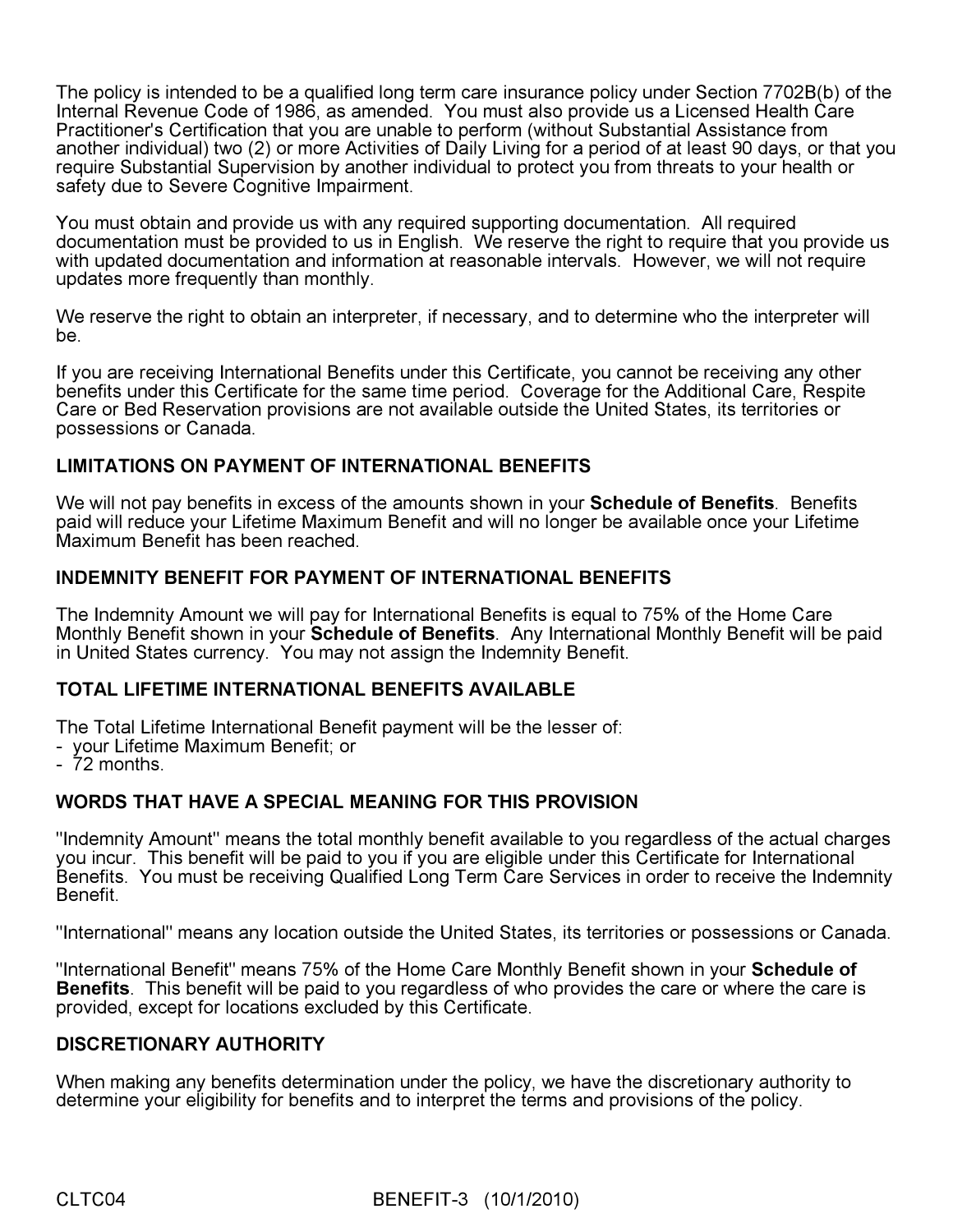# EXTENSION OF BENEFITS

Termination of coverage will be without prejudice to any benefits payable under the policy and any attachments (if applicable), if eligibility for such benefits or Chronic Illness began while your coverage was in force. Benefits will continue without interruption. Such extension of benefits will be limited to the duration of the payment of your Lifetime Maximum Benefit.

# LEGAL ACTION

No one may start legal action to recover on the policy until 90 days after written Proof of Claim has been given to us. Legal action must be started within three (3) years after the written Proof of Claim is furnished.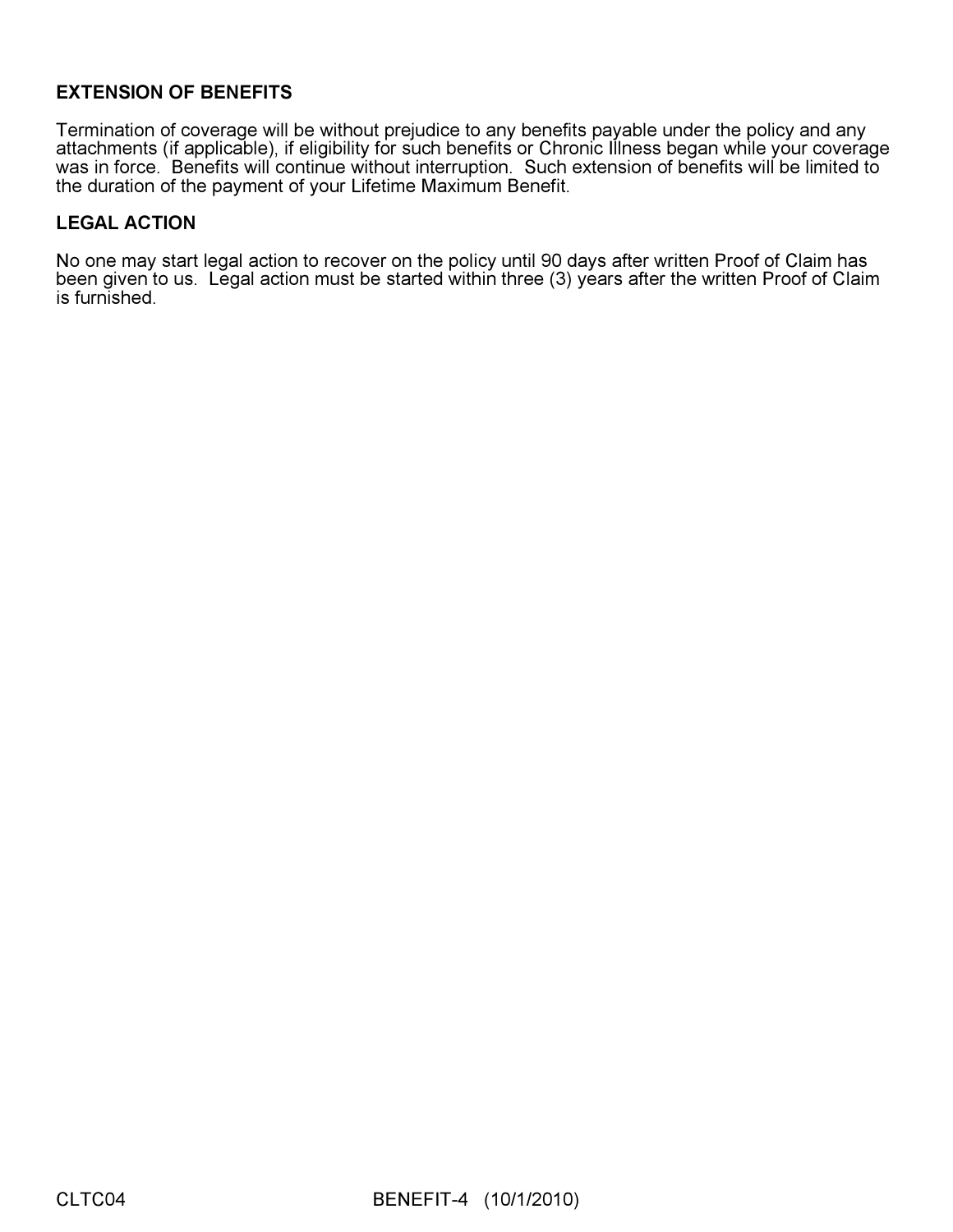# LIMITATIONS AND EXCLUSIONS

# PLAN EXCLUSIONS

We will not provide benefits for:

- a Chronic Illness caused by war or any act of war, whether declared or undeclared, that occurs while your coverage is in force.
- a Chronic Illness caused by intentionally self-inflicted injuries or attempted suicide, while sane.
- a Chronic Illness caused by the commission of a crime for which you have been convicted under law, or caused by your attempt to commit a crime under law.
- a Chronic Illness caused by alcoholism, alcohol abuse, drug addiction or drug abuse.
- any period of time while you are Chronically Ill and you are confined in a hospital, other than if you are confined to a LTC Facility that is a distinctly separate part of a hospital. This exclusion does not apply to those periods covered under the Bed Reservation Benefit.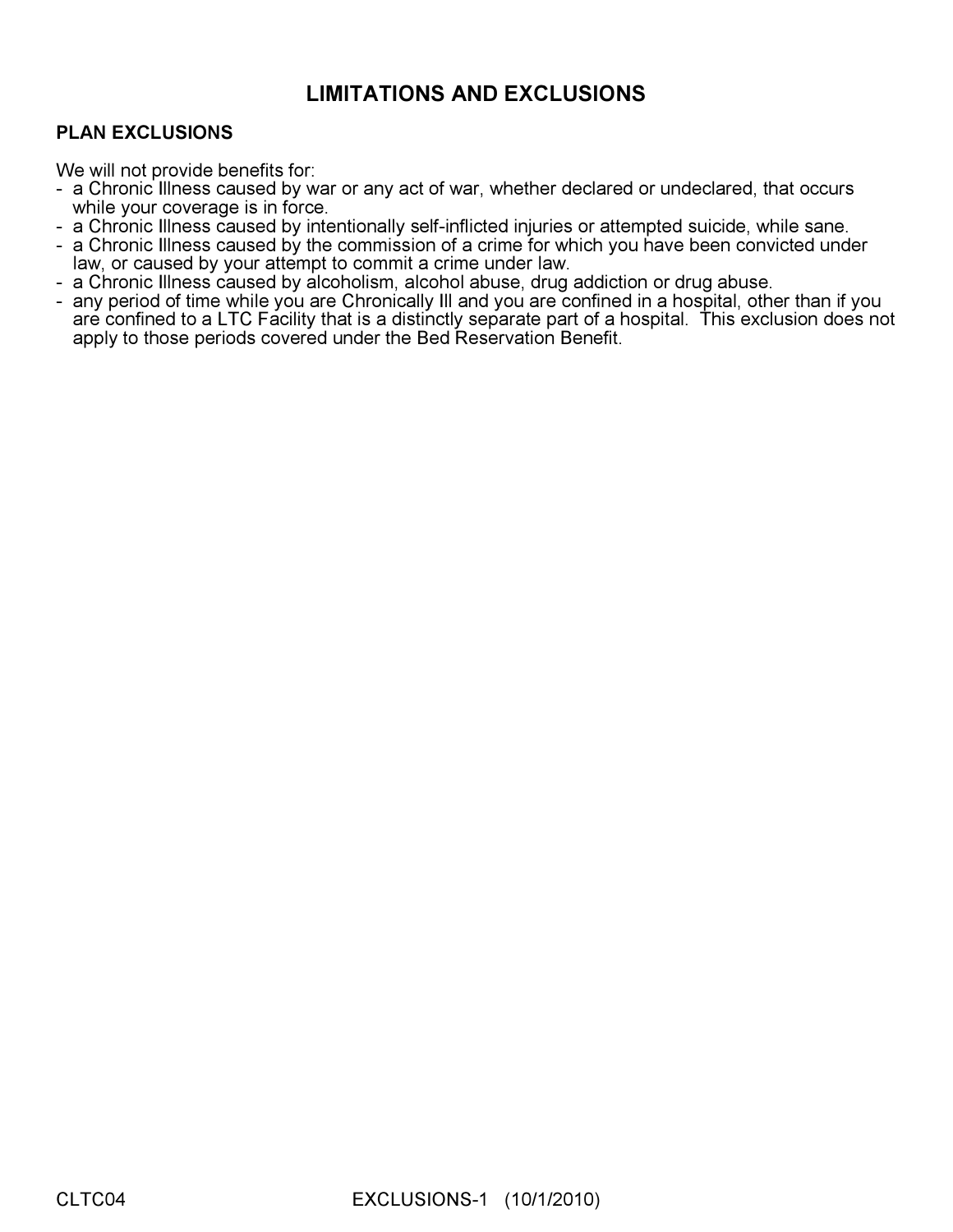# WORDS THAT HAVE A SPECIAL MEANING

"Active Eligible Employee" means an Employee of an Educational Entity who is employed or is in a job-sharing position, on a half-time or greater basis, or meets the definition of an Eligible Employee under an OEBB rule or under a collective bargaining agreement or Documented District Policy in effect on January 31, 2008.

"Activities of Daily Living" (ADLs) are:

- Bathing: washing oneself by sponge bath; or in either a tub or shower, including the task of getting into or out of the tub or shower.
- Dressing: putting on and taking off all items of clothing and any necessary braces, fasteners, or artificial limbs.
- Toileting: getting to and from the toilet, getting on and off the toilet, and performing associated personal hygiene.
- Transferring: moving into or out of a bed, chair, or wheelchair.
- Continence: the ability to maintain control of bowel or bladder function; or when unable to maintain control of bowel or bladder function, the ability to perform associated personal hygiene (including caring for catheter or colostomy bag).
- Eating: feeding oneself by getting food into the body from a receptacle (such as a plate or cup) or by a feeding tube.

You will be considered able to perform the above Activities of Daily Living if the ADLs can be performed by you using equipment or adaptive devices, and you do not require the Substantial Assistance of another person to perform the ADLs.

"Adult Day Care" means care provided in an Adult Day Care Facility.

We will not recognize a Family Member as an Adult Day Care provider for claims that you make to us under the policy, unless the Family Member is a regular employee of the Adult Day Care Facility or Total Choice Home Care is shown in your Schedule of Benefits.

"Adult Day Care Facility" means a facility that provides a community-based group program offering health, social and related support services to impaired adults; that operates under state licensing laws and any other laws that apply; and that meets the following tests:

- operates a minimum of five (5) days a week;
- remains open for at least six (6) hours a day;
- maintains a written record of care on each patient;
- includes a Plan of Care and record of services provided;
- has established procedures for obtaining appropriate aid in the event of a medical emergency;
- provides a range of physical and social support services to adults; and
- does not include overnight stays.

"Adult Foster Home" means:

- a family home or facility that is licensed by the appropriate licensing agency and is primarily engaged in providing (1) room and board to five (5) or fewer adults who are not related to the provider by blood or marriage; and (2) services that assist the resident in daily activities, such as bathing, dressing, eating, medication management or money management; or
- any other resident home that meets all of the following tests:
	- provides 24 hour a day care, custodial services and personal care assistance to support needs resulting from a disability;
	- has an employee on duty at all times who is trained and ready to provide care;
	- provides three (3) meals a day, including special dietary requirements;
	- operates under applicable state licensing laws and any other laws that apply;
	- has formal arrangements for the services of a doctor or nurse to furnish medical care in the event of an emergency;
	- is authorized to administer medication to patients on the order of a doctor; and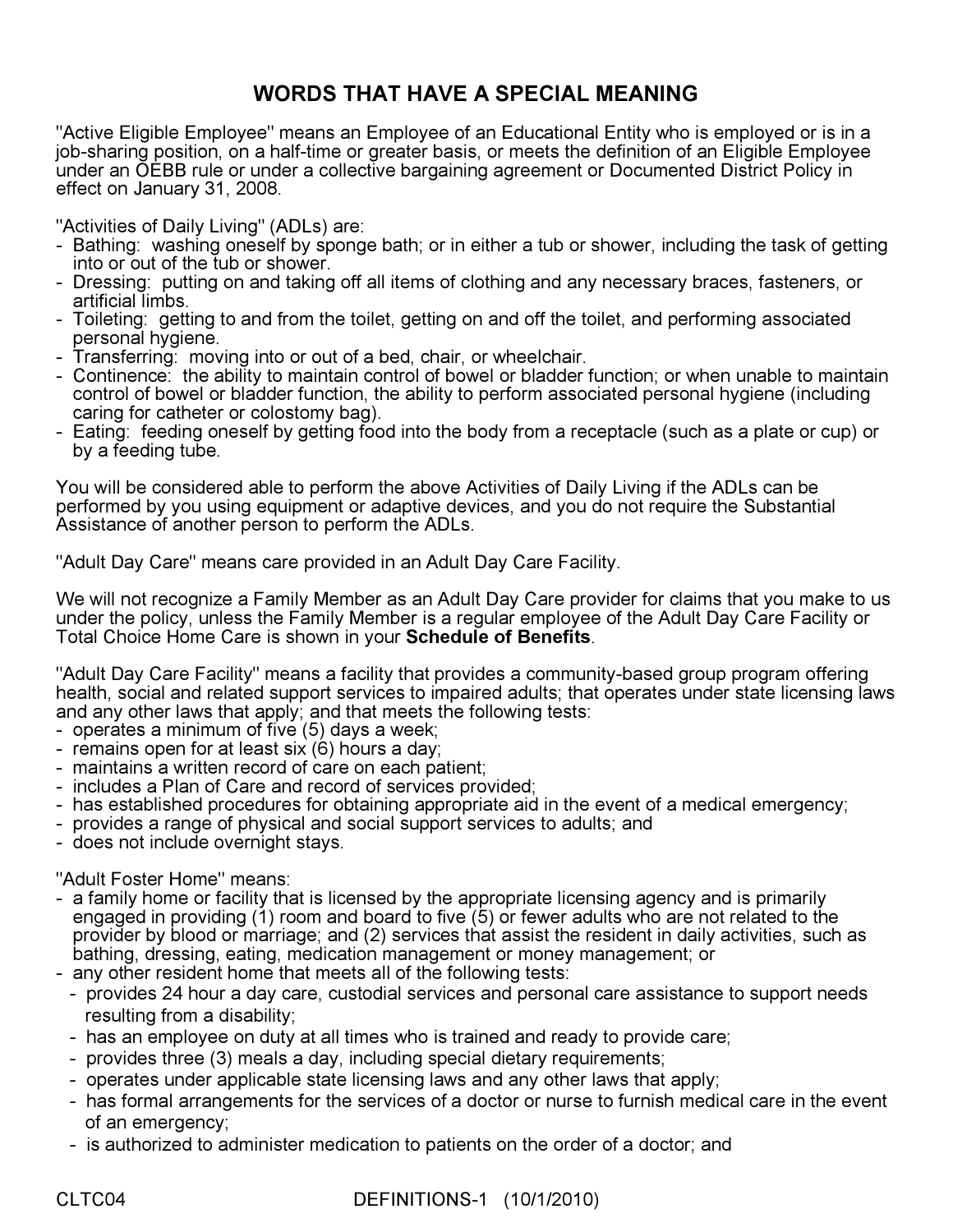- is not, other than incidentally, a home for the mentally retarded, the mentally ill, the blind or the deaf, a hotel or a home for alcoholics or drug abusers; or
- a similar institution approved by us.

"Affidavit of Dependency" means a document that attests that a child meets the criteria in IRS Code Section 152.

"Affidavit of Domestic Partnership" means a document that attests the Eligible Employee and one other eligible individual meet the criteria in paragraph (b) of the definition of Domestic Partner.

"Certificate" means this Certificate and any riders attached to this Certificate.

"Child" unless otherwise defined by a collective bargaining agreement or Documented District Policy in effect on January 31, 2008, means the following:

- (a) A biological child of, an adopted child of, or a child placed for adoption with the Eligible Employee, Spouse, or Domestic Partner; or
- (b) A legal ward by court decree, a dependent by Affidavit of Dependency, or is under legal guardianship of the Eligible Employee, Spouse or Domestic Partner, and is living in the home of the Eligible Employee.

"Certificate" means this Certificate and any riders attached to this Certificate.

"Chronic Illness" and "Chronically Ill" mean:

- you are unable to perform, without Substantial Assistance from another individual, two (2) or more Activities of Daily Living; or
- you require Substantial Supervision by another individual to protect you from threats to your health and safety due to Severe Cognitive Impairment.

We will not cover any ADL loss or Severe Cognitive Impairment that existed prior to the Effective Date of Coverage.

"Coverage Effective Date" means the date your coverage begins. Your Coverage Effective Date is shown on your Schedule of Benefits.

"Eligible Employee" means an Active Eligible Employee or Retired Eligible Employee.

"Eligible Family Member" means a Family Member ages 18 through 80 who is residing in the United States, its territories or possessions.

Eligible Family Members who are eligible for coverage as an Employee are only eligible for coverage as an Employee.

"Elimination Period"

If LTC Facility with Professional Home and Community Care is shown in your **Schedule of Benefits**: "Elimination Period" means the number of days during which you are Chronically III and you are receiving services appropriate for your Chronic Illness, but no benefit is payable. The care or services must be provided in a LTC Facility; or by/through a Licensed Home Health Care Agency; in an Adult Day Care Facility; or by a Licensed Home Health Care Professional.

Each calendar week during which you receive at least one (1) day of Professional Home and Community Care Services will be counted as seven (7) days towards the completion of your Elimination Period.

If LTC Facility with Total Choice Home Care is shown in your Schedule of Benefits: "Elimination Period" means the number of days during which you are Chronically III and you are receiving services appropriate for your Chronic Illness, but no benefit is payable. The care or services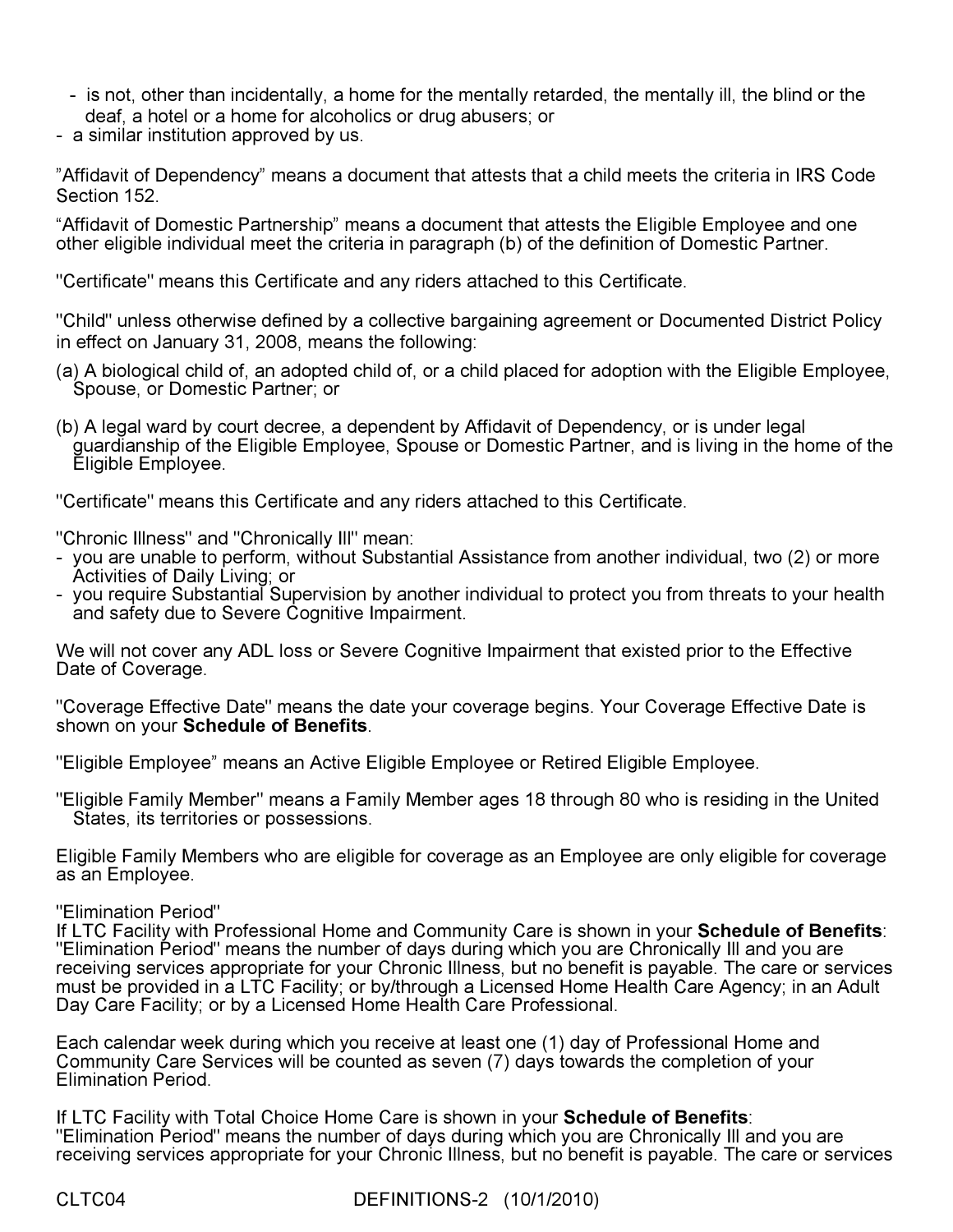may be provided to you by anyone including a Family Member; or in a LTC Facility; or by/through a Licensed Home Health Care Agency; by a Licensed Home Health Care Professional; in an Adult Day Care Facility or by an informal caregiver.

Once you are Chronically Ill, your Elimination Period must be completed within a period of 730 days. You must satisfy your Elimination Period only once during the lifetime of the policy. The number of days in your Elimination Period is shown in your Schedule of Benefits.

"Employee" means a person who is an Active Eligible Employee or Retired Eligible Employee and is residing in the United States, its territories or possessions.

"Employee Group" means one or more Employees in an Educational Entity of similar employment type, for example: administrative, represented classified, nonrepresented classified, confidential, represented licensed, or nonrepresented licensed. If one or more collective bargaining unit exists within an Employee Group, each unit will be considered a separate Employee Group.

"Family Member" means the:

- (a) Spouse or Domestic Partner of an Eligible Employee
- (b) Natural, adoptive or step parent or grandparent of an Eligible Employee or of the Eligible Employee's Spouse or Domestic Partner;
- (c) Natural, adoptive or step sibling of an Eligible Employee or of the Eligible Employee's Spouse or Domestic Partner;
- (d) Spouse or Domestic Partner of the natural, adoptive or step sibling of an Eligible Employee, Eligible Employee's Spouse or Domestic Partner; or
- (e) Natural, adoptive or step Child of an Eligible Employee or the Child's Spouse or Domestic Partner.

"Grace Period" means the 90 days immediately following any Premium Due Date during which premium payment must be made.

"Home Care Monthly Benefit" means the selected Professional Home and Community Care or Total Choice Home Care Monthly Benefit as shown in your Schedule of Benefits.

"Homemaker Services" means assistance with activities necessary to or consistent with your ability to remain living in your residence. Homemaker Services may be provided by skilled or unskilled persons but must be provided through a Licensed Home Health Care Agency or by a Licensed Home Health Care Professional. A Family Member cannot provide Homemaker Services, unless the Family Member is a regular employee of the Licensed Home Health Care Agency or Total Choice Home Care is shown in your Schedule of Benefits.

"Licensed Health Care Practitioner" means any Physician, a registered professional nurse, a licensed social worker, or any other individual who meets such requirements as may be prescribed by the Secretary of Treasury.

We will consider a person to be a Licensed Health Care Practitioner only when the person is performing tasks that are within the limits of the person's license, and such tasks are appropriate to the care of your Chronic Illness. We will not recognize a Family Member as a Licensed Health Care Practitioner for claims that you make to us under the policy.

"Licensed Health Care Practitioner's Certification" means a written certification provided by a Licensed Health Care Practitioner that you are unable to perform (without Substantial Assistance from another individual) two (2) or more Activities of Daily Living for a period of at least 90 days, or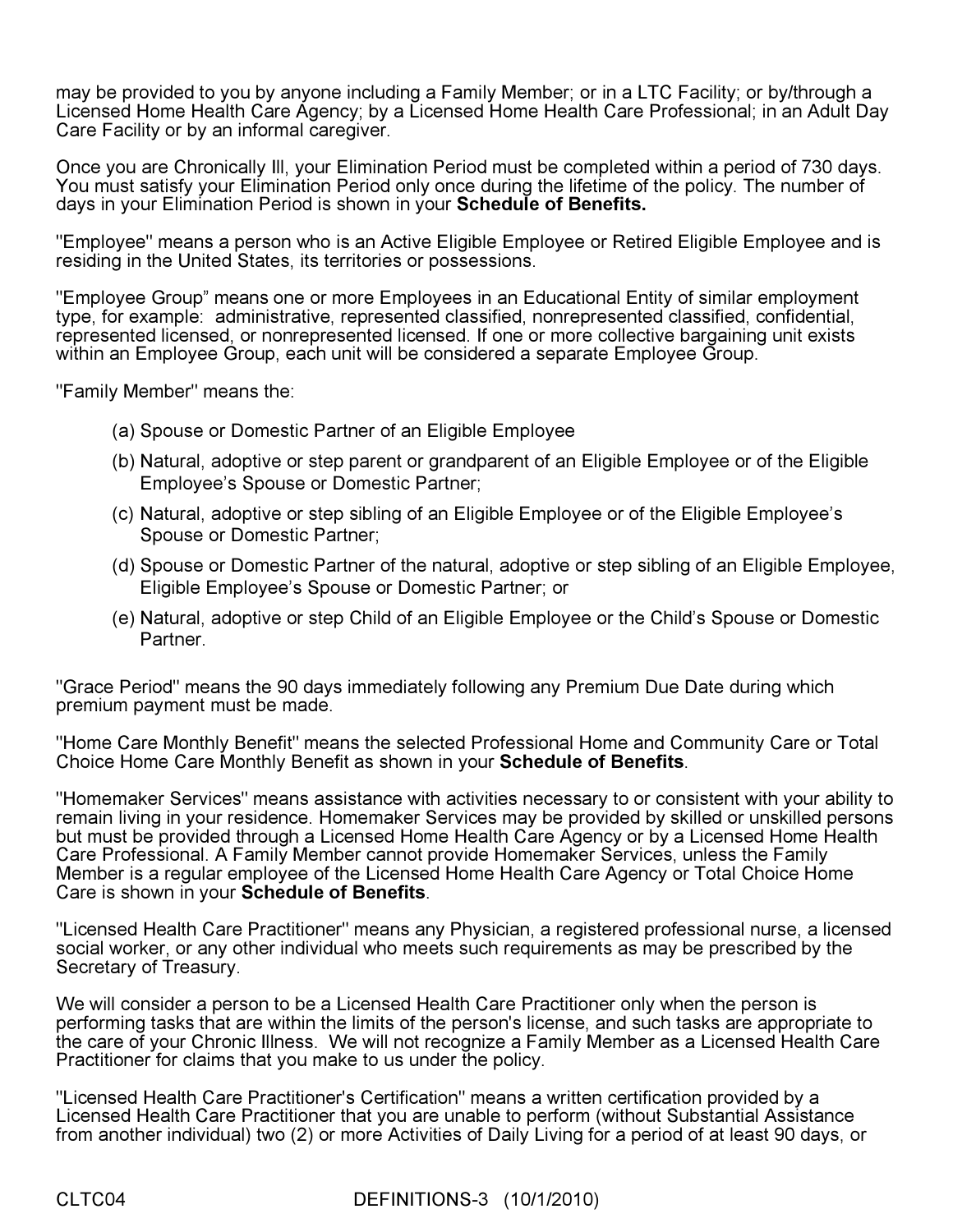that you require Substantial Supervision by another individual to protect you from threats to your health or safety due to Severe Cognitive Impairment.

"Licensed Home Health Care Agency" means:

- an organization that is licensed or certified by the appropriate licensing agency of the state where Professional Home and Community Care Services will be provided; or certified as a home health care organization as defined under Medicare; or
- any other organization that meets all of the following tests:
	- primarily provides nursing care and other therapeutic services;
	- has standards, policies and rules established by a professional group which is associated with the organization;
	- includes at least one (1) Physician or one (1) registered nurse; and
	- includes a Plan of Care and a written record of care or services provided to be maintained for each person served by the organization; or
- a similar organization approved by us.

We will not recognize a Family Member as a Licensed Home Health Care Agency provider for claims that you make to us under the policy, unless the Family Member is a regular employee of the Licensed Home Health Care Agency or Adult Day Care Facility or Total Choice Home Care is shown in your Schedule of Benefits.

"Licensed Home Health Care Professional" means a licensed therapist, a registered nurse, a licensed practical nurse, a licensed vocational nurse or a certified hospice caregiver operating within the scope of his or her license and/or certification. A Licensed Home Health Care Professional must provide services pursuant to a written Plan of Care and maintain patient records.

We will not recognize a Family Member as a Licensed Home Care Professional for claims that you make to us under the policy, unless Total Choice Home Care is shown in your **Schedule of Benefits**.

"Lifetime Maximum Benefit" means the total dollar amount of benefits that will be paid under the policy, as shown in your Schedule of Benefits, excluding any Additional Care Benefit. Your Lifetime Maximum Benefit will be adjusted to include any Benefit Increase or Inflation Protection increases, if applicable.

"Long Term Care Facility" (LTC Facility) means a facility (such as a nursing facility, an Adult Foster Home, an assisted living facility, a hospice facility, a rehabilitation facility, an Alzheimer's facility or a residential care facility with an Alzheimer's Care Endorsement) that is licensed by the appropriate federal or state agency to engage primarily in providing care and services sufficient to support your needs resulting from a Chronic Illness.

A LTC Facility must also:

- provide care 24 hours a day;
- provide three (3) meals a day, including special dietary requirements;
- have an employee on duty at all times who is awake, trained and ready to provide care;
- have formal arrangements for services of a Physician or nurse in the event of a medical emergency;
- be authorized to administer medication to patients on the order of a Physician; and
- have accommodations for at least three (3) inpatients in one (1) location; or
- be a facility that provides a formal program of care for terminally ill patients whose life expectancy is less than six (6) months, provided on an inpatient basis and directed by a Physician, such as a hospice facility; or
- be Medicare certified; or
- be a similar facility approved by us.

NOTE: If a facility has multiple licenses or purposes, a portion, ward, wing or unit thereof will qualify as a LTC Facility only if it:

- meets all of the above criteria;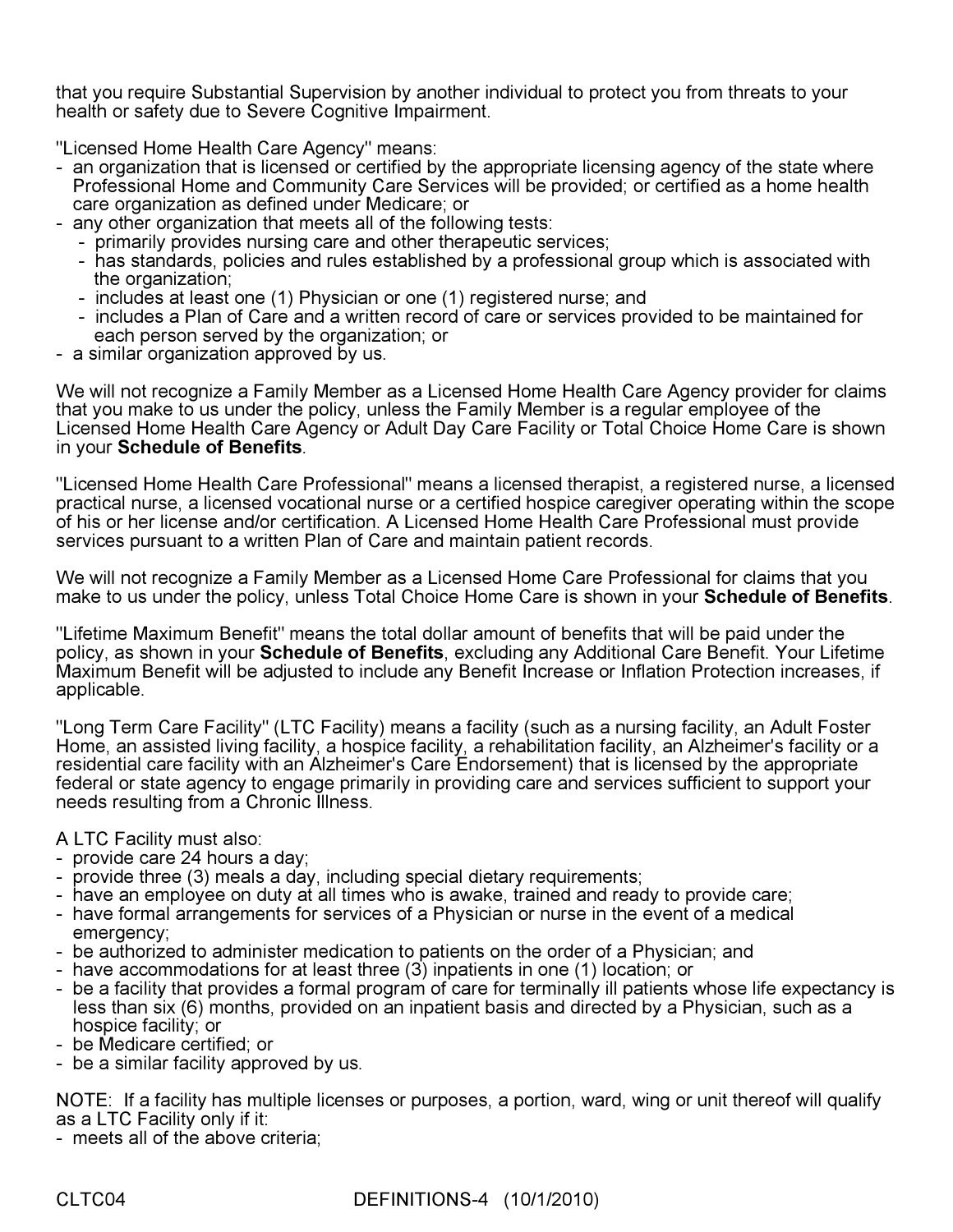- is authorized by its license, to the extent that licensing is required by law, to provide such care to inpatients; and
- is primarily engaged in providing not only room and board, but also care and services, which meet all of the above criteria.

A LTC Facility is NOT:

- a hospital or clinic;
- a sub-acute hospital or unit;
- a place which operates primarily for the treatment of alcoholism or drug addiction;
- the insured person's primary place of residence in an area used principally for independent residential living (including, but not limited to, boarding homes and adult foster care facilities); or
- a substantially similar establishment.

"LTC Facility Monthly Benefit" means the LTC Facility Monthly Benefit amount shown in your Schedule of Benefits.

"Physician" means a doctor of medicine or osteopathy licensed to practice medicine and surgery by the state in which he or she performs such function or action.

We will consider a person to be a Physician only when the person is performing tasks that are within the limits of the person's medical license, and such tasks are appropriate to the care of your Chronic Illness. We will not recognize a Family Member as a Physician for claims that you make to us under the policy.

"Plan of Care" means a written plan prescribed by a Licensed Heath Care Practitioner, based upon an assessment that evaluates your level of functional capacity. The Plan of Care must describe the necessary services to be performed, the frequency, the type of care, and the most appropriate providers for such care. The care described must be in accordance with acceptable medical and nursing standards of practice and must be appropriate for your Chronic Illness.

"Policyholder" means Oregon Educators Benefit Board (OEBB).

"Policy Effective Date" means the date the policy begins. The Policy Effective Date is shown on the face page of the policy.

"Professional Home and Community Care Monthly Benefit" means the Professional Home and Community Care Monthly Benefit amount shown in your Schedule of Benefits.

"Professional Home and Community Care Services" means Qualified Long Term Care Services provided to you for at least one (1) hour or more per day by/through a Licensed Home Health Care Agency, by a Licensed Home Health Care Professional or in an Adult Day Care Facility.

Professional Home and Community Care Services include:

- nursing care;
- physical, respiratory, occupational or speech therapy;
- Homemaker Services;
- hospice care; or
- other services pursuant to your Plan of Care.

Professional Home and Community Care Services does not include:

- care or services provided by a Family Member directly or through a Licensed Home Health Care Agency, an Adult Day Care Facility or by a Licensed Home Health Care Professional unless the Family Member is a regular employee of the Licensed Home Health Care Agency or Adult Day Care Facility; or
- care or services provided by a Family Member who is a Licensed Home Health Care Professional; or
- care in LTC Facility or in an acute care hospital or other location excluded by the policy.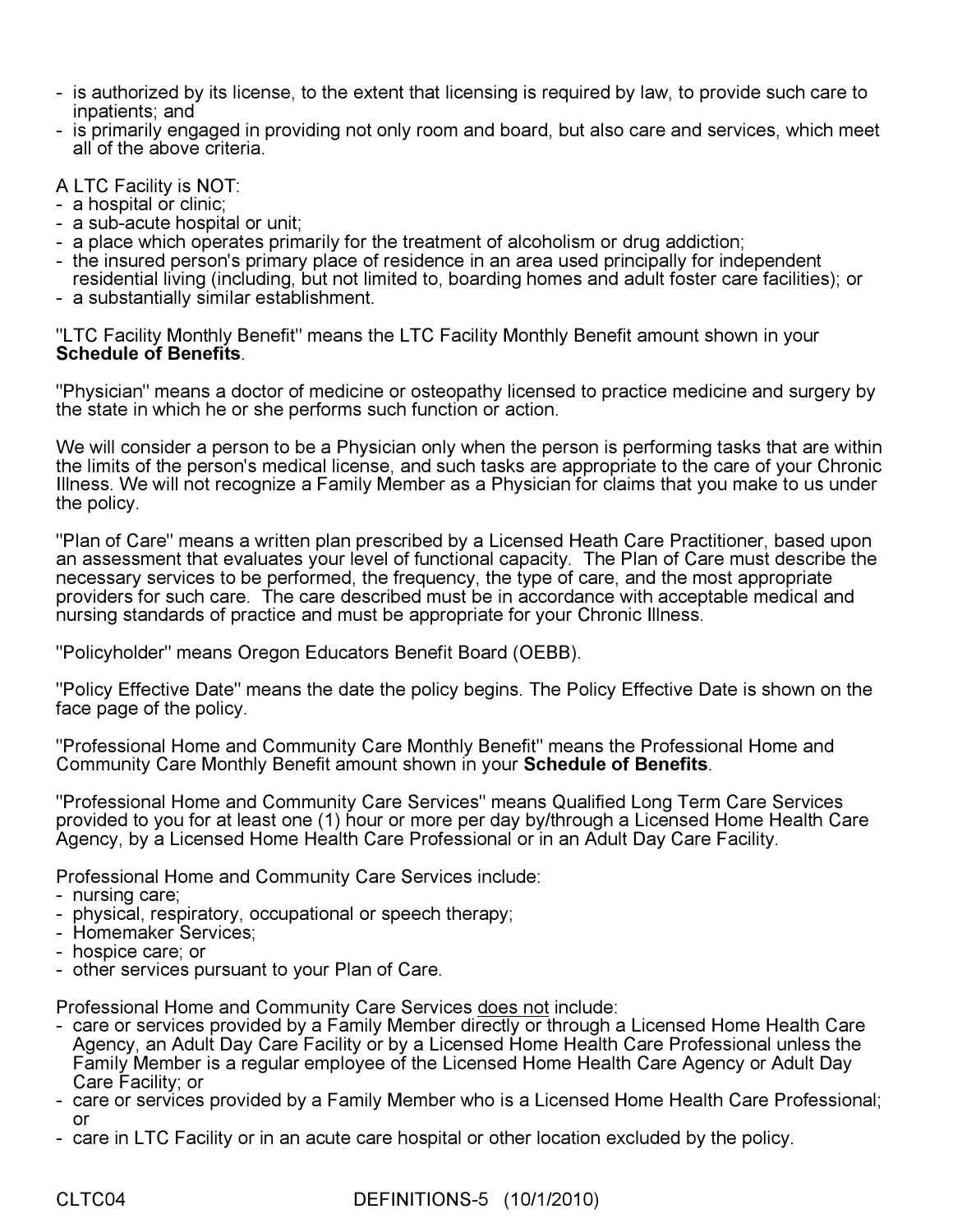"Qualified Long Term Care Services" means necessary diagnostic, preventive, therapeutic, curing, treating, mitigating and rehabilitative services, and maintenance or personal care services that are required by you. The services must be for your Chronic Illness and provided pursuant to a written Plan of Care; and you must obtain a Licensed Health Care Practitioner's Certification. You must be receiving Qualified Long Term Care Services in a Long Term Care (LTC) Facility or receiving a Home Care Monthly Benefit.

"Qualified Status Change" (QSC) means a change in status described in OAR 111-040-0040 in which enrollment may occur outside of Open Enrollment. Examples of Qualified Status Changes include, but are not limited to, the following:

- 1. Marriage, divorce or legal separation or dissolution of a Domestic Partner relationship.
- 2. The birth of Participant's Child.
- 3. The adoption of a Child by Participant.
- 4. The death of Participant's Spouse, Domestic Partner and/or Child.
- 5. The commencement or termination of Participant's Spouse's or Domestic Partners' employment.
- 6. A change in employment from full-time to part-time by Participant or Participant's Spouse or Domestic Partner.

"Residential Care" means services such as supervision; protection; assistance while bathing, dressing, grooming or eating; management of money; transportation; recreation; and the providing of room and board.

"Residential Care Facility with an Alzheimer's Care Endorsement" means a facility:

- that has an Alzheimer's Care Unit:
- provides Residential Care for six (6) or more inpatients; and
- the Alzheimer's Care Unit is a special care unit in a designated, separate area for residents with Alzheimer's Disease or other dementia; or
- a similar facility approved by us.

It must be licensed, certified or registered in accordance with the requirements of the Department of Human Services and state law.

"Respite Care" means short-term or periodic Qualified Long Term Care Services which are required to maintain your health or safety and to give temporary relief to your primary informal caregiver from his or her caregiving duties.

"Retired Eligible Employee" means a previously active Eligible Employee, who is:

(a) Receiving a service or disability retirement allowance or pension under the Oregon Public Employees Retirement System (PERS) or under any other retirement or disability Benefit Plan or system offered by an Educational Entity for its Employees;

(b) Eligible to receive a service retirement allowance under PERS and has reached earliest retirement age under ORS Chapter 238;

(c) Eligible to receive a pension under ORS 238A.100 to 238A.245 and has reached earliest retirement age as described in ORS 238A.165; or

(d) Eligible to receive a service retirement allowance or pension under another retirement benefit plan or system offered by an Educational Entity and has reached earliest retirement age under the plan or system.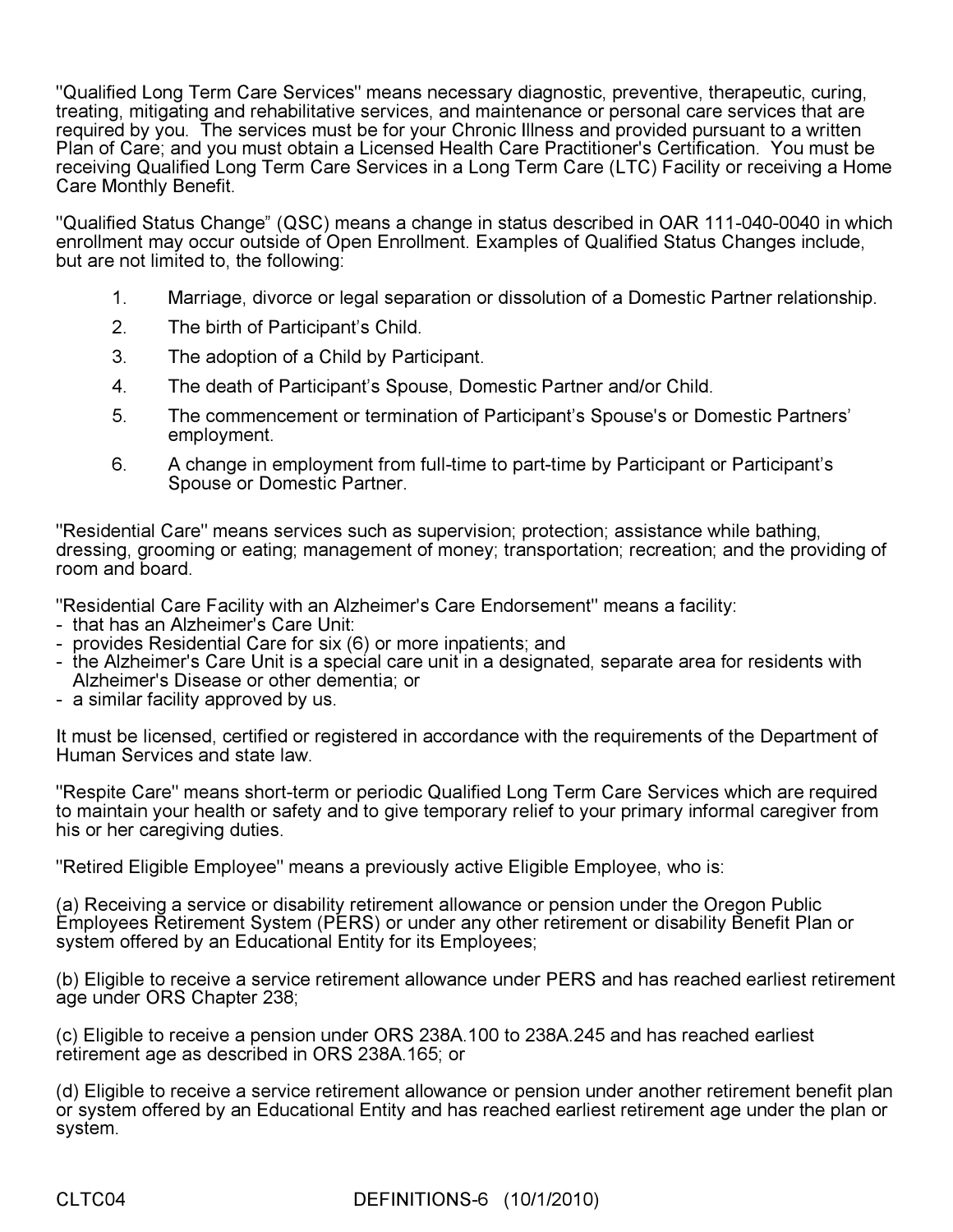"Severe Cognitive Impairment" means a severe deterioration or loss in your short or long term memory; your orientation as to person, place, or time; or your deductive or abstract reasoning as reliably measured by clinical evidence and standardized tests. Such loss can result from a sickness, injury, advanced age, Alzheimer's disease, or similar form of dementia.

"Spouse" means a person of the opposite sex who is a husband or wife. A relationship between one man and one woman recognized as a marriage in another state will be recognized in Oregon even though such a relationship would not be a marriage if the same facts had been relied upon to create a marriage in Oregon. The definition of Spouse does not include a former Spouse.

"Substantial Assistance" means stand-by or hands-on assistance without which you would not be able to safely and completely perform the ADL. Stand-by assistance means the presence of another person within arm's reach of you while you are performing the ADL. Hands-on assistance means physical assistance (minimal, moderate, or maximal) without which you would not be able to perform the ADL.

"Substantial Supervision" means continual supervision (which may include cueing by verbal prompting, gestures or other demonstrations) by another individual for the purpose of protecting you from threats to your health or safety.

"Temporary Layoff or Leave of Absence" means you are temporarily absent from Active Employment for a period of time that has been agreed to in advance in writing by the Policyholder.

Your normal vacation time or any period of Chronic Illness is not considered a Temporary Layoff or Leave of Absence.

"Total Choice Home Care Monthly Benefit" means the Total Choice Home Care Monthly Benefit amount shown in your Schedule of Benefits.

"Total Choice Home Care Services" means Qualified Long Term Care Services provided to you by anyone including a Family Member, by/through a Licensed Home Health Care Agency, by a Licensed Home Health Care Professional, in an Adult Day Care Facility or by an informal caregiver.

Total Choice Home Care Services include:

- nursing care;
- physical, respiratory, occupation or speech therapy;
- Homemaker Services;
- hospice care; or
- other services pursuant to your Plan of Care.

Total Choice Home Care Services does not include:

- care in a LTC Facility;
- care in an acute care hospital; or
- care in other locations excluded by this policy.

The terms "you" and "your" refer to the insured named in your Schedule of Benefits. The insured cannot be changed.

"Unum", "we", "us", and "our" mean Unum Life Insurance Company of America.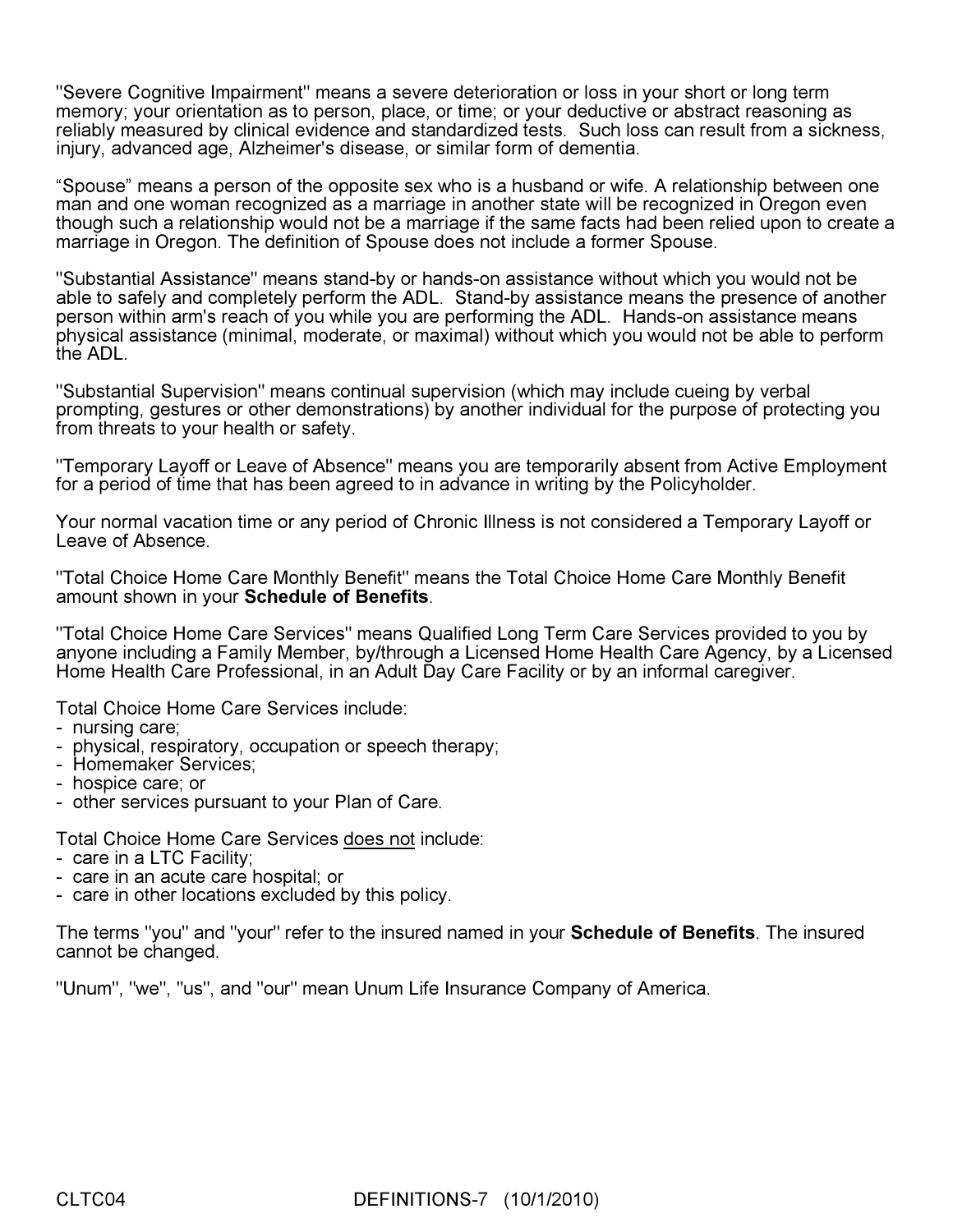# OTHER SERVICES

# ADDITIONAL CARE BENEFIT

Once you are eligible for a benefit payment you will have access to Additional Care designed to assist you in living at home or in other residential housing. You do not need to complete your Elimination Period for an Additional Care Benefit payment to begin. The Additional Care must be:

- appropriate for your Chronic Illness and conform with generally accepted medical standards:
- provided pursuant to a written Plan of Care;
- recommended by a Licensed Health Care Practitioner; and
- approved by us prior to receipt of Additional Care.

The Additional Care cannot be covered by other insurance or Medicare.

We will require verification of Additional Care received. We will pay the actual expenses you incur for Additional Care, up to the Additional Care Benefit Lifetime Maximum. The Additional Care Benefit Lifetime Maximum is shown in your Schedule of Benefits.

The Additional Care Benefit:

- will be subject to written mutual agreement between you and us;
- may only be used for Additional Care as described under the policy;
- will not prejudice any payable claim for a covered Chronic Illness under the policy;
- will be restored under the Restoration of Benefits provision, if purchased;
- will reduce your Additional Care Benefit Lifetime Maximum;
- will not increase under any Benefit Increase or Inflation Protection benefit, if purchased; and
- will no longer be available once your Additional Care Benefit Lifetime Maximum has been reached.

If for any reason you do not wish to receive Additional Care, your benefits will continue according to the provisions of the policy.

# WORDS THAT HAVE A SPECIAL MEANING IN THIS SECTION

"Additional Care" means special services, equipment or Caregiver Training designed to assist you in living at home or in other residential housing. Additional Care may include:

- assistance in locating long term care providers and caregivers in your area (this service is also available even if you are not eligible for benefits);
- a visit from a Licensed Health Care Practitioner who will develop your Plan of Care;
- a visit from a home safety expert who will assess your residence and offer suggestions for increased personal safety;
- purchase or rental of a medical alert service;
- purchase or rental of durable medical equipment;
- home modifications for your support; or
- Caregiver Training.

"Additional Care Benefit Lifetime Maximum" means the total dollar amount of benefits that will be paid as Additional Care Benefit under the policy, as shown in your Schedule of Benefits.

"Caregiver Training" means the training of an informal caregiver to care for you in your home or in other residential housing. An informal caregiver may be a Family Member, relative or friend. We will not pay for training someone who is a Licensed Home Health Care Professional. Training can occur while you are confined in a hospital or a LTC Facility, if the training will make it possible for you to return to your home or to other residential housing where you will be cared for by the informal caregiver who received the training.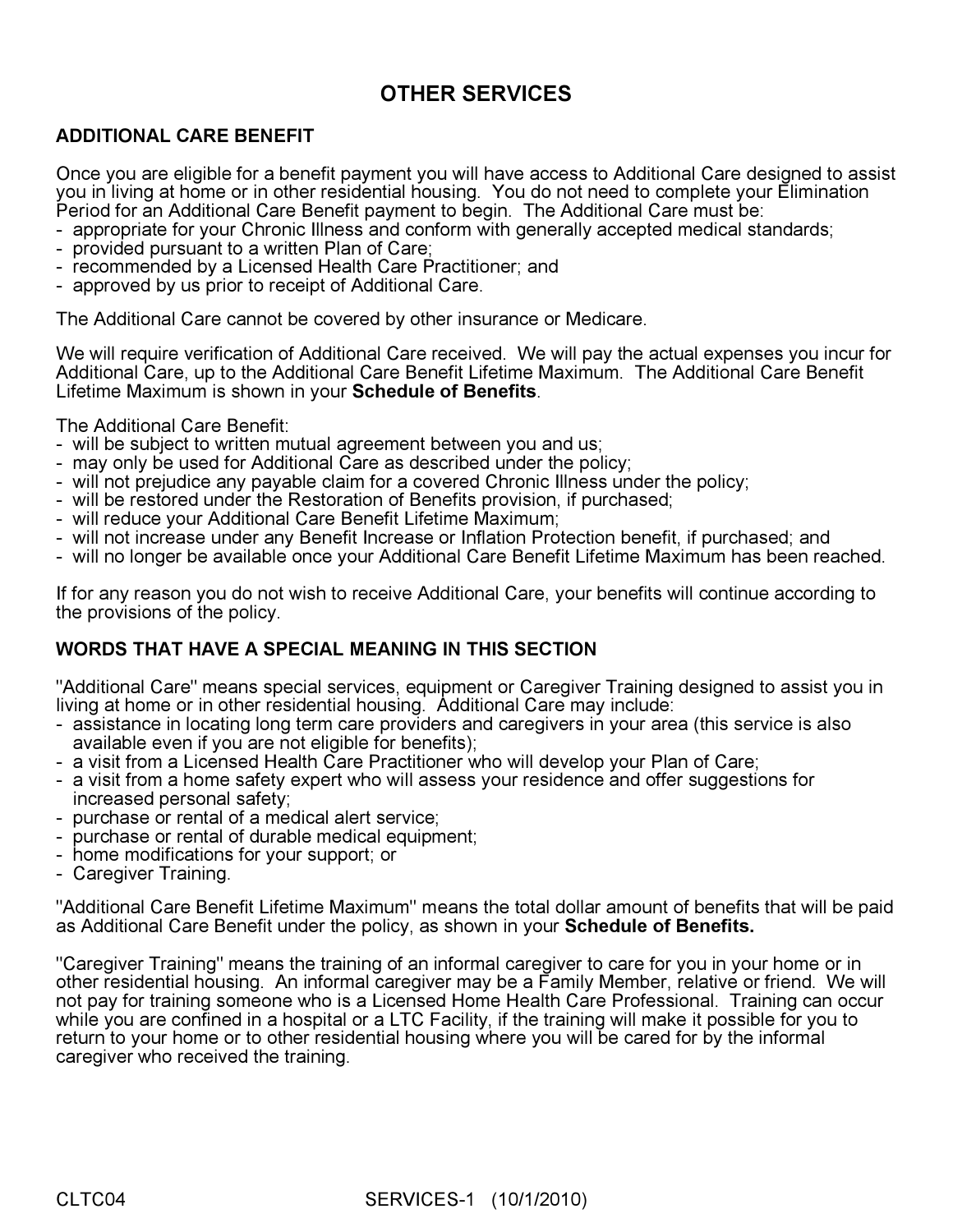# CLAIM INFORMATION

# NOTICE OF CLAIM

You must notify us of your claim at our home office within 30 days of the date of Chronic Illness. The notice should include your name and the policy number. If it is not possible for you to give us notice within this time period, it must be given as soon as reasonably possible.

# CLAIM FORM

We will send you our initial claim form and Authorization to Disclose Information when we receive your notice of claim. If you do not receive our forms within 15 days after notice of claim is given, you can send us written proof of claim without waiting for the forms.

# HOW TO FILE A CLAIM

You or your authorized representative must fully complete the claim form, attaching additional pages if more space is needed, to fully describe your condition and care needs. The claim form and Authorization to Disclose Information must be signed by you, or by your authorized representative (such as a person to whom you have granted Power of Attorney).

# PROOF OF CLAIM

You must give us initial proof of claim, at your expense, no later than 90 days after the date your Chronic Illness begins. If it is not possible for you to give proof within this time limit, we will not reduce or deny your claim if proof is given as soon as reasonably possible. However, proof of claim must be given no later than one (1) year after the time proof is otherwise required, unless you are legally incapacitated.

The proof of your claim must include:

- the date your Chronic Illness began;
- the cause of your Chronic Illness;
- the extent of your Chronic Illness; including restrictions and limitations preventing you from performing the ADLs;
- a Licensed Health Care Practitioner's Certification;
- a copy of your Plan of Care;
- a Physician's statement and/or copies of relevant medical records from any Physician or health care provider involved in your care;
- the name and address of any hospital or institution where you received treatment, and/or the name and address of any health care provider who treated you, including all attending Physicians: and
- verification of care or services provided.

In addition to the claim form and the Authorization to Disclose Information, we may require, at our expense, that you or your caregiver provide or participate in one (1) or more of the following as proof of claim:

- an Assessment;
- a personal interview with you or review of your records by our representative at such time and with such frequency as we reasonably require;
- an independent medical examination or functional capacity evaluation. This may include related tests, as are reasonably necessary to the performance of the examination or evaluation by a Physician or specialist, appropriate for the condition at such time and place and with such frequency as we reasonably require. We reserve the right to select the examiner. We will pay for the examination, including the costs associated with your travel to the examination, if the examination cannot be conducted locally; and /or
- such other proof as we may deem necessary.

"Assessment" means a personal interview of you, done by us or our representative, to assist in the determination of your Chronic Illness at the time of your claim.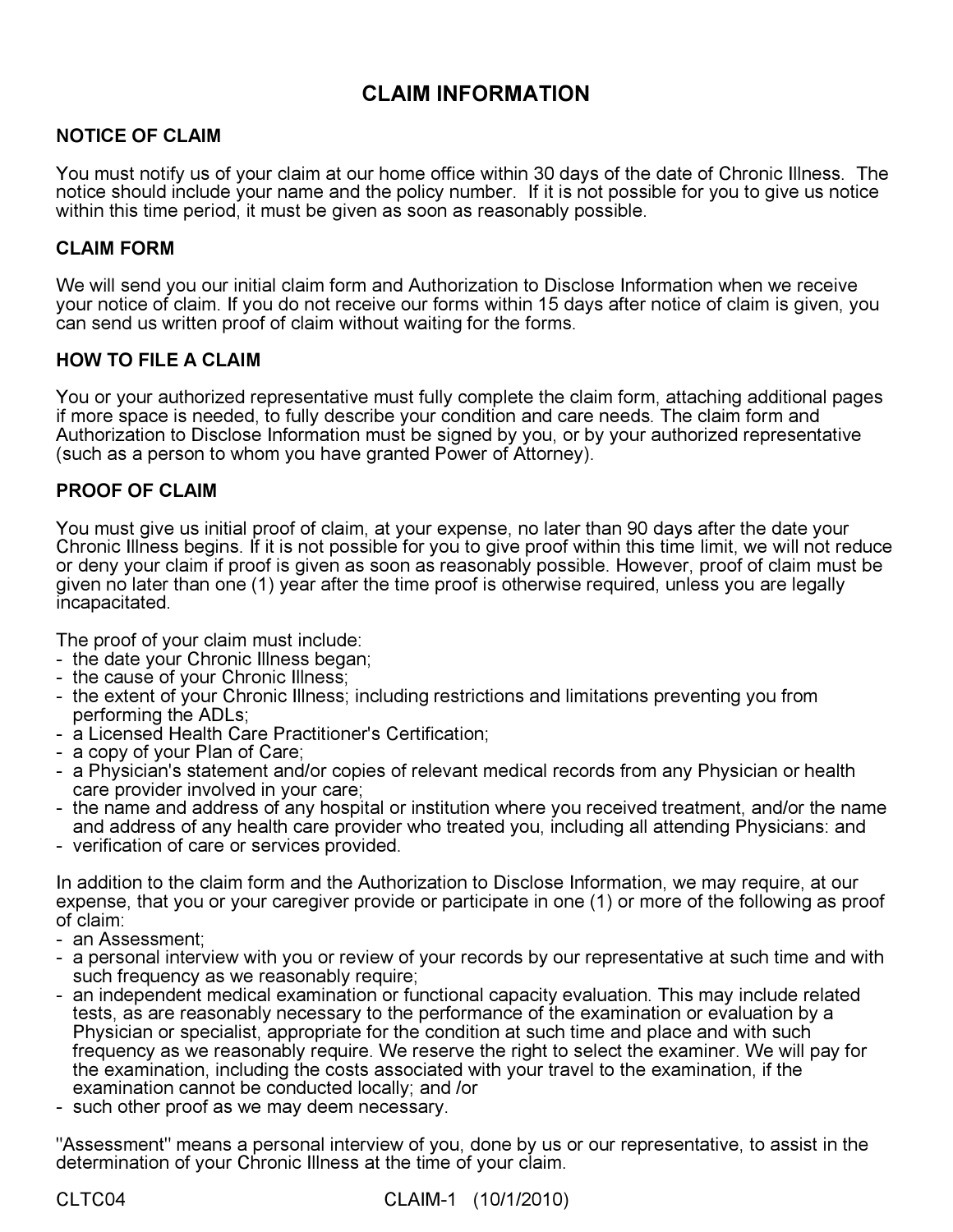We reserve the right to request additional information necessary to our claim determination from you, your Physician, or other health care providers. You must promptly sign and return any forms we require in order to process your claim.

We will request proof of continued Chronic Illness or an updated written Plan of Care at intervals determined by us.

You will also be required to submit a Licensed Health Care Practitioner's Certification every 12 months, as required under Section 7702B(b) of the Internal Revenue Code of 1986, as amended.

You or your representative(s) must respond within 30 days of the request for an updated Plan of Care, proof of continued Chronic Illness or additional information for us to continue to evaluate and process your claim. We reserve the right to deny your claim or stop sending you payments if the appropriate information is not submitted.

You or your representative(s) must notify us immediately when you are no longer Chronically Ill or you are no longer receiving Qualified Long Term Care Services.

# WHEN CLAIMS ARE PAID

Benefits payable under the policy will be paid before the end of the month for each day for which you were entitled to benefits during the prior month. Benefit payments will end as provided in the TERMINATION OF BENEFITS provision.

#### TO WHOM CLAIMS ARE PAID

All benefits are payable directly to you unless at the time of claim you or your authorized representative have requested in writing that payment be made otherwise.

If you are eligible to receive a benefit and you die prior to receiving the benefit payment, any remaining benefits that are owed to you will be payable to your probate estate, if one has been established. In the event that there is no probate estate, the remaining benefits will be paid, at our option, to your Family Member or to another recipient deemed by us to be entitled to such benefits. If we pay benefits in good faith under this provision, we will have satisfied our obligations under the policy and will not have to pay such benefits again.

#### CLAIM OVERPAYMENT

If for any reason benefits have been paid for a period for which you were not entitled to benefits, repayment of the overpayment must be made to us within 45 days of the notice to you or your representative. We may recover any amounts not repaid by offsetting them against any amounts otherwise payable to you under the policy or by other reasonable means.

#### RIGHT OF APPEAL

You have the right to appeal any claim decision. Your appeal must be in writing and must be sent to us within 90 days of your denial notice.

We will notify you in writing if a claim or any part of a claim is denied. The denial letter will state: - the specific reason(s) for the denial with reference to the applicable policy provision(s);

- a description of any additional material or information that is necessary to complete the claim;
- an explanation of why the additional material or information is necessary;
- a statement describing your access to documents; and
- a statement describing your appeal and legal rights to bring suit.

If you are not satisfied with the reason for the denial, you or your authorized representative may ask to have the claim reviewed by us. Your appeal must be in writing and should include all supporting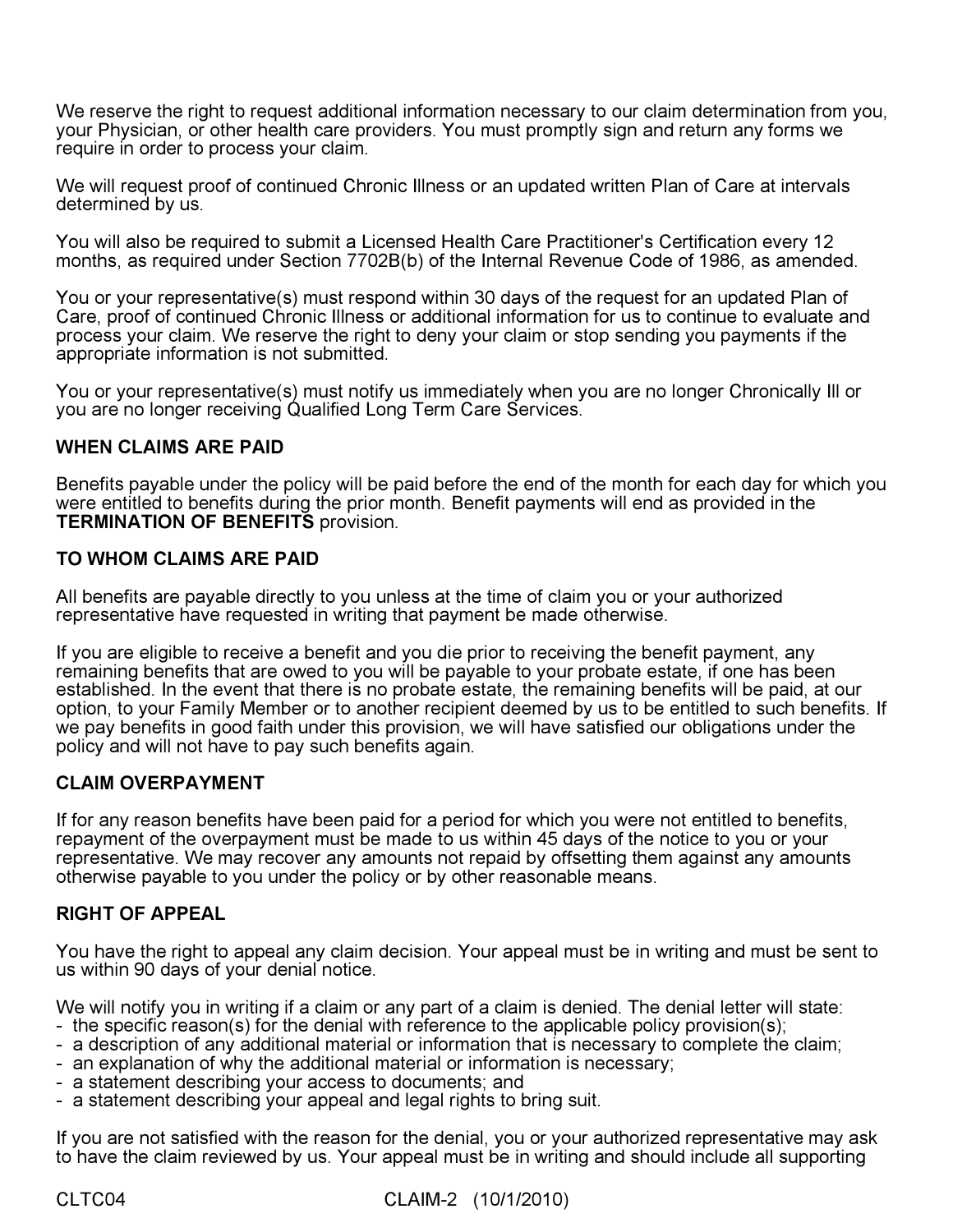materials or information that will help us to review the claim. We will review your appeal and all new information submitted, and notify you or your representative of our decision within 60 days of receiving the appeal. If special circumstances require an extension of time for processing, you will be notified of the reasons for the extension and the date by which we expect to make a decision. A decision shall be made no later than 120 days following receipt of the initial request for review. We can extend the time periods if we have not received needed information from you. In some cases, we may request that you provide additional information to assist in the review.

You or your authorized representative may request copies of those documents that are relevant to your claim. We will make available, within 60 days of a written request from you or your authorized representative, all information directly related to the denial of your claim.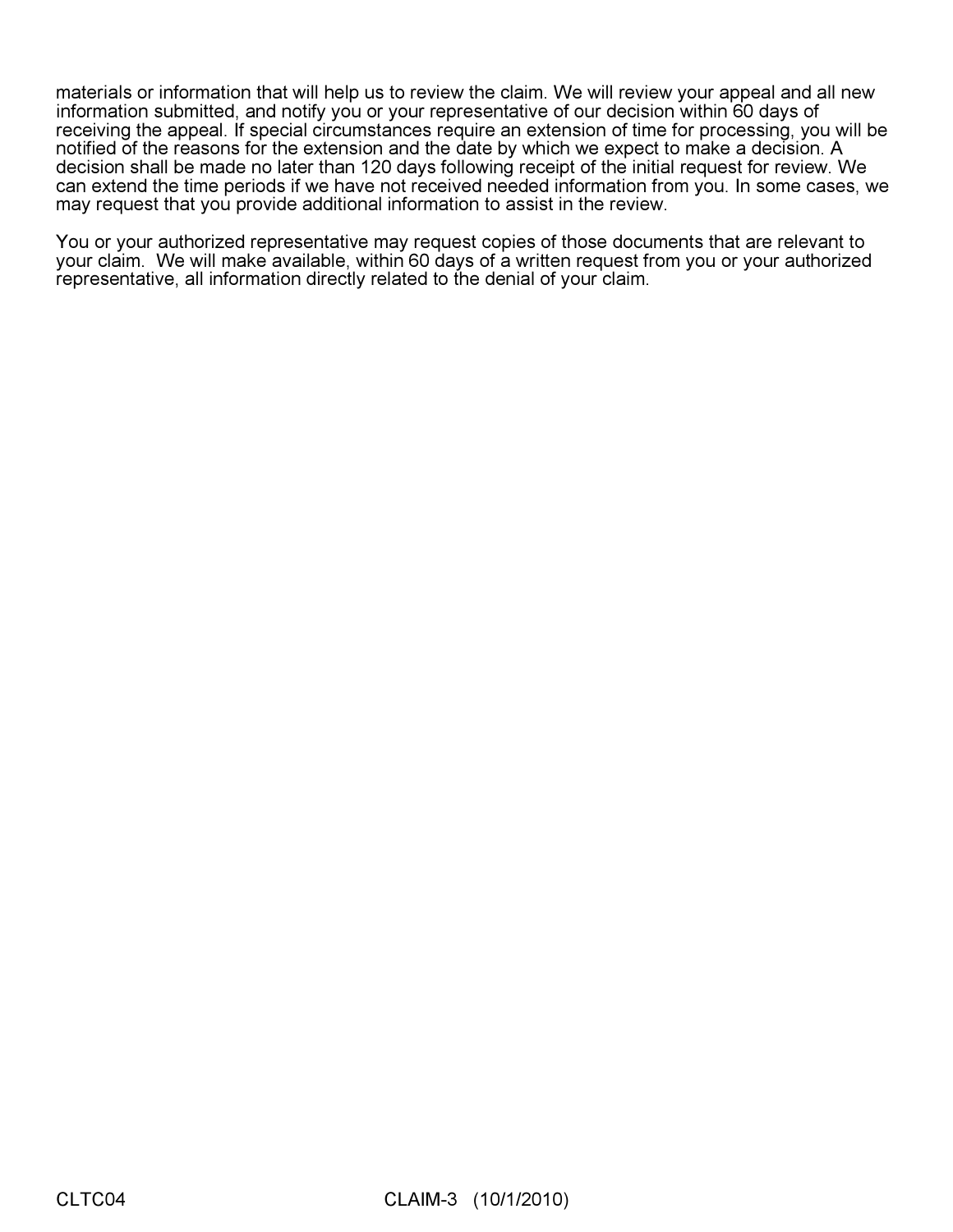# GENERAL INFORMATION

# PREMIUM DUE DATES AND PAYMENTS

All premiums due for your coverage, including any adjustments, must be paid on or before the applicable Premium Due Date. Premium must be sent to us at 2211 Congress Street, Portland, Maine 04122 or at the address designated on the bill for that purpose. Premiums are payable in U.S. currency only.

#### GRACE PERIOD

If premium for your coverage is payroll deducted, your Grace Period is the 90 consecutive days that begin with the day a premium is due. Your coverage will remain in effect during that time. Termination of coverage will not prejudice any payable claim for a covered loss that begins prior to termination of coverage.

If premium for your coverage is billed directly to you and/or your designated representative by Unum, your Grace Period is the 30 consecutive day period that begins on the day you and/or your designated representative have been notified that premium is 30 days past due. Your coverage will remain in effect during that time. Notice will be given by first class United States mail, postage prepaid. You and/or your designated representative will be deemed to have received such notice five (5) days after the date of such mailing. Termination of coverage will not prejudice any payable claim for a covered loss that begins prior to termination of coverage. There is no Grace Period for the first premium.

If Unum, at its sole discretion, agrees to waive your Grace Period in any instance, such agreement will not preclude or prejudice enforcement of your Grace Period in any other instance.

#### UNINTENTIONAL LAPSE FOR DIRECT BILLED COVERAGE

When you applied for this coverage, you were given the opportunity to designate at least one (1) person, in addition to yourself, who is to receive notice of lapse or termination of your coverage for nonpayment of premium. Designation does not constitute acceptance of any liability by the third party for services provided to you. You will be notified of your right to change this written designation no less often than once every two (2) years.

Your coverage will not lapse or be terminated for nonpayment of premium unless we notify you, and those persons designated by you (if any) to receive notice of lapse or termination, at least 30 days before the effective date of lapse or termination. Notice will be given by first class United States mail, postage prepaid. Notice will not be given until 30 days after a premium is due and unpaid and will be deemed to have been given as of five (5) days after the date of mailing. However, termination of your coverage will not prejudice any payable claim for a covered loss which begins prior to policy termination.

If premium payment for your coverage changes from payroll deducted to direct billed, you will have 60 days after you are no longer on the payroll deduction plan to designate at least one (1) person, in addition to yourself, to receive notice of lapse or termination of your coverage for nonpayment of premium.

#### REINSTATEMENT

If your coverage terminates because a premium is not paid by the end of the Grace Period, you may request to reinstate your coverage at any time within six (6) months after the policy's termination date.

In order to reinstate coverage, the following requirements must be met:

- you must complete a Long Term Care Insurance Application;
- we must approve your Long Term Care Insurance Application; and
- you must pay all unpaid premium.

CLTC04 INFORMATION-1 (10/1/2010)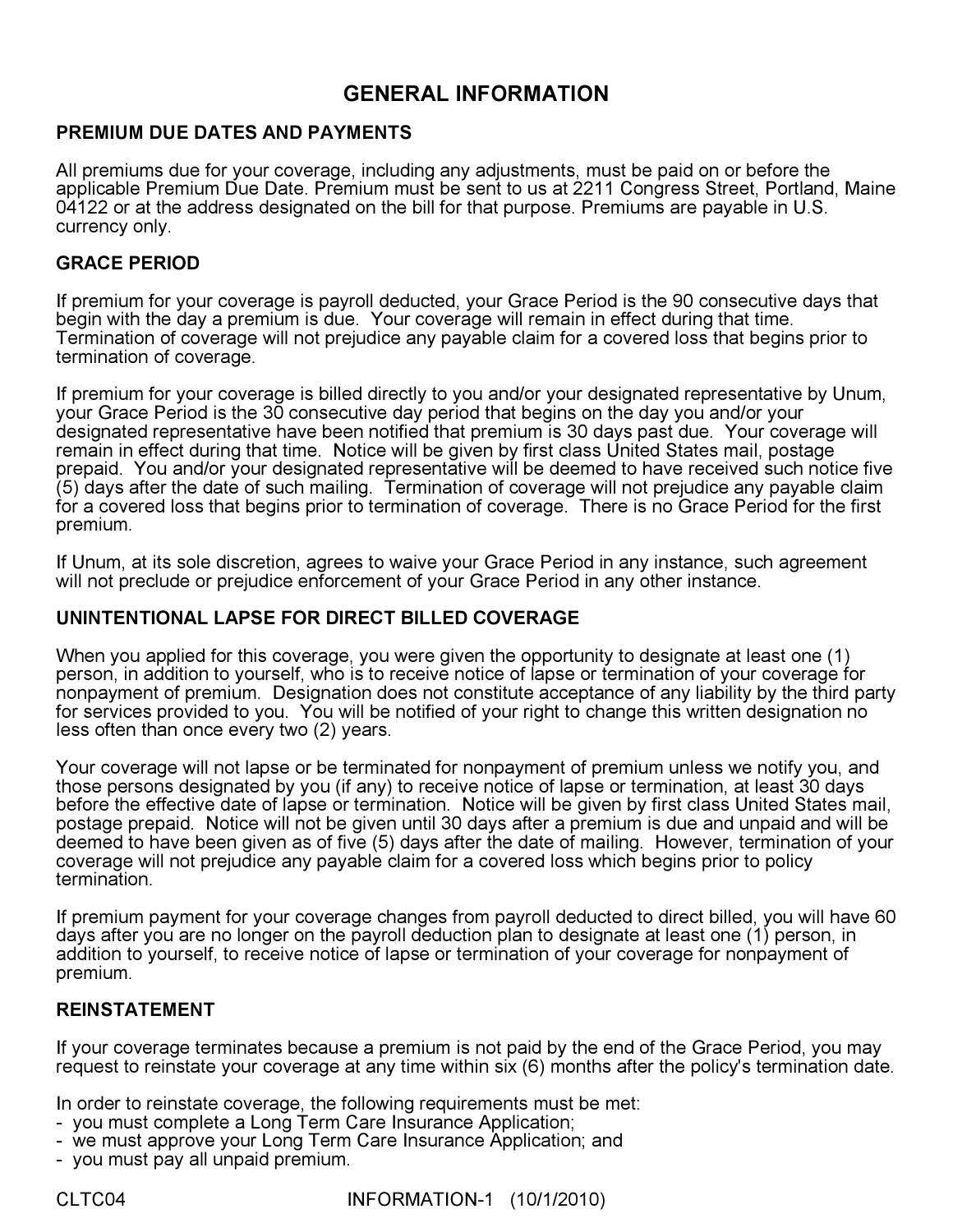If we approve your reinstatement application, we will reinstate your coverage as of the date it was terminated and all of its terms and conditions will apply. If we issue a prepayment agreement and do not approve or disapprove your Long Term Care Insurance Application within 45 days from the date of the prepayment agreement, we will reinstate your coverage on that 45th day. The effective date of the reinstatement will be the date your coverage terminated.

The reinstated coverage WILL NOT cover any Chronic Illness, which is excluded by name or description in the policy.

# REINSTATEMENT OF TERMINATED COVERAGE DUE TO CHRONIC ILLNESS

If you become Chronically Ill and your coverage terminates because a premium is not paid by the end of the Grace Period, you may request to reinstate your coverage at any time within six (6) months after the policy's termination date.

In order to reinstate your coverage, the following requirements must be met:

- you must provide proof that your Chronic Illness began prior to the date your coverage terminated; and
- you must pay all unpaid premium.

If you meet these requirements, we will reinstate your coverage on the date your coverage terminated and all the terms and conditions of the policy will apply.

The reinstated coverage WILL NOT cover any Chronic Illness, which is excluded by name or description in the policy.

If the coverage is reinstated, the time periods applicable to this provision will be measured from the reinstatement date.

# REINSTATEMENT AFTER MILITARY SERVICE

You have the right to place your coverage in suspension while you are on a Leave of Absence from the Policyholder for active military service. "Suspension" is a process of placing your coverage on inactive status. No premium payments are required while coverage is suspended, but there is no coverage during that period of time. A request to suspend coverage due to entering full-time, active military service must be made in writing and include the policy number.

If the duration of your active military service is five (5) years or less and you return to Active Employment with the Policyholder within 90 days of the end of that service, your coverage will be reactivated without evidence of insurability so long as the policy remains in force. You must complete a written election to reinstate and pay the required premium.

If you do not terminate your full-time active duty within five (5) years from the date your coverage was suspended, or you do not reactivate your coverage within 90 days following your return to Active Employment with the Policyholder, your coverage will be deemed terminated as of the date suspension began. If your coverage has terminated, you may re-apply for coverage with evidence of insurability by filling out the benefit election form and the Long Term Care Insurance Application so long as the policy remains in force.

# WAIVER OF PREMIUM

After you have satisfied your Elimination Period, and while you are receiving benefits under the policy and any attachments, we will waive premium payments. However, premium payments will not be waived if you are only receiving Respite Care Benefits or Additional Care Benefits.

If benefits are no longer payable, you must resume premium payments. We will notify you of the amount of your next premium payment and the date it is due.

CLTC04 INFORMATION-2 (10/1/2010)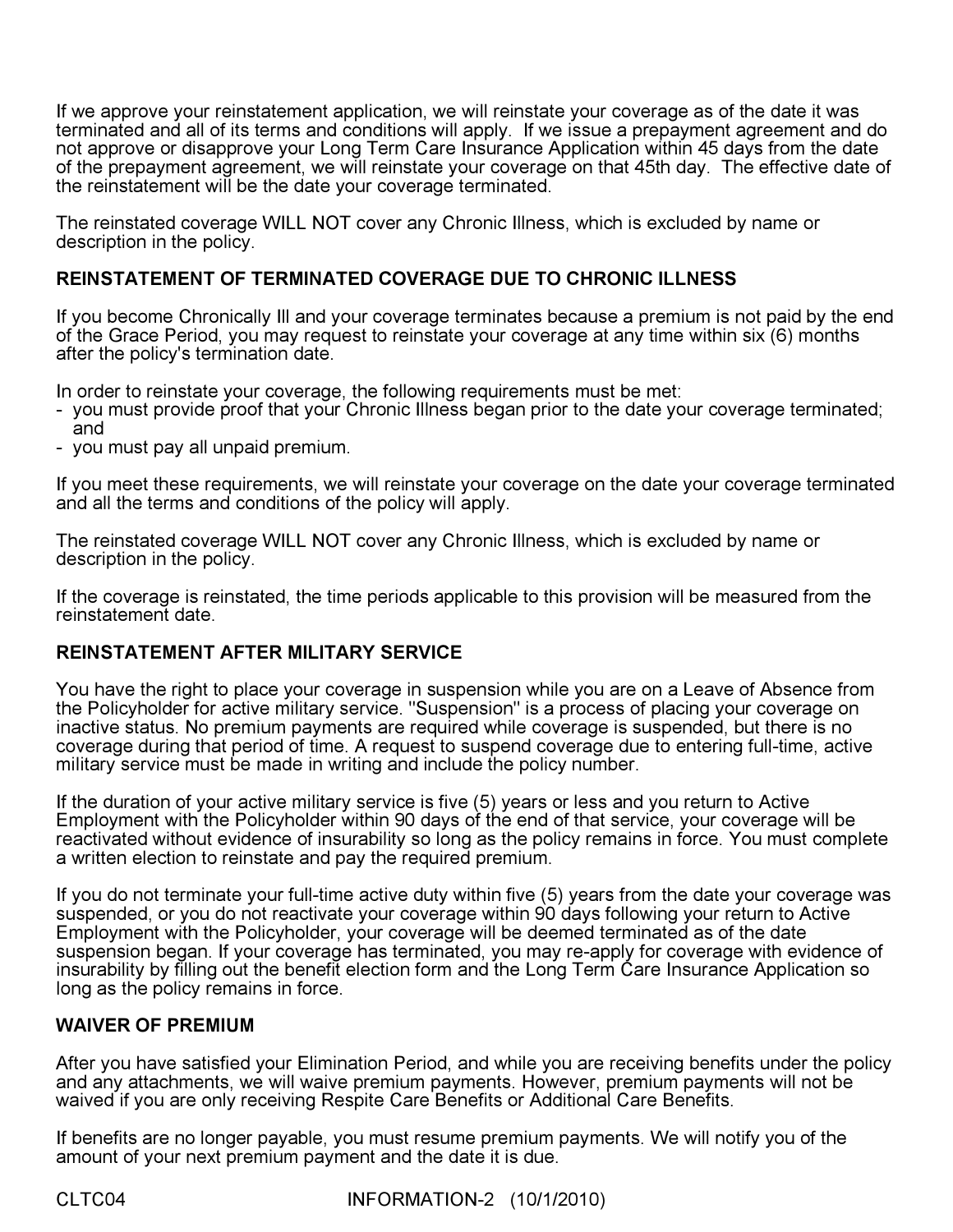# REFUND OF PREMIUM AFTER DEATH

If you die while insured under the policy, we will refund any pro rata portion of your premium paid covering the period after your death. We will make the refund within 30 days after we receive written notice of your death. Payment will be made to your estate.

# REFUND OF PREMIUM DUE TO CANCELLATION OF COVERAGE

In the event your coverage under the policy is cancelled by you, premium will be refunded to you within 10 days of receiving the returned policy for any period beyond the date of termination of this policy.

#### CONTINGENT NON-FORFEITURE

If your premium rates increase to a level which results in a cumulative percentage increase in your annual premium over your initial annual premium, that is greater than or equal to the percentage shown in the chart below based on your original issue age, you may choose to do one (1) of the following:

(a) continue to pay the required premium;

- (b) reduce your benefits provided by the current coverage without the requirement of underwriting so that your required premium payments are not increased;
- (c) elect to convert your coverage within 120 days of the premium increase effective date to a paid up status with Contingent Non-Forfeiture; or
- (d) terminate your group coverage within 120 days of the premium increase effective date and be automatically converted to Contingent Non-Forfeiture.

The percentage increase in premium does not include increases to premium due to changes you request be made to your Long Term Care insurance coverage.

If you stop making premium payments under (c) or (d) above, this means that the Certificate will continue automatically with the same level of benefits, except for a reduction in your Lifetime Maximum Benefit. Your Lifetime Maximum Benefit under this provision will be equal to the total premium paid up to the date you stopped paying premiums minus the total amounts of benefits already paid to you.

In no event will your Lifetime Maximum Benefit:

- be less than 30 days of your LTC Facility Monthly Benefit; or
- exceed that which would have been paid had you not stopped paying premiums.

If your coverage contains a Benefit Increase option, Inflation Protection Benefit option, Return of Premium at Death option and/or Restoration of Benefits option, no Benefit Increase, Inflation Protection Benefit, Return of Premium at Death or Restoration of Benefits will be made after the end of the period for which premiums were last remitted to us for your coverage.

#### Triggers For A Substantial Premium Increase

|              | <b>Issue Age Percent Increase</b><br><b>Over Initial</b><br><b>Premium</b> | Age | <b>Issue Percent Increase</b><br><b>Over Initial</b><br><b>Premium</b> | <b>Issue Age</b> | <b>Percent Increase</b><br><b>Over Initial</b><br><b>Premium</b> |
|--------------|----------------------------------------------------------------------------|-----|------------------------------------------------------------------------|------------------|------------------------------------------------------------------|
| 29 and under | 200%                                                                       | 66  | 48%                                                                    | 79               | 22%                                                              |
| 30-34        | 190%                                                                       | 67  | 46%                                                                    | 80               | 20%                                                              |
| 35-39        | 170%                                                                       | 68  | 44%                                                                    | 81               | 19%                                                              |
| 40-44        | 150%                                                                       | 69  | 42%                                                                    | 82               | 18%                                                              |
| 45-49        | 130%                                                                       | 70  | 40%                                                                    | 83               | 17%                                                              |
| 50-54        | 110%                                                                       | 71  | 38%                                                                    | 84               | 16%                                                              |
| 55-59        | 90%                                                                        |     | 36%                                                                    | 85               | 15%                                                              |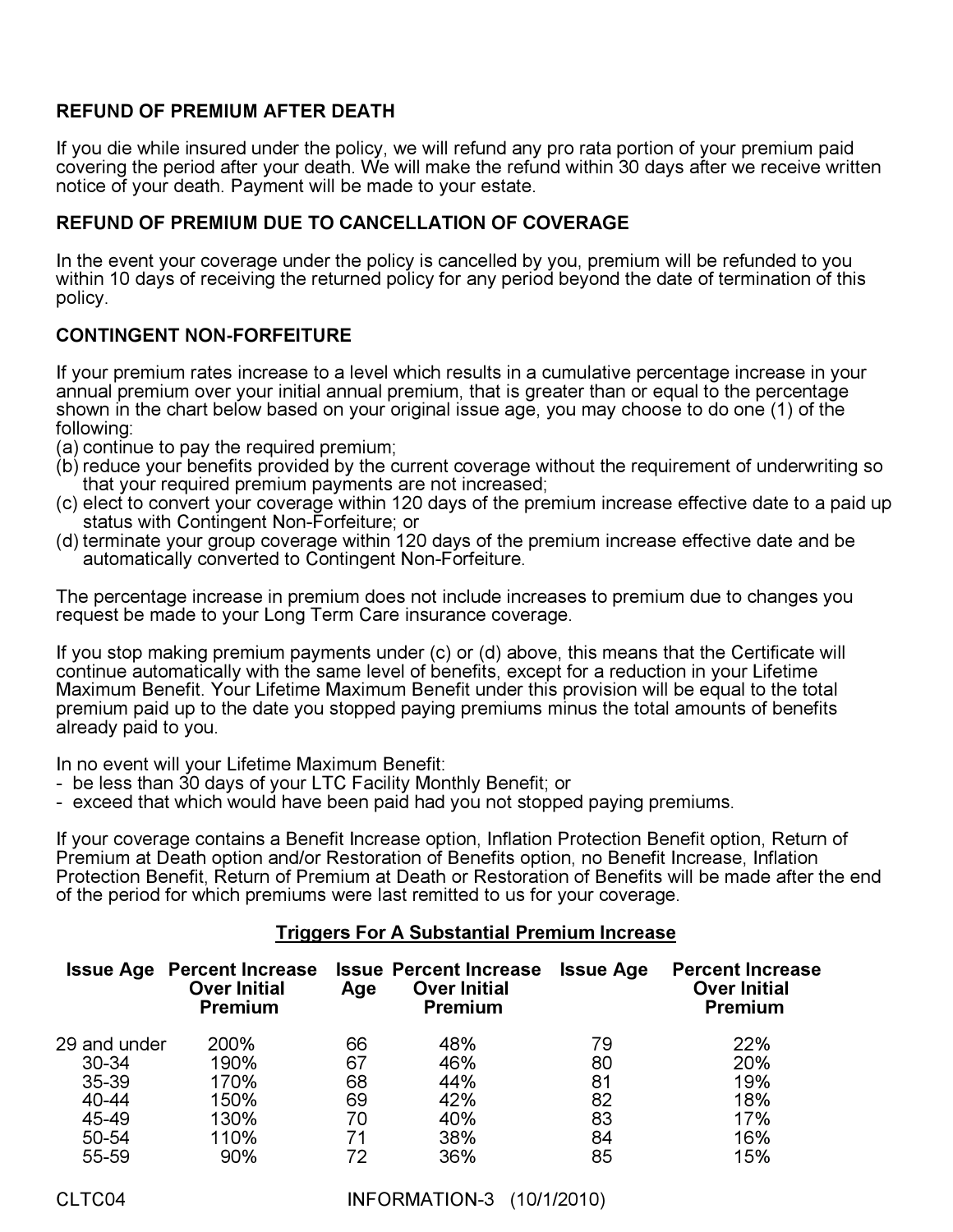| 60 | 70% | 73 | 34% | 86          | 14% |
|----|-----|----|-----|-------------|-----|
| 61 | 66% | 74 | 32% | 87          | 13% |
| 62 | 62% | 75 | 30% | 88          | 12% |
| 63 | 58% | 76 | 28% | 89          | 11% |
| 64 | 54% |    | 26% | 90 and over | 10% |
| 65 | 50% | 78 | 24% |             |     |

#### MISSTATEMENT OF AGE

If your age has been misstated, any benefit payable will be changed to the amount which the premium paid would have bought for the correct age.

If we accept premium for coverage that we would not have issued or which would have ceased according to the correct age, our only liability is to refund the premium for the period not covered.

#### CLERICAL ERROR

Clerical error or omission by us will not:

- prevent you from receiving coverage or benefits;
- entitle you to receive coverage or benefits;
- affect the amount of your coverage; or
- cause your coverage to begin or continue when the coverage would not otherwise be effective.

#### CONFORMITY WITH FEDERAL STATUTES

We have designed the policy to meet the qualified long term care insurance requirements of Section 7702B(b) of the Internal Revenue Code of 1986, as amended. In the future if changes are needed to maintain the tax status of the policy, we will make every reasonable effort to amend the policy to maintain its tax status. The Policyholder will be given the opportunity to amend the policy in order to preserve its favorable federal income tax treatment. Your Certificate may be affected by any such amendments. If the required changes are not made, the policy and your coverage may lose their status as a qualified long term care insurance policy.

#### CONFORMITY WITH STATE STATUTES

Coverage under the policy may be amended as required to reflect the minimum requirements of applicable state law.

# TAX NOTE

Since benefits are paid without regard to actual charges you incur, part of the benefit could be considered taxable income if they exceed the daily benefit amount limit prescribed under Section 7702B(b) of the Internal Revenue Code of 1986, as amended (referred to as a "Per Diem" limit). This "Per Diem" limit is indexed for inflation. You should consult with your tax advisor.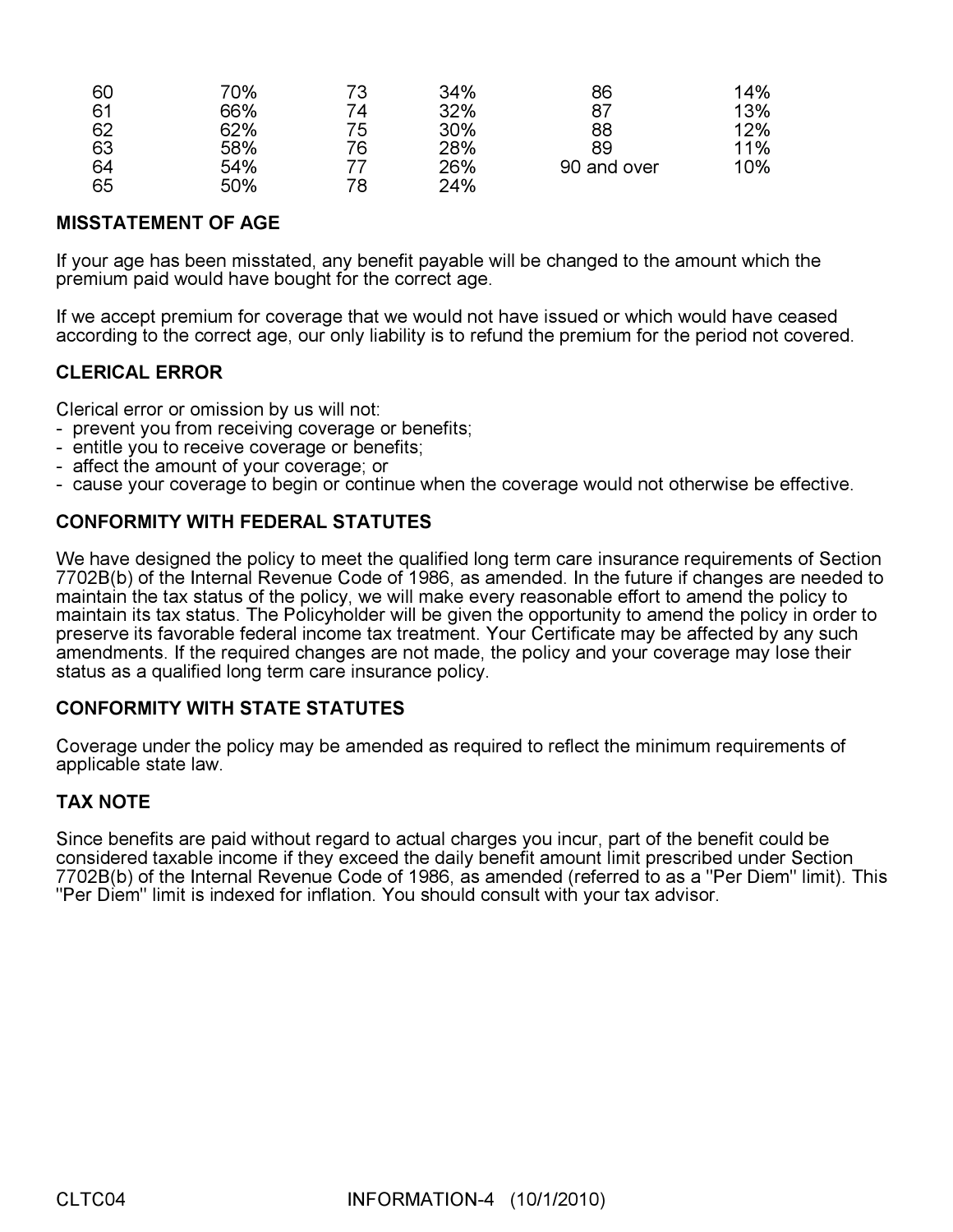# ADDITIONAL BENEFITS

Additional Benefits are optional provisions. The Additional Benefits available under the policy are described below. Refer to your **Schedule of Benefits** for any Additional Benefits you may have selected.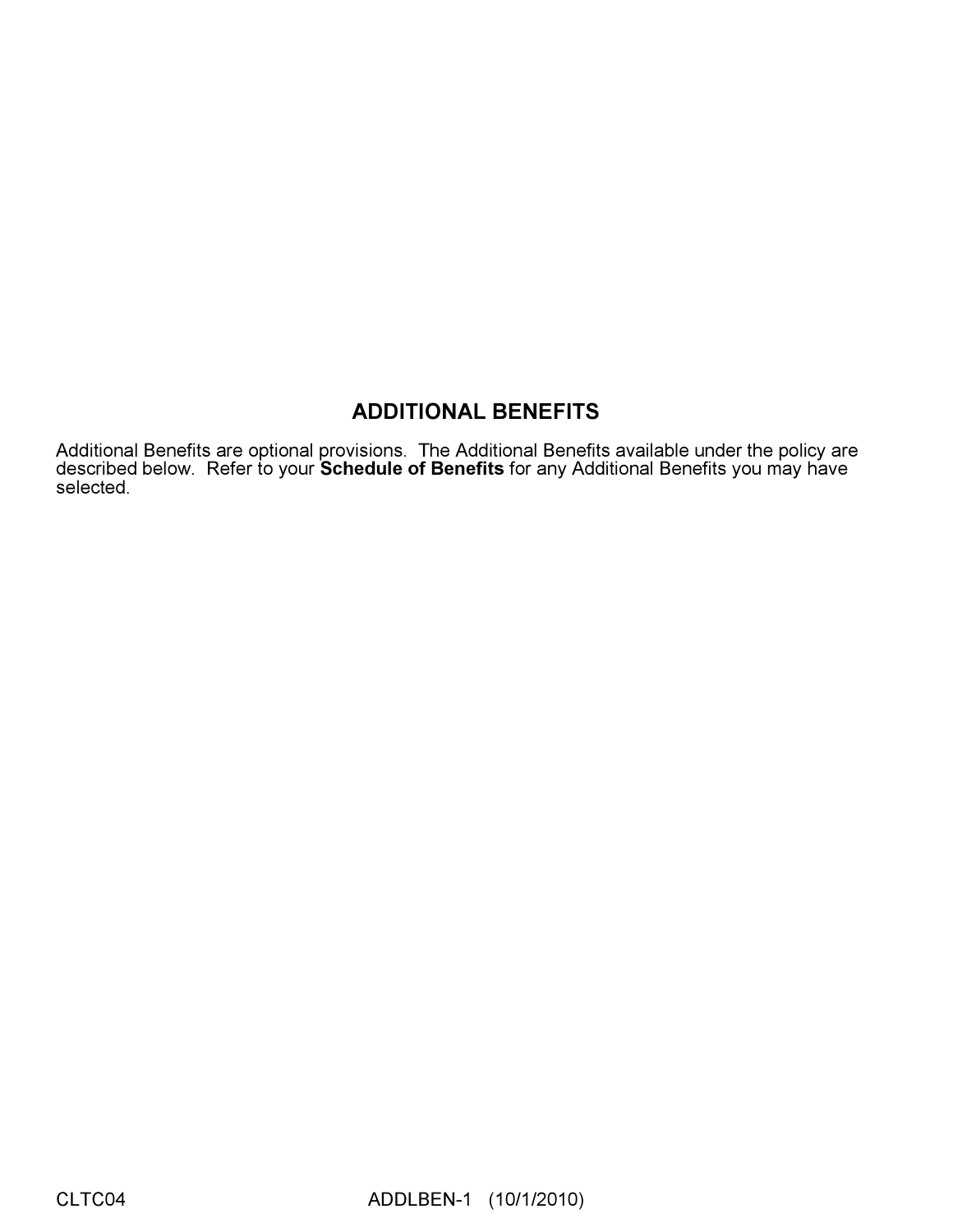# BENEFIT INCREASE

If your coverage includes:

#### 5% SIMPLE BENEFIT INCREASE

Your LTC Facility Monthly Benefit will increase each year on the Coverage Effective Date anniversary by 5% of your original LTC Facility Monthly Benefit. Increases will be automatic and will occur regardless of your health and whether or not you are eligible for or are receiving benefit payments under the policy and attached rider(s). Your premium will not increase due to automatic increases in your LTC Facility Monthly Benefit. Your remaining Lifetime Maximum Benefit Amount will also increase 5%.

In the event you decide to terminate this Benefit Increase prior to a benefit being paid, you have the right to purchase the inflated benefit amount at your original issue age or you can revert the benefit amount to the one you chose when you enrolled for this provision.

# TERMINATION OF 5% SIMPLE BENEFIT INCREASE

Your Simple Benefit Increase will terminate on the earlier of:

- the day your coverage continues under any Non-Forfeiture Benefit; or
- the day any portion of your coverage terminates as provided in the Termination of Coverage provision.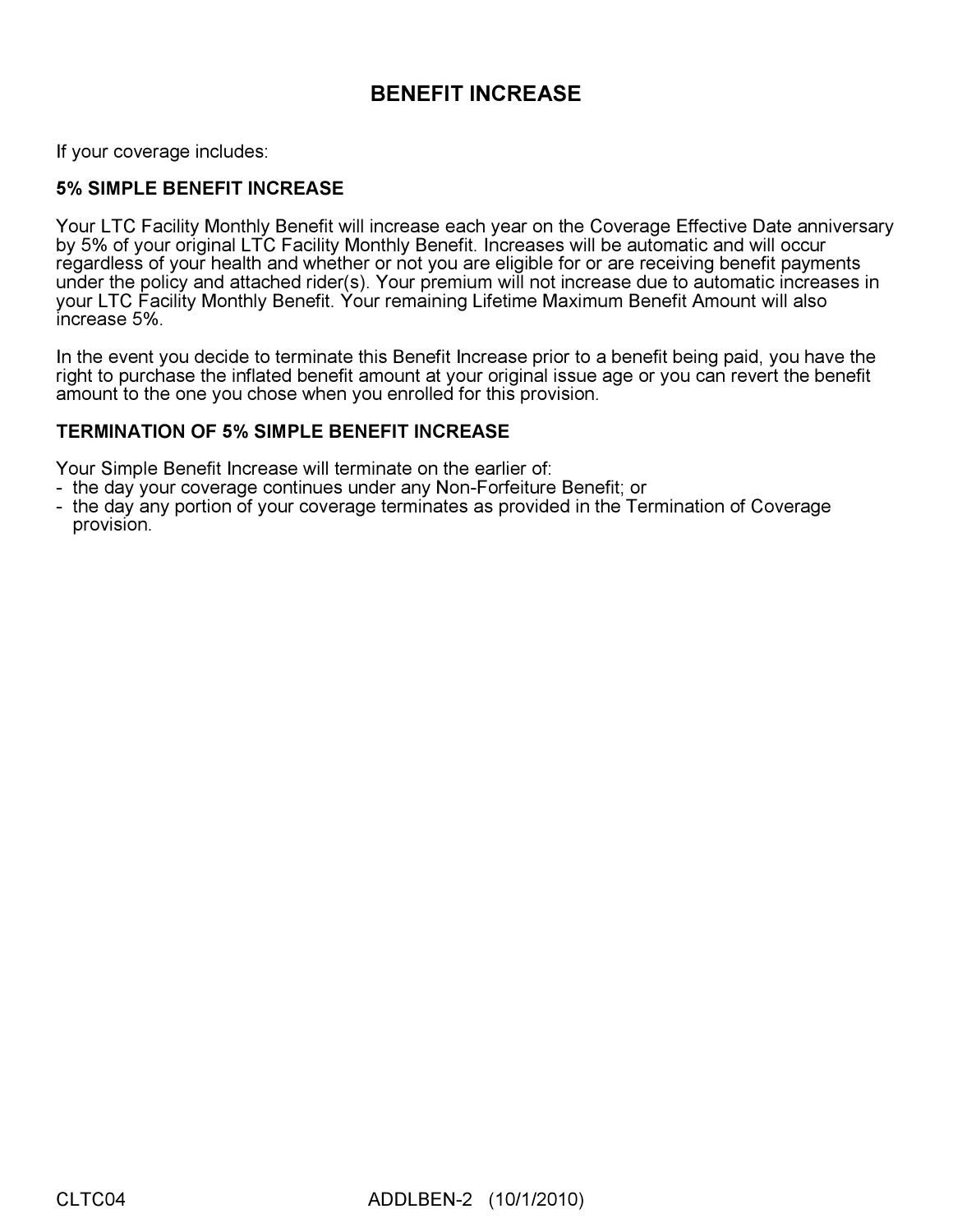# Additional Claim and Appeal Information

# APPLICABILITY OF ERISA

If this Policy provides benefits under a Plan which is subject to the Employee Retirement Income Security Act of 1974 (ERISA), the following provisions apply. Whether a Plan is governed by ERISA is determined by a court, however, your employer may have information related to ERISA applicability. If ERISA applies, the following items constitute the Plan: the additional information contained in this document, the Policy, including your Certificate of Coverage, and any additional Summary Plan Description information provided by the Plan Administrator. Benefit determinations are controlled exclusively by the Policy, your Certificate of Coverage, and the information in this document.

# HOW TO FILE A CLAIM

If you wish to file a claim for benefits, you should follow the claim procedures described in your insurance certificate. Unum must receive a completed claim form. The form must be completed by you or your authorized representative. If you or your authorized representative has any questions about what to do, you or your authorized representative should contact Unum directly.

# CLAIM PROCEDURES

The time periods provided in this section will apply to claims procedures under the Policy unless a shorter time is stated in the Policy.

In the event that your claim is denied, either in full or in part, Unum will notify you in writing within 90 days after your claim was filed. Under special circumstances, Unum is allowed an additional period of not more than 90 days (180 days in total) within which to notify you of its decision. If such an extension is required, you will receive a written notice from Unum indicating the reason for the delay and the date you may expect a final decision. Unum's notice of denial shall include:

- the specific reason or reasons for denial with reference to those Plan provisions on which the denial is based;
- a description of any additional material or information necessary to complete the claim and why that material or information is necessary; and
- a description of the Plan's procedures and applicable time limits for appealing the determination, including a statement of your right to bring a lawsuit under Section 502(a) of ERISA following an adverse determination from Unum on appeal.

Notice of the determination may be provided in written or electronic form. Electronic notices will be provided in a form that complies with any applicable legal requirements.

# APPEAL PROCEDURES

The time period provided in this section for submitting an appeal will apply unless a longer time period for submitting an appeal is stated in the Policy.

The time period provided in this section for making a final appeal decision will apply unless a shorter time period for making a final appeal decision is stated in the Policy.

If you or your authorized representative appeal a denied claim, it must be submitted within 90 days after you receive Unum's notice of denial. You have a right to:

- submit a request for review, in writing, to Unum;
- upon request and free of charge, reasonable access to and copies of, all relevant documents as defined by applicable U.S. Department of Labor regulations; and
- submit written comments, documents, records and other information relating to the claim to Unum.

Unum will make a full and fair review of the claim and all new information submitted, whether or not presented or available at the initial determination, and may require additional documents as it deems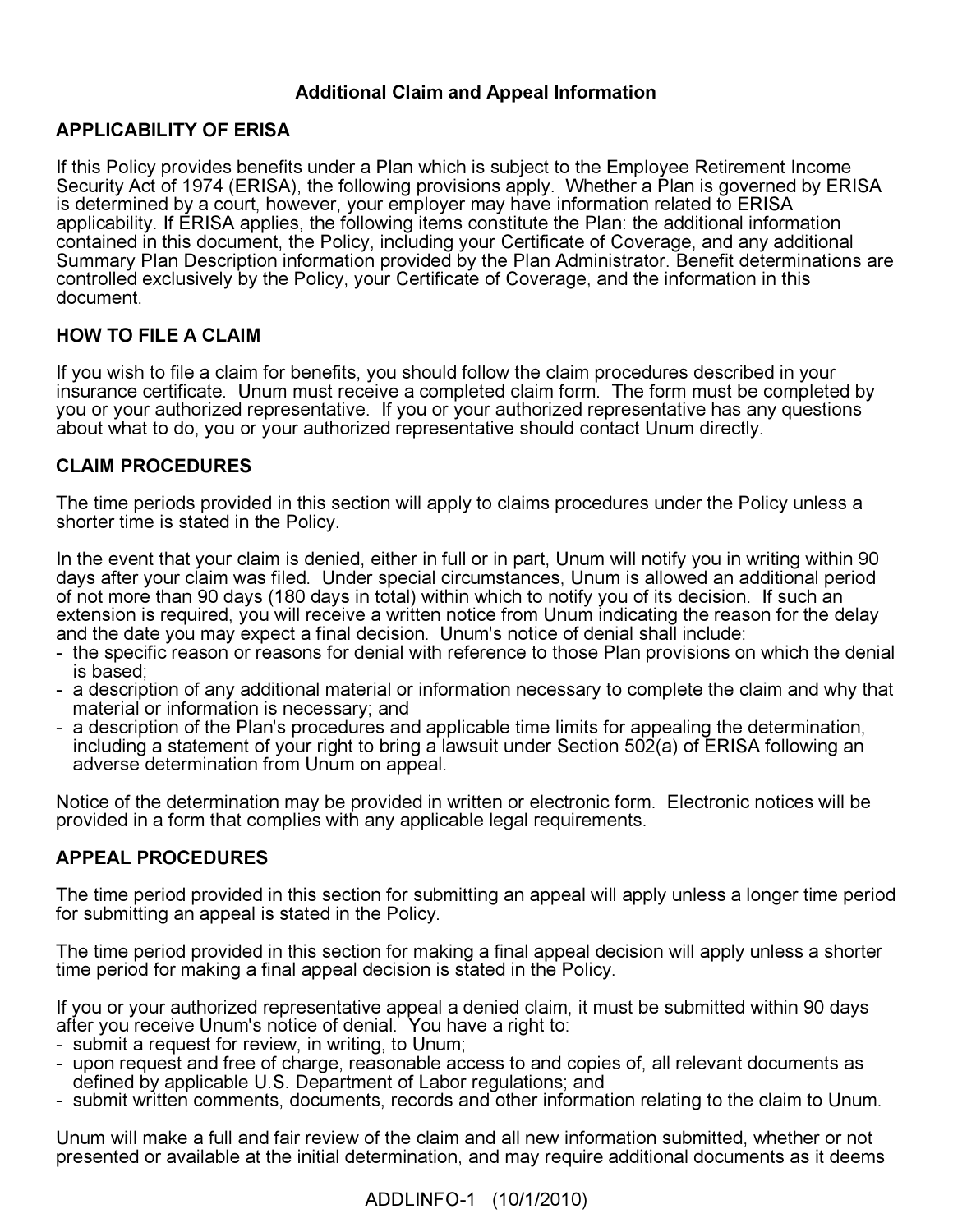necessary or desirable in making such a review. A final decision on the review shall be made not later than 60 days following receipt of the written request for review. If special circumstances require an extension of time for processing, you will be notified of the reasons for the extension and the date by which the Plan expects to make a decision. If an extension is required due to your failure to submit the information necessary to decide the claim, the notice of extension will specifically describe the necessary information and the date by which you need to provide it to us. The 60-day extension of the appeal review period will begin after you have provided that information.

The final decision on review shall be furnished in writing and shall include the reasons for the decision with reference, again, to those Policy provisions upon which the final decision is based. It will also include a statement describing your access to documents and describing your right to bring lawsuit under Section 502(a) of ERISA if you disagree with the determination.

Notices of the determination may be provided in written or electronic form. Electronic notices will be provided in a form that complies with any applicable legal requirements.

Unless there are special circumstances, this administrative appeal process must be completed before you begin any legal action regarding your claim.

# DISCRETIONARY ACTS

The Plan, acting through the Plan Administrator, delegates to Unum and its affiliate Unum Group discretionary authority to make benefit determinations under the Plan. Unum and Unum Group may act directly or through their employees and agents or further delegate their authority through contracts, letters or other documentation or procedures to other affiliates, persons or entities. Benefit determinations include determining eligibility for benefits and the amount of any benefits, resolving factual disputes, and interpreting and enforcing the provisions of the Plan. All benefit determinations must be reasonable and based on the terms of the Plan and the facts and circumstances of each claim.

Once you are deemed to have exhausted your appeal rights under the Plan, you have the right to seek court review under Section 502(a) of ERISA of any benefit determinations with which you disagree. The court will determine the standard of review it will apply in evaluating those decisions.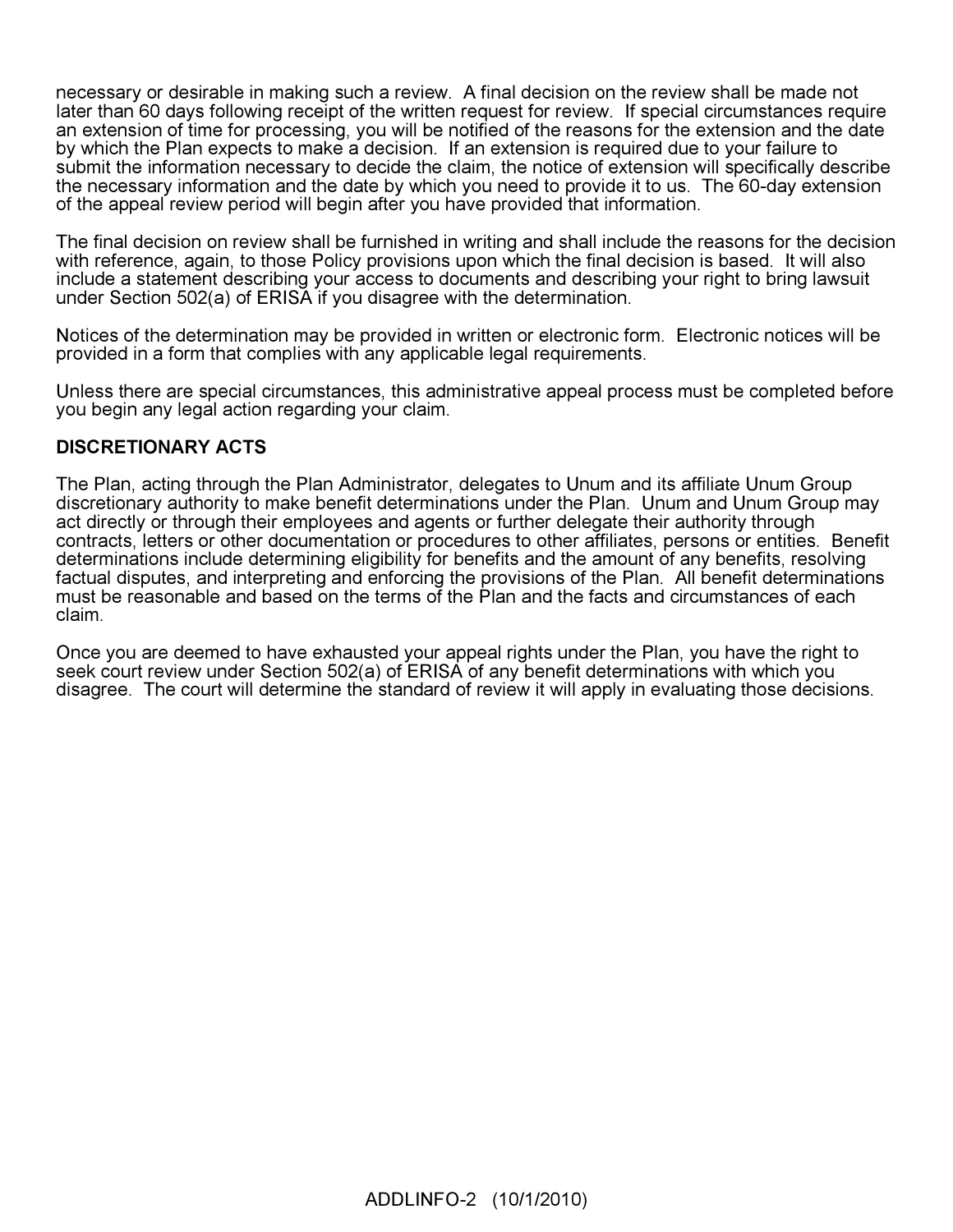# Unum's Commitment to Privacy

Unum understands your privacy is important. We value our relationship with you and are committed to protecting the confidentiality of nonpublic personal information (NPI). This notice explains why we collect NPI, what we do with NPI and how we protect your privacy.

#### Collecting Information

We collect NPI about our customers to provide them with insurance products and services. This may include telephone number, address, date of birth, occupation, income and health history. We may receive NPI from your applications and forms, medical providers, other insurers, employers, insurance support organizations, and service providers.

#### Sharing Information

We share the types of NPI described above primarily with people who perform insurance, business, and professional services for us, such as helping us pay claims and detect fraud. We may share NPI with medical providers for insurance and treatment purposes. We may share NPI with an insurance support organization. The organization may retain the NPI and disclose it to others for whom it performs services. In certain cases, we may share NPI with group policyholders for reporting and auditing purposes. We may share NPI with parties to a proposed or final sale of insurance business or for study purposes. We may also share NPI when otherwise required or permitted by law, such as sharing with governmental or other legal authorities. When legally necessary, we ask your permission before sharing NPI about you. Our practices apply to our former, current and future customers.

Please be assured we do not share your health NPI to market any product or service. We also do not share any NPI to market non-financial products and services. For example, we do not sell your name to catalog companies.

The law allows us to share NPI as described above (except health information) with affiliates to market financial products and services. The law does not allow you to restrict these disclosures. We may also share with companies that help us market our insurance products and services, such as vendors that provide mailing services to us. We may share with other financial institutions to jointly market financial products and services. When required by law, we ask your permission before we share NPI for marketing purposes.

When other companies help us conduct business, we expect them to follow applicable privacy laws. We do not authorize them to use or share NPI except when necessary to conduct the work they are performing for us or to meet regulatory or other governmental requirements.

Unum companies, including insurers and insurance service providers, may share NPI about you with each other. The NPI might not be directly related to our transaction or experience with you. It may include financial or other personal information such as employment history. Consistent with the Fair Credit Reporting Act, we ask your permission before sharing NPI that is not directly related to our transaction or experience with you.

#### Safeguarding Information

We have physical, electronic and procedural safeguards that protect the confidentiality and security of NPI. We give access only to employees who need to know the NPI to provide insurance products or services to you.

#### Access to Information

You may request access to certain NPI we collect to provide you with insurance products and services. You must make your request in writing and send it to the address below. The letter should include your full name, address, telephone number and policy number if we have issued a policy. If you request, we will send copies of the NPI to you. If the NPI includes health information, we may provide the health information to you through a health care provider you designate. We will also send you information related to disclosures. We may charge a reasonable fee to cover our copying costs.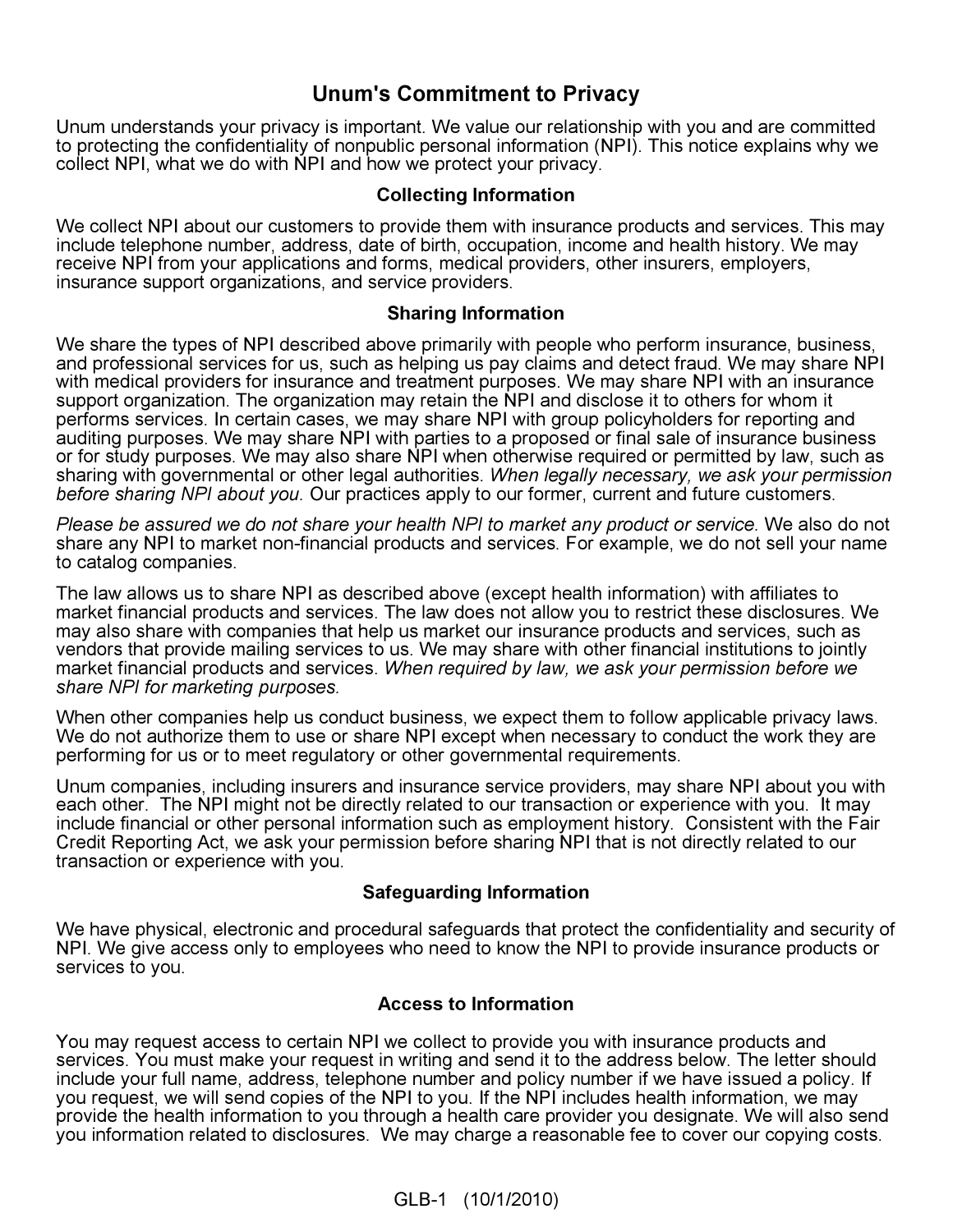This section applies to NPI we collect to provide you with coverage. It does not apply to NPI we collect in anticipation of a claim or civil or criminal proceeding.

#### Correction of Information

If you believe NPI we have about you is incorrect, please write to us. Your letter should include your full name, address, telephone number and policy number if we have issued a policy. Your letter should also explain why you believe the NPI is inaccurate. If we agree with you, we will correct the NPI and notify you of the correction. We will also notify any person who may have received the incorrect NPI from us in the past two years if you ask us to contact that person.

If we disagree with you, we will tell you we are not going to make the correction. We will give you the reason(s) for our refusal. We will also tell you that you may submit a statement to us. Your statement should include the NPI you believe is correct. It should also include the reason(s) why you disagree with our decision not to correct the NPI in our files. We will file your statement with the disputed NPI. We will include your statement any time we disclose the disputed NPI. We will also give the statement to any person designated by you if we may have disclosed the disputed NPI to that person in the past two years.

#### Coverage Decisions

If we decide not to issue coverage to you, we will provide you with the specific reason(s) for our decision. We will also tell you how to access and correct certain NPI.

#### Contacting Us

For additional information about Unum's commitment to privacy and to view a copy of our HIPAA Privacy Notice, please visit www.unum.com/privacy or www.coloniallife.com or write to: Privacy Officer, Unum, 2211 Congress Street, C467, Portland, Maine 04122. We reserve the right to modify this notice. We will provide you with a new notice if we make material changes to our privacy practices.

Unum is providing this notice to you on behalf of the following insuring companies: Unum Life Insurance Company of America, First Unum Life Insurance Company, Provident Life and Accident Insurance Company, Provident Life and Casualty Insurance Company, Colonial Life & Accident Insurance Company, The Paul Revere Life Insurance Company and The Paul Revere Variable Annuity Insurance Company.

Unum is a registered trademark and marketing brand of Unum Group and its insuring subsidiaries.

A-32442 (4-07)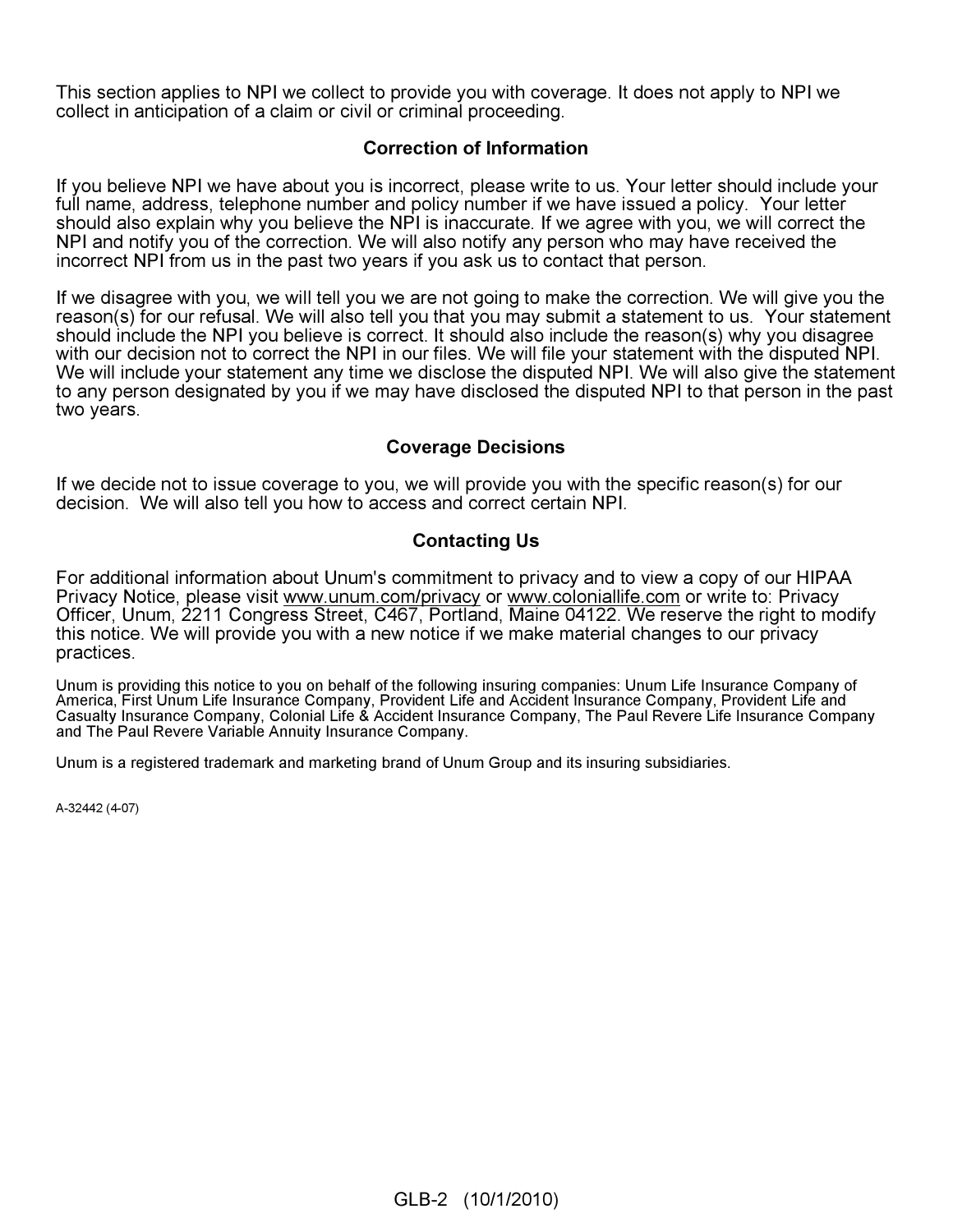

# UNUM'S NOTICE OF PRIVACY PRACTICES

For Long Term Care, Cancer Assistance, Certain Medical Coverages and other Health Plans\* Pursuant to the Health Insurance Portability and Accountability Act ("HIPAA")

#### THIS NOTICE DESCRIBES HOW MEDICAL INFORMATION ABOUT YOU MAY BE USED AND DISCLOSED AND HOW YOU CAN GET ACCESS TO THIS INFORMATION. PLEASE REVIEW IT CAREFULLY.

# Unum Understands the Importance of Your Privacy

This Notice describes your rights concerning "protected health information" ("PHI") about you. PHI is information that may identify you and that relates to (a) your past, present, or future physical or mental health or condition or (b) the past, present or future payment for your health care.

Unum is committed to preserving the confidentiality of PHI about its customers and in accordance with the requirements of the law, we pledge to:

- maintain the privacy of PHI about you
- provide you with a notice of our legal duties and privacy practices with respect to PHI
- abide by the terms of our current notice of privacy practices

It may be necessary to change the terms of this Notice in the future. We reserve the right to make changes and to make the new notice effective for all PHI that we maintain about you, including PHI we created or maintained in the past. If we make material changes to our privacy practices, copies of revised notices will be mailed to all policyholders then covered by a health plan.

# Uses and Disclosures of PHI for Treatment, Payment or Operations

- For Treatment - Unum is not a health care provider and does not engage in "treatment" of individuals as a health care provider (a doctor, for example) would. Accordingly, although we are permitted to use or disclose PHI about you for treatment purposes, we do not do so.

- For Payment We may use and disclose PHI about you in order to obtain premiums or to determine or fulfill our responsibility to provide you with insurance coverage or benefits under your policy. For example, we may use or disclose PHI about you in order to determine whether you are eligible for coverage or to decide your claim for benefits under your policy.
- For Health Care Operations We may use and disclose PHI about you in order to operate our business. For example, we use PHI about you in order to underwrite your insurance policy.

<sup>\*</sup>A "health plan" under the HIPAA Standards for Privacy of Individually Identifiable Health Information is an individual or group plan that provides or pays the cost of medical care.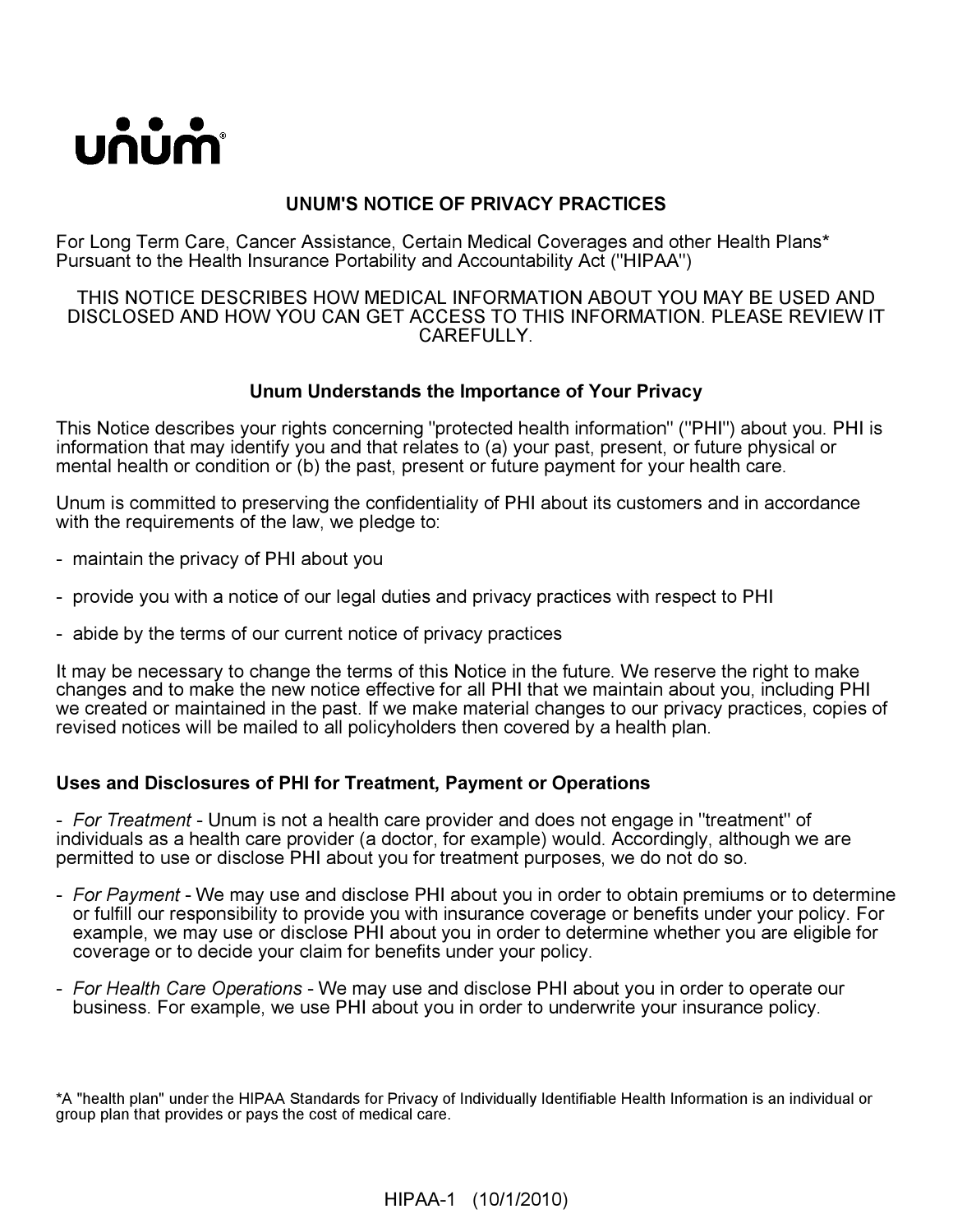# Uses and Disclosures in Special Circumstances

Public Health Activities. We may disclose PHI about you in order to notify public health authorities of public health risks, such as potential exposure to a communicable disease, or to report child abuse or neglect.

Health Oversight Activities. We may disclose PHI about you to a health oversight agency for oversight activities, including for investigations relating to possible insurance fraud.

Judicial and Administrative Proceedings. We may disclose PHI in the course of a judicial or administrative proceeding, such as in response to a subpoena, discovery request or other lawful process.

Law Enforcement. We may disclose PHI to law enforcement, for purposes such as reporting a crime on our premises or in an emergency. We may also disclose to law enforcement or a correctional facility PHI relating to inmates as necessary for health, safety and security.

Prevention of Serious Harm. We may use or disclose PHI about you if we believe it is necessary to prevent or lessen serious harm (abuse, neglect, or domestic violence) to you or to other potential victims.

**Serious Threat to Health/Safety.** We may use or disclose PHI when it is necessary to prevent or lessen a serious and imminent threat to the health or safety of a person or the public.

Specialized Government Functions. We may use or disclose PHI about you for certain government functions, including but not limited to military and veterans' activities and national security and intelligence activities.

Workers' Compensation. We may disclose PHI about you in order to comply with workers' compensation laws.

**Research Organizations.** We may disclose PHI to research organizations if the organization has satisfied certain conditions about protecting the privacy of PHI.

Plan Sponsors. We may disclose PHI to the plan sponsor of a group health plan for plan administrative functions if the plan documents contain provisions concerning restrictions on how the plan sponsor may use or further disclose PHI.

Related Benefits and Services. We may contact you to inform you of benefits or services related to your policy that may be of interest to you.

Decedents. We may disclose PHI to a coroner, medical examiner, or funeral director to permit them to carry out their legal duties.

Donation/Transplantation. We may use or disclose PHI for the purpose of facilitating organ, eye or tissue donation and transplantation.

Business Associates. We may disclose PHI to our business associates, such as our third-party administrators, accountants, or attorneys if those business associates have signed a written agreement concerning appropriate uses and disclosures of PHI.

Involvement in Individual's Care. We may disclose PHI about you to a family member, close personal friend or other person identified by you if directly relevant to that person's involvement with your care or payment related to your health care.

Notification of Location/Condition. We may use or disclose PHI to give notice or assist in giving notice of your location, general condition or death to a family member, personal representative or another person responsible for your care.

HIPAA-2 (10/1/2010)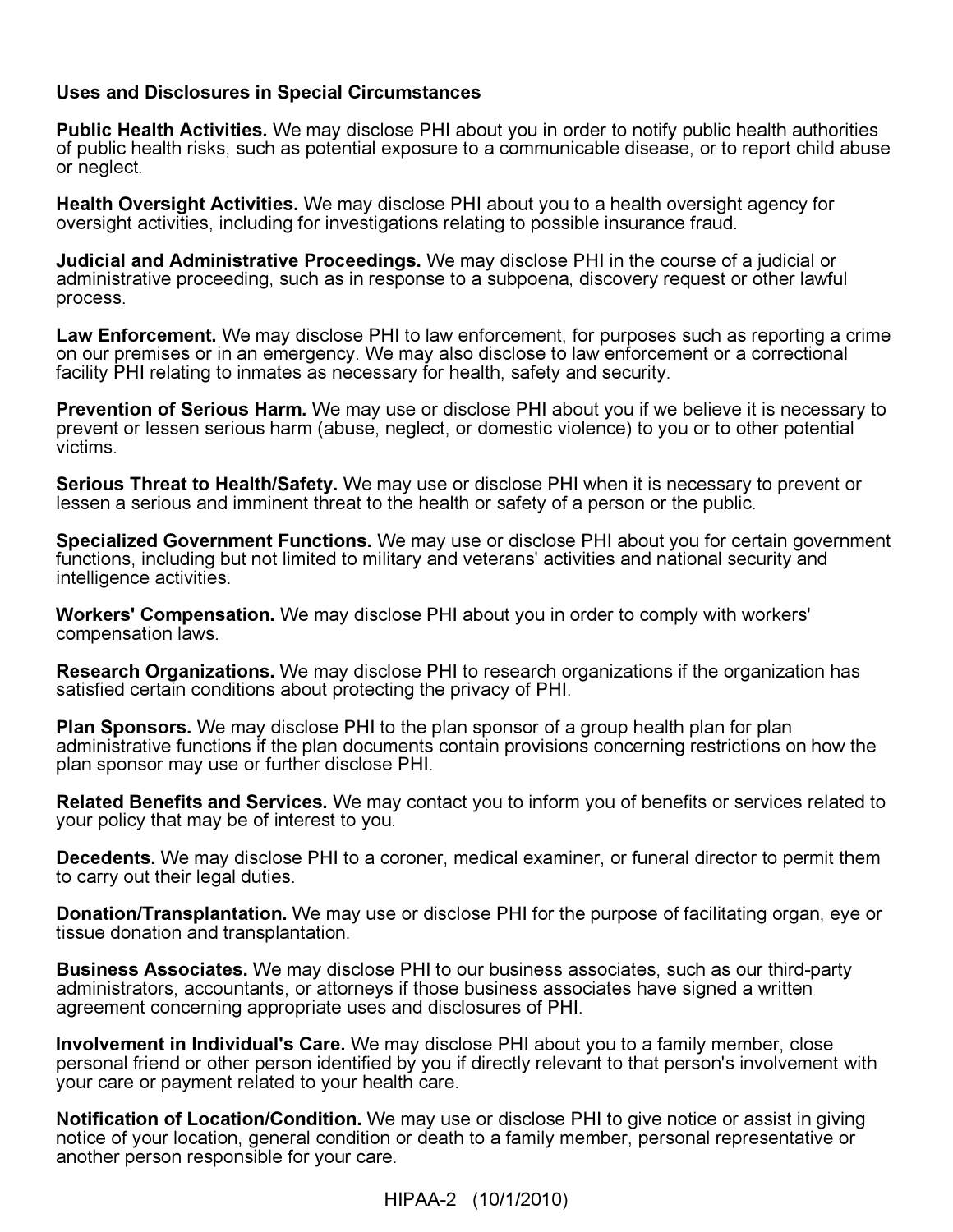Disclosures Required by Law. We will use and disclose PHI about you when we are required to do so by federal, state, or local law.

In the event applicable law, other than HIPAA, prohibits or materially limits our uses and disclosures of PHI, as described above, we will restrict our uses or disclosure of PHI in accordance with the more stringent standard.

#### Uses and Disclosures of PHI Made Only With Your Written Authorization

Other uses and disclosure of PHI about you will be made only with your written authorization, unless otherwise permitted or required by law as described in this notice. You may revoke your written authorization, at any time, in writing, except to the extent we have taken action in reliance on that written authorization before you have revoked it. You may not revoke your authorization to the extent that other law provides us with the right to contest a claim under the policy or the policy itself, if the authorization was obtained as a condition of obtaining insurance coverage.

# Your Rights

Right to a Paper Copy of this Notice. An electronic copy of this Notice is available on our website, www.Unum.com. If you would like to have another paper copy of this Notice, send a written request to the Unum Privacy Officer.

Inspection and Copying. You have the right to access your information. Certain requests for access to your PHI must be in writing, must state that you want access to your PHI and must be signed by you or your representative (e.g., requests for medical records provided to us directly from your health care provider). You have the right, upon written notice, to inspect and copy certain PHI that may be used to make decisions about your insurance coverage, including medical records and billing records, but not including psychotherapy notes. We may deny your request to inspect and/or copy in certain limited circumstances; however, you may request a review of our denial.

Amendment. You may ask us to amend PHI about you (as long as the information is kept by or for us) if you believe it is incorrect or incomplete. Such requests must be in writing to the Privacy Officer and must include a reason for the request. If your request and a reason supporting the request are not submitted in writing, we may deny your request.

Alternative Contact Information. You have the right to receive communications of PHI about you from us in a certain manner or at a certain location, so long as the request is reasonable under the circumstances. For example, you may prefer to have mail from us sent to your work address rather than to your home. Submit requests for an alternative method of contact in writing to the Privacy Officer.

Requesting Restrictions. You have the right to request restrictions on our use or disclosure of PHI about you. We are not required to agree to your request. If we do agree, however, we are bound by our agreement except when otherwise required by law, in emergencies, or when the information is necessary for your treatment. Your request must clearly and concisely describe (a) the information you wish restricted; (b) whether you are requesting to limit our use, disclosure or both; and (c) to whom you want the limits to apply.

Accounting. You have the right to request an "accounting of disclosures." An "accounting of disclosures" is a list of certain disclosures we have made of PHI about you other than disclosures you authorized and other than disclosures made for treatment, payment or operations. The request must be in writing. The first request for an accounting that you make within a 12-month period is free; however, we may charge you for additional requests within the same 12-month period. We will notify you of the costs of the additional requests, and you may withdraw your request before incurring any costs.

HIPAA-3 (10/1/2010)